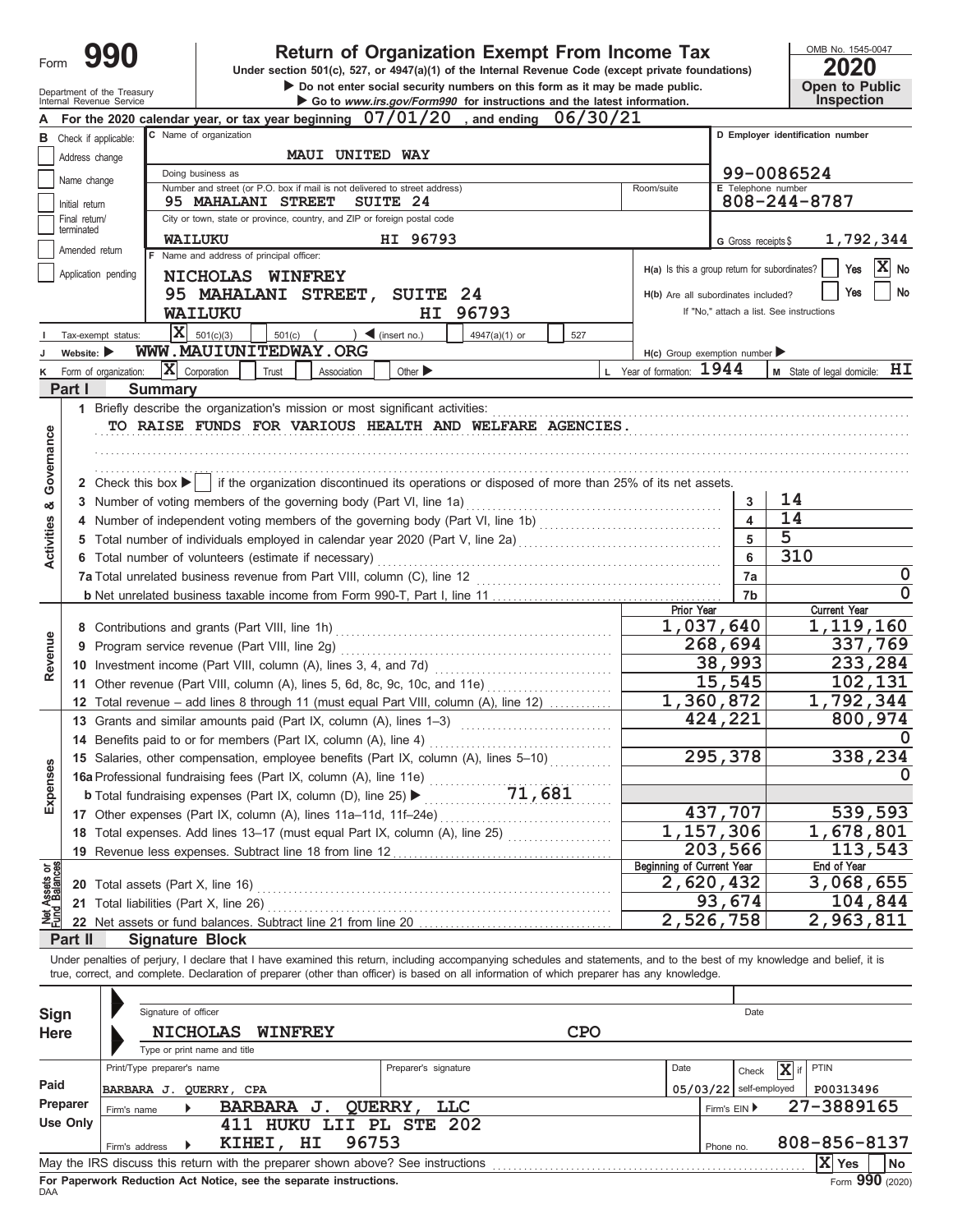| <b>Statement of Program Service Accomplishments</b><br>Part III<br>Check if Schedule O contains a response or note to any line in this Part III<br>Briefly describe the organization's mission:<br>$1 \quad$<br>TO RAISE FUNDS FOR VARIOUS HEALTH AND WELFARE AGENCIES.<br>Did the organization undertake any significant program services during the year which were not listed on the<br>$\mathbf{2}$<br>Yes $ X $ No<br>prior Form 990 or 990-EZ?<br>If "Yes," describe these new services on Schedule O.<br>Did the organization cease conducting, or make significant changes in how it conducts, any program<br>3<br>Yes $X$ No<br>services?<br>If "Yes," describe these changes on Schedule O.<br>Describe the organization's program service accomplishments for each of its three largest program services, as measured by<br>4<br>expenses. Section 501(c)(3) and 501(c)(4) organizations are required to report the amount of grants and allocations to others,<br>the total expenses, and revenue, if any, for each program service reported.<br>643, 327 including grants of \$486, 442 ) (Revenue \$<br>) (Expenses \$<br>4a (Code:<br>FUND DISTRIBUTION: UNITING LEADERS IN A COMMUNITY WIDE EFFORT<br>TО<br>EFFICIENTLY AND EFFECTIVELY FUND HEALTH AND HUMAN SERVICES IN MAUI COUNTY<br>BY DISCUSSING NEEDS, REVIEWING GRANT APPLICATIONS, MAKING AGENCY SITE<br>VISITS, DELIBERATING ON APPROPRIATE RESOURCE DISTRIBUTION.<br>757, 608 including grants of \$ 314, 532 ) (Revenue \$<br>280,000<br>) (Expenses \$<br>4b (Code:<br>VARIOUS PROGRAMS SUCH AS INFORMATION AND REFERRALS, AGENCY RELATIONS AND<br>PROMOTIONS, LABOR PROGRAMS, VOLUNTEER MATCHING, AND NEEDS ASSESSMENT.<br>) (Expenses \$<br>including grants of \$<br>) (Revenue \$<br>4c (Code:<br>N/A<br>4d Other program services (Describe on Schedule O.)<br>(Expenses \$<br>including grants of \$<br>(Revenue \$<br>1,400,935<br>4e Total program service expenses | Form 990 (2020) MAUI UNITED WAY | 99-0086524 | Page 2 |
|----------------------------------------------------------------------------------------------------------------------------------------------------------------------------------------------------------------------------------------------------------------------------------------------------------------------------------------------------------------------------------------------------------------------------------------------------------------------------------------------------------------------------------------------------------------------------------------------------------------------------------------------------------------------------------------------------------------------------------------------------------------------------------------------------------------------------------------------------------------------------------------------------------------------------------------------------------------------------------------------------------------------------------------------------------------------------------------------------------------------------------------------------------------------------------------------------------------------------------------------------------------------------------------------------------------------------------------------------------------------------------------------------------------------------------------------------------------------------------------------------------------------------------------------------------------------------------------------------------------------------------------------------------------------------------------------------------------------------------------------------------------------------------------------------------------------------------------------------------------------------------------------------------------------------------------------------------|---------------------------------|------------|--------|
|                                                                                                                                                                                                                                                                                                                                                                                                                                                                                                                                                                                                                                                                                                                                                                                                                                                                                                                                                                                                                                                                                                                                                                                                                                                                                                                                                                                                                                                                                                                                                                                                                                                                                                                                                                                                                                                                                                                                                          |                                 |            |        |
|                                                                                                                                                                                                                                                                                                                                                                                                                                                                                                                                                                                                                                                                                                                                                                                                                                                                                                                                                                                                                                                                                                                                                                                                                                                                                                                                                                                                                                                                                                                                                                                                                                                                                                                                                                                                                                                                                                                                                          |                                 |            |        |
|                                                                                                                                                                                                                                                                                                                                                                                                                                                                                                                                                                                                                                                                                                                                                                                                                                                                                                                                                                                                                                                                                                                                                                                                                                                                                                                                                                                                                                                                                                                                                                                                                                                                                                                                                                                                                                                                                                                                                          |                                 |            |        |
|                                                                                                                                                                                                                                                                                                                                                                                                                                                                                                                                                                                                                                                                                                                                                                                                                                                                                                                                                                                                                                                                                                                                                                                                                                                                                                                                                                                                                                                                                                                                                                                                                                                                                                                                                                                                                                                                                                                                                          |                                 |            |        |
|                                                                                                                                                                                                                                                                                                                                                                                                                                                                                                                                                                                                                                                                                                                                                                                                                                                                                                                                                                                                                                                                                                                                                                                                                                                                                                                                                                                                                                                                                                                                                                                                                                                                                                                                                                                                                                                                                                                                                          |                                 |            |        |
|                                                                                                                                                                                                                                                                                                                                                                                                                                                                                                                                                                                                                                                                                                                                                                                                                                                                                                                                                                                                                                                                                                                                                                                                                                                                                                                                                                                                                                                                                                                                                                                                                                                                                                                                                                                                                                                                                                                                                          |                                 |            |        |
|                                                                                                                                                                                                                                                                                                                                                                                                                                                                                                                                                                                                                                                                                                                                                                                                                                                                                                                                                                                                                                                                                                                                                                                                                                                                                                                                                                                                                                                                                                                                                                                                                                                                                                                                                                                                                                                                                                                                                          |                                 |            |        |
|                                                                                                                                                                                                                                                                                                                                                                                                                                                                                                                                                                                                                                                                                                                                                                                                                                                                                                                                                                                                                                                                                                                                                                                                                                                                                                                                                                                                                                                                                                                                                                                                                                                                                                                                                                                                                                                                                                                                                          |                                 |            |        |
|                                                                                                                                                                                                                                                                                                                                                                                                                                                                                                                                                                                                                                                                                                                                                                                                                                                                                                                                                                                                                                                                                                                                                                                                                                                                                                                                                                                                                                                                                                                                                                                                                                                                                                                                                                                                                                                                                                                                                          |                                 |            |        |
|                                                                                                                                                                                                                                                                                                                                                                                                                                                                                                                                                                                                                                                                                                                                                                                                                                                                                                                                                                                                                                                                                                                                                                                                                                                                                                                                                                                                                                                                                                                                                                                                                                                                                                                                                                                                                                                                                                                                                          |                                 |            |        |
|                                                                                                                                                                                                                                                                                                                                                                                                                                                                                                                                                                                                                                                                                                                                                                                                                                                                                                                                                                                                                                                                                                                                                                                                                                                                                                                                                                                                                                                                                                                                                                                                                                                                                                                                                                                                                                                                                                                                                          |                                 |            |        |
|                                                                                                                                                                                                                                                                                                                                                                                                                                                                                                                                                                                                                                                                                                                                                                                                                                                                                                                                                                                                                                                                                                                                                                                                                                                                                                                                                                                                                                                                                                                                                                                                                                                                                                                                                                                                                                                                                                                                                          |                                 |            |        |
|                                                                                                                                                                                                                                                                                                                                                                                                                                                                                                                                                                                                                                                                                                                                                                                                                                                                                                                                                                                                                                                                                                                                                                                                                                                                                                                                                                                                                                                                                                                                                                                                                                                                                                                                                                                                                                                                                                                                                          |                                 |            |        |
|                                                                                                                                                                                                                                                                                                                                                                                                                                                                                                                                                                                                                                                                                                                                                                                                                                                                                                                                                                                                                                                                                                                                                                                                                                                                                                                                                                                                                                                                                                                                                                                                                                                                                                                                                                                                                                                                                                                                                          |                                 |            |        |
|                                                                                                                                                                                                                                                                                                                                                                                                                                                                                                                                                                                                                                                                                                                                                                                                                                                                                                                                                                                                                                                                                                                                                                                                                                                                                                                                                                                                                                                                                                                                                                                                                                                                                                                                                                                                                                                                                                                                                          |                                 |            |        |
|                                                                                                                                                                                                                                                                                                                                                                                                                                                                                                                                                                                                                                                                                                                                                                                                                                                                                                                                                                                                                                                                                                                                                                                                                                                                                                                                                                                                                                                                                                                                                                                                                                                                                                                                                                                                                                                                                                                                                          |                                 |            |        |
|                                                                                                                                                                                                                                                                                                                                                                                                                                                                                                                                                                                                                                                                                                                                                                                                                                                                                                                                                                                                                                                                                                                                                                                                                                                                                                                                                                                                                                                                                                                                                                                                                                                                                                                                                                                                                                                                                                                                                          |                                 |            |        |
|                                                                                                                                                                                                                                                                                                                                                                                                                                                                                                                                                                                                                                                                                                                                                                                                                                                                                                                                                                                                                                                                                                                                                                                                                                                                                                                                                                                                                                                                                                                                                                                                                                                                                                                                                                                                                                                                                                                                                          |                                 |            |        |
|                                                                                                                                                                                                                                                                                                                                                                                                                                                                                                                                                                                                                                                                                                                                                                                                                                                                                                                                                                                                                                                                                                                                                                                                                                                                                                                                                                                                                                                                                                                                                                                                                                                                                                                                                                                                                                                                                                                                                          |                                 |            |        |
|                                                                                                                                                                                                                                                                                                                                                                                                                                                                                                                                                                                                                                                                                                                                                                                                                                                                                                                                                                                                                                                                                                                                                                                                                                                                                                                                                                                                                                                                                                                                                                                                                                                                                                                                                                                                                                                                                                                                                          |                                 |            |        |
|                                                                                                                                                                                                                                                                                                                                                                                                                                                                                                                                                                                                                                                                                                                                                                                                                                                                                                                                                                                                                                                                                                                                                                                                                                                                                                                                                                                                                                                                                                                                                                                                                                                                                                                                                                                                                                                                                                                                                          |                                 |            |        |
|                                                                                                                                                                                                                                                                                                                                                                                                                                                                                                                                                                                                                                                                                                                                                                                                                                                                                                                                                                                                                                                                                                                                                                                                                                                                                                                                                                                                                                                                                                                                                                                                                                                                                                                                                                                                                                                                                                                                                          |                                 |            |        |
|                                                                                                                                                                                                                                                                                                                                                                                                                                                                                                                                                                                                                                                                                                                                                                                                                                                                                                                                                                                                                                                                                                                                                                                                                                                                                                                                                                                                                                                                                                                                                                                                                                                                                                                                                                                                                                                                                                                                                          |                                 |            |        |
|                                                                                                                                                                                                                                                                                                                                                                                                                                                                                                                                                                                                                                                                                                                                                                                                                                                                                                                                                                                                                                                                                                                                                                                                                                                                                                                                                                                                                                                                                                                                                                                                                                                                                                                                                                                                                                                                                                                                                          |                                 |            |        |
|                                                                                                                                                                                                                                                                                                                                                                                                                                                                                                                                                                                                                                                                                                                                                                                                                                                                                                                                                                                                                                                                                                                                                                                                                                                                                                                                                                                                                                                                                                                                                                                                                                                                                                                                                                                                                                                                                                                                                          |                                 |            |        |
|                                                                                                                                                                                                                                                                                                                                                                                                                                                                                                                                                                                                                                                                                                                                                                                                                                                                                                                                                                                                                                                                                                                                                                                                                                                                                                                                                                                                                                                                                                                                                                                                                                                                                                                                                                                                                                                                                                                                                          |                                 |            |        |
|                                                                                                                                                                                                                                                                                                                                                                                                                                                                                                                                                                                                                                                                                                                                                                                                                                                                                                                                                                                                                                                                                                                                                                                                                                                                                                                                                                                                                                                                                                                                                                                                                                                                                                                                                                                                                                                                                                                                                          |                                 |            |        |
|                                                                                                                                                                                                                                                                                                                                                                                                                                                                                                                                                                                                                                                                                                                                                                                                                                                                                                                                                                                                                                                                                                                                                                                                                                                                                                                                                                                                                                                                                                                                                                                                                                                                                                                                                                                                                                                                                                                                                          |                                 |            |        |
|                                                                                                                                                                                                                                                                                                                                                                                                                                                                                                                                                                                                                                                                                                                                                                                                                                                                                                                                                                                                                                                                                                                                                                                                                                                                                                                                                                                                                                                                                                                                                                                                                                                                                                                                                                                                                                                                                                                                                          |                                 |            |        |
|                                                                                                                                                                                                                                                                                                                                                                                                                                                                                                                                                                                                                                                                                                                                                                                                                                                                                                                                                                                                                                                                                                                                                                                                                                                                                                                                                                                                                                                                                                                                                                                                                                                                                                                                                                                                                                                                                                                                                          |                                 |            |        |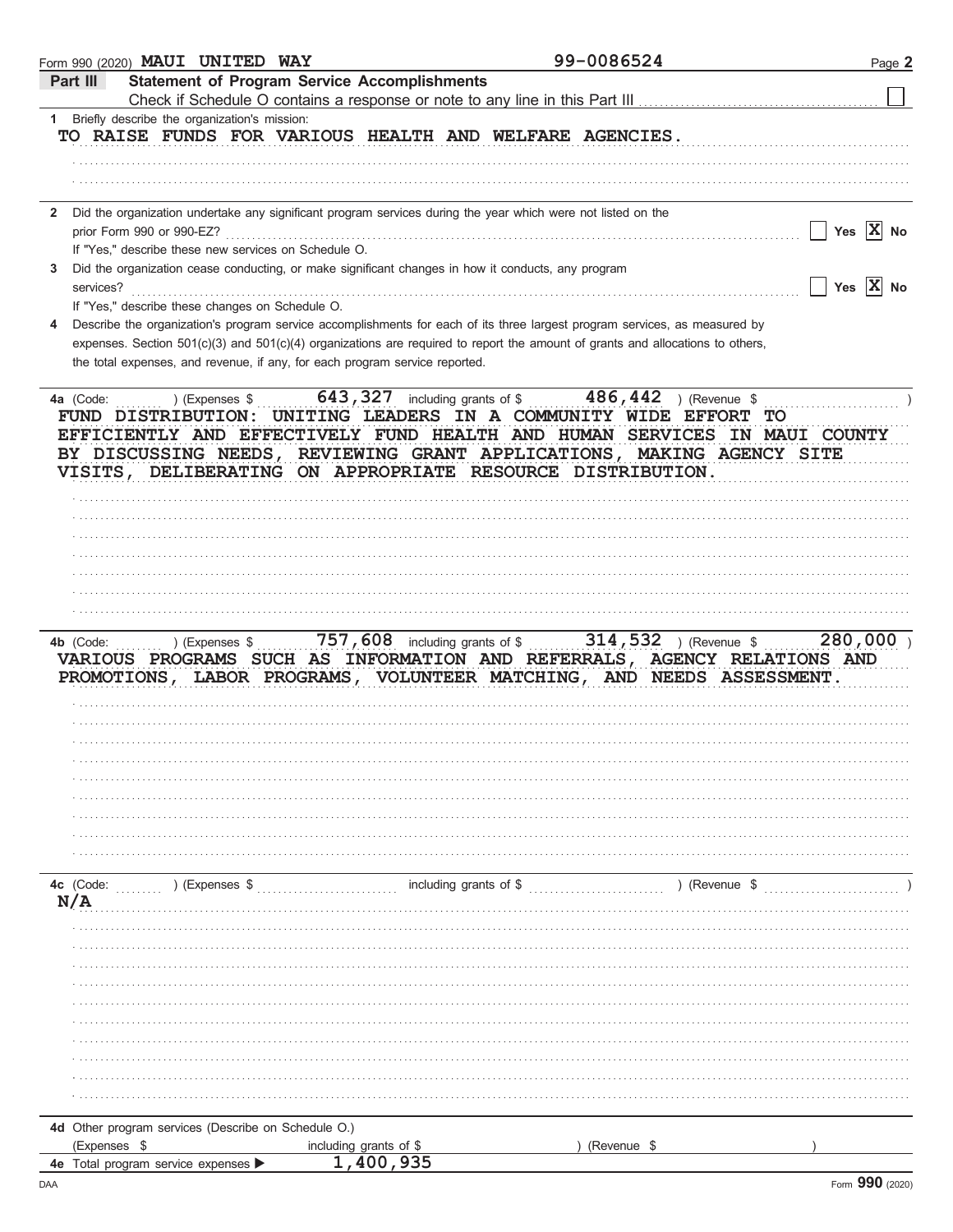Form 990 (2020) Page **3 MAUI UNITED WAY 99-0086524**

**Part IV Checklist of Required Schedules**

|                   | encember of required concuent                                                                                                                                                                                                                    |                     |             |             |
|-------------------|--------------------------------------------------------------------------------------------------------------------------------------------------------------------------------------------------------------------------------------------------|---------------------|-------------|-------------|
|                   |                                                                                                                                                                                                                                                  |                     | Yes         | No          |
| 1.                | Is the organization described in section $501(c)(3)$ or $4947(a)(1)$ (other than a private foundation)? If "Yes,"                                                                                                                                |                     | X           |             |
|                   | complete Schedule A                                                                                                                                                                                                                              | 1<br>$\overline{2}$ | $\mathbf x$ |             |
| $\mathbf{2}$<br>3 | Is the organization required to complete Schedule B, Schedule of Contributors (see instructions)?<br>Did the organization engage in direct or indirect political campaign activities on behalf of or in opposition to                            |                     |             |             |
|                   | candidates for public office? If "Yes," complete Schedule C, Part I                                                                                                                                                                              | 3                   |             | X           |
| 4                 | Section 501(c)(3) organizations. Did the organization engage in lobbying activities, or have a section 501(h)                                                                                                                                    |                     |             |             |
|                   | election in effect during the tax year? If "Yes," complete Schedule C, Part II                                                                                                                                                                   | 4                   |             | X           |
| 5                 | Is the organization a section $501(c)(4)$ , $501(c)(5)$ , or $501(c)(6)$ organization that receives membership dues,                                                                                                                             |                     |             |             |
|                   | assessments, or similar amounts as defined in Revenue Procedure 98-19? If "Yes," complete Schedule C, Part III                                                                                                                                   | 5                   |             | X           |
| 6                 | Did the organization maintain any donor advised funds or any similar funds or accounts for which donors                                                                                                                                          |                     |             |             |
|                   | have the right to provide advice on the distribution or investment of amounts in such funds or accounts? If                                                                                                                                      |                     |             |             |
|                   | "Yes," complete Schedule D, Part I                                                                                                                                                                                                               | 6                   |             | X           |
| 7                 | Did the organization receive or hold a conservation easement, including easements to preserve open space,                                                                                                                                        |                     |             |             |
|                   | the environment, historic land areas, or historic structures? If "Yes," complete Schedule D, Part II                                                                                                                                             | 7                   |             | X           |
| 8                 | Did the organization maintain collections of works of art, historical treasures, or other similar assets? If "Yes,"                                                                                                                              |                     |             |             |
|                   | complete Schedule D, Part III                                                                                                                                                                                                                    | 8                   |             | X           |
| 9                 | Did the organization report an amount in Part X, line 21, for escrow or custodial account liability, serve as a                                                                                                                                  |                     |             |             |
|                   | custodian for amounts not listed in Part X; or provide credit counseling, debt management, credit repair, or                                                                                                                                     |                     |             |             |
|                   | debt negotiation services? If "Yes," complete Schedule D, Part IV                                                                                                                                                                                | 9                   |             | X           |
| 10                | Did the organization, directly or through a related organization, hold assets in donor-restricted endowments                                                                                                                                     |                     |             |             |
|                   | or in quasi endowments? If "Yes," complete Schedule D, Part V                                                                                                                                                                                    | 10                  |             | X.          |
| 11                | If the organization's answer to any of the following questions is "Yes," then complete Schedule D, Parts VI,                                                                                                                                     |                     |             |             |
|                   | VII, VIII, IX, or X as applicable.                                                                                                                                                                                                               |                     |             |             |
| a                 | Did the organization report an amount for land, buildings, and equipment in Part X, line 10? If "Yes,"                                                                                                                                           |                     |             |             |
|                   | complete Schedule D, Part VI                                                                                                                                                                                                                     | 11a                 | X           |             |
| $\mathbf b$       | Did the organization report an amount for investments—other securities in Part X, line 12, that is 5% or more                                                                                                                                    |                     |             |             |
|                   | of its total assets reported in Part X, line 16? If "Yes," complete Schedule D, Part VII                                                                                                                                                         | 11 <sub>b</sub>     |             | X           |
| c                 | Did the organization report an amount for investments—program related in Part X, line 13, that is 5% or more                                                                                                                                     |                     |             |             |
|                   | of its total assets reported in Part X, line 16? If "Yes," complete Schedule D, Part VIII                                                                                                                                                        | 11c                 |             | X           |
| d                 | Did the organization report an amount for other assets in Part X, line 15, that is 5% or more of its total assets                                                                                                                                |                     |             | X           |
|                   | reported in Part X, line 16? If "Yes," complete Schedule D, Part IX                                                                                                                                                                              | 11d                 | X           |             |
| е                 | Did the organization report an amount for other liabilities in Part X, line 25? If "Yes," complete Schedule D, Part X<br>Did the organization's separate or consolidated financial statements for the tax year include a footnote that addresses | 11e                 |             |             |
| f                 | the organization's liability for uncertain tax positions under FIN 48 (ASC 740)? If "Yes," complete Schedule D, Part X                                                                                                                           | 11f                 |             | X           |
| 12a               | Did the organization obtain separate, independent audited financial statements for the tax year? If "Yes," complete                                                                                                                              |                     |             |             |
|                   |                                                                                                                                                                                                                                                  | 12a                 | X           |             |
| b                 | Was the organization included in consolidated, independent audited financial statements for the tax year? If                                                                                                                                     |                     |             |             |
|                   | "Yes," and if the organization answered "No" to line 12a, then completing Schedule D, Parts XI and XII is optional                                                                                                                               | 12 <sub>b</sub>     |             | X           |
| 13                | Is the organization a school described in section $170(b)(1)(A)(ii)$ ? If "Yes," complete Schedule E                                                                                                                                             | 13                  |             | $\mathbf X$ |
| 14a               | Did the organization maintain an office, employees, or agents outside of the United States?                                                                                                                                                      | 14a                 |             | $\mathbf x$ |
| b                 | Did the organization have aggregate revenues or expenses of more than \$10,000 from grantmaking,                                                                                                                                                 |                     |             |             |
|                   | fundraising, business, investment, and program service activities outside the United States, or aggregate                                                                                                                                        |                     |             |             |
|                   | foreign investments valued at \$100,000 or more? If "Yes," complete Schedule F, Parts I and IV                                                                                                                                                   | 14b                 |             | X           |
| 15                | Did the organization report on Part IX, column (A), line 3, more than \$5,000 of grants or other assistance to or                                                                                                                                |                     |             |             |
|                   | for any foreign organization? If "Yes," complete Schedule F, Parts II and IV                                                                                                                                                                     | 15                  |             | X           |
| 16                | Did the organization report on Part IX, column (A), line 3, more than \$5,000 of aggregate grants or other                                                                                                                                       |                     |             |             |
|                   | assistance to or for foreign individuals? If "Yes," complete Schedule F, Parts III and IV                                                                                                                                                        | 16                  |             | X           |
| 17                | Did the organization report a total of more than \$15,000 of expenses for professional fundraising services on                                                                                                                                   |                     |             |             |
|                   |                                                                                                                                                                                                                                                  | 17                  |             | X           |
| 18                | Did the organization report more than \$15,000 total of fundraising event gross income and contributions on                                                                                                                                      |                     |             |             |
|                   | Part VIII, lines 1c and 8a? If "Yes," complete Schedule G, Part II                                                                                                                                                                               | 18                  |             | X           |
| 19                | Did the organization report more than \$15,000 of gross income from gaming activities on Part VIII, line 9a?                                                                                                                                     |                     |             |             |
|                   |                                                                                                                                                                                                                                                  | 19                  |             | X           |
| 20a               |                                                                                                                                                                                                                                                  | 20a                 |             | X           |
| b                 |                                                                                                                                                                                                                                                  | 20 <sub>b</sub>     |             |             |
| 21                | Did the organization report more than \$5,000 of grants or other assistance to any domestic organization or                                                                                                                                      |                     |             |             |
|                   |                                                                                                                                                                                                                                                  | 21                  | X           |             |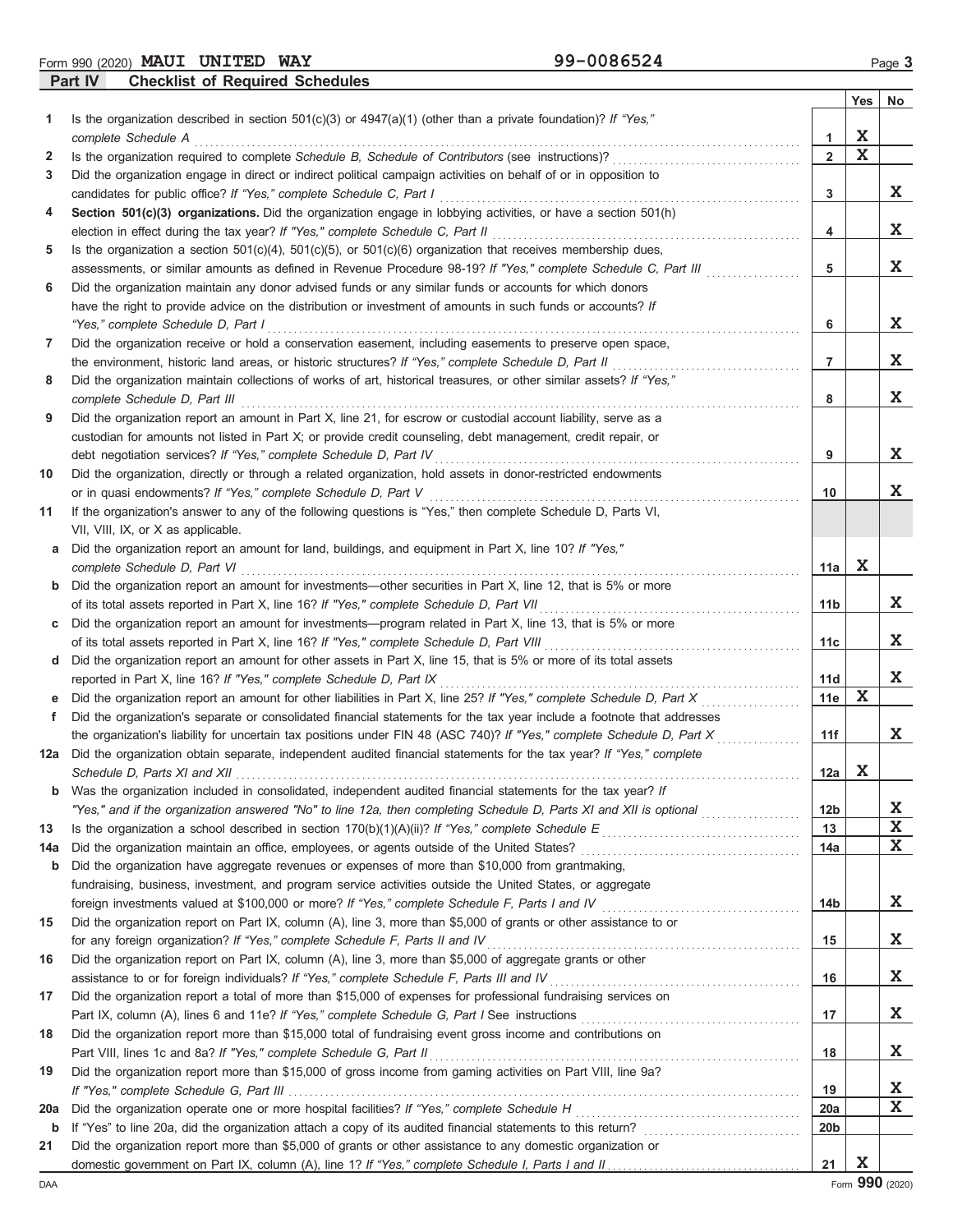Form 990 (2020) Page **4 MAUI UNITED WAY 99-0086524**

**Part IV Checklist of Required Schedules** *(continued)*

| Did the organization report more than \$5,000 of grants or other assistance to or for domestic individuals on<br>22<br>Part IX, column (A), line 2? If "Yes," complete Schedule I, Parts I and III<br>Did the organization answer "Yes" to Part VII, Section A, line 3, 4, or 5 about compensation of the<br>23<br>organization's current and former officers, directors, trustees, key employees, and highest compensated<br>employees? If "Yes," complete Schedule J<br>Did the organization have a tax-exempt bond issue with an outstanding principal amount of more than<br>24a | 22<br>23<br>24a<br>24b | Yes<br>X | No<br>X.                |
|--------------------------------------------------------------------------------------------------------------------------------------------------------------------------------------------------------------------------------------------------------------------------------------------------------------------------------------------------------------------------------------------------------------------------------------------------------------------------------------------------------------------------------------------------------------------------------------|------------------------|----------|-------------------------|
|                                                                                                                                                                                                                                                                                                                                                                                                                                                                                                                                                                                      |                        |          |                         |
|                                                                                                                                                                                                                                                                                                                                                                                                                                                                                                                                                                                      |                        |          |                         |
|                                                                                                                                                                                                                                                                                                                                                                                                                                                                                                                                                                                      |                        |          |                         |
|                                                                                                                                                                                                                                                                                                                                                                                                                                                                                                                                                                                      |                        |          |                         |
|                                                                                                                                                                                                                                                                                                                                                                                                                                                                                                                                                                                      |                        |          |                         |
|                                                                                                                                                                                                                                                                                                                                                                                                                                                                                                                                                                                      |                        |          |                         |
| \$100,000 as of the last day of the year, that was issued after December 31, 2002? If "Yes," answer lines 24b                                                                                                                                                                                                                                                                                                                                                                                                                                                                        |                        |          |                         |
| through 24d and complete Schedule K. If "No," go to line 25a                                                                                                                                                                                                                                                                                                                                                                                                                                                                                                                         |                        |          | X                       |
| Did the organization invest any proceeds of tax-exempt bonds beyond a temporary period exception?<br>b                                                                                                                                                                                                                                                                                                                                                                                                                                                                               |                        |          |                         |
| Did the organization maintain an escrow account other than a refunding escrow at any time during the year<br>c                                                                                                                                                                                                                                                                                                                                                                                                                                                                       |                        |          |                         |
| to defease any tax-exempt bonds?                                                                                                                                                                                                                                                                                                                                                                                                                                                                                                                                                     | 24c                    |          |                         |
| Did the organization act as an "on behalf of" issuer for bonds outstanding at any time during the year?<br>d                                                                                                                                                                                                                                                                                                                                                                                                                                                                         | 24d                    |          |                         |
| Section 501(c)(3), 501(c)(4), and 501(c)(29) organizations. Did the organization engage in an excess benefit<br>25a                                                                                                                                                                                                                                                                                                                                                                                                                                                                  |                        |          |                         |
| transaction with a disqualified person during the year? If "Yes," complete Schedule L, Part I                                                                                                                                                                                                                                                                                                                                                                                                                                                                                        | 25a                    |          | X                       |
| Is the organization aware that it engaged in an excess benefit transaction with a disqualified person in a prior<br>b                                                                                                                                                                                                                                                                                                                                                                                                                                                                |                        |          |                         |
| year, and that the transaction has not been reported on any of the organization's prior Forms 990 or 990-EZ?                                                                                                                                                                                                                                                                                                                                                                                                                                                                         |                        |          |                         |
| If "Yes," complete Schedule L, Part I                                                                                                                                                                                                                                                                                                                                                                                                                                                                                                                                                | 25 <sub>b</sub>        |          | X                       |
| Did the organization report any amount on Part X, line 5 or 22, for receivables from or payables to any current<br>26                                                                                                                                                                                                                                                                                                                                                                                                                                                                |                        |          |                         |
| or former officer, director, trustee, key employee, creator or founder, substantial contributor, or 35%                                                                                                                                                                                                                                                                                                                                                                                                                                                                              |                        |          |                         |
| controlled entity or family member of any of these persons? If "Yes," complete Schedule L, Part II                                                                                                                                                                                                                                                                                                                                                                                                                                                                                   | 26                     |          | X                       |
| Did the organization provide a grant or other assistance to any current or former officer, director, trustee, key<br>27                                                                                                                                                                                                                                                                                                                                                                                                                                                              |                        |          |                         |
| employee, creator or founder, substantial contributor or employee thereof, a grant selection committee<br>member, or to a 35% controlled entity (including an employee thereof) or family member of any of these                                                                                                                                                                                                                                                                                                                                                                     |                        |          |                         |
| persons? If "Yes," complete Schedule L, Part III                                                                                                                                                                                                                                                                                                                                                                                                                                                                                                                                     | 27                     |          | X.                      |
| Was the organization a party to a business transaction with one of the following parties (see Schedule L, Part<br>28                                                                                                                                                                                                                                                                                                                                                                                                                                                                 |                        |          |                         |
| IV instructions, for applicable filing thresholds, conditions, and exceptions):                                                                                                                                                                                                                                                                                                                                                                                                                                                                                                      |                        |          |                         |
| A current or former officer, director, trustee, key employee, creator or founder, or substantial contributor? If<br>а                                                                                                                                                                                                                                                                                                                                                                                                                                                                |                        |          |                         |
| "Yes," complete Schedule L, Part IV                                                                                                                                                                                                                                                                                                                                                                                                                                                                                                                                                  | 28a                    |          | X                       |
| A family member of any individual described in line 28a? If "Yes," complete Schedule L, Part IV<br>b                                                                                                                                                                                                                                                                                                                                                                                                                                                                                 | 28 <sub>b</sub>        |          | $\mathbf{x}$            |
| A 35% controlled entity of one or more individuals and/or organizations described in lines 28a or 28b? If<br>С                                                                                                                                                                                                                                                                                                                                                                                                                                                                       |                        |          |                         |
| "Yes," complete Schedule L, Part IV                                                                                                                                                                                                                                                                                                                                                                                                                                                                                                                                                  | 28c                    |          | X                       |
| Did the organization receive more than \$25,000 in non-cash contributions? If "Yes," complete Schedule M<br>29                                                                                                                                                                                                                                                                                                                                                                                                                                                                       | 29                     |          | $\overline{\mathbf{x}}$ |
| Did the organization receive contributions of art, historical treasures, or other similar assets, or qualified<br>30                                                                                                                                                                                                                                                                                                                                                                                                                                                                 |                        |          |                         |
| conservation contributions? If "Yes," complete Schedule M                                                                                                                                                                                                                                                                                                                                                                                                                                                                                                                            | 30                     |          | X                       |
| Did the organization liquidate, terminate, or dissolve and cease operations? If "Yes," complete Schedule N, Part I<br>31                                                                                                                                                                                                                                                                                                                                                                                                                                                             | 31                     |          | $\mathbf x$             |
| Did the organization sell, exchange, dispose of, or transfer more than 25% of its net assets? If "Yes,"<br>32                                                                                                                                                                                                                                                                                                                                                                                                                                                                        |                        |          |                         |
| complete Schedule N, Part II                                                                                                                                                                                                                                                                                                                                                                                                                                                                                                                                                         | 32                     |          | X                       |
| Did the organization own 100% of an entity disregarded as separate from the organization under Regulations<br>33                                                                                                                                                                                                                                                                                                                                                                                                                                                                     |                        |          |                         |
| sections 301.7701-2 and 301.7701-3? If "Yes," complete Schedule R, Part I                                                                                                                                                                                                                                                                                                                                                                                                                                                                                                            | 33                     |          | X                       |
| Was the organization related to any tax-exempt or taxable entity? If "Yes," complete Schedule R, Part II, III,<br>34                                                                                                                                                                                                                                                                                                                                                                                                                                                                 |                        |          |                         |
| or IV, and Part V, line 1                                                                                                                                                                                                                                                                                                                                                                                                                                                                                                                                                            | 34                     |          | X                       |
| Did the organization have a controlled entity within the meaning of section 512(b)(13)?<br><b>35a</b>                                                                                                                                                                                                                                                                                                                                                                                                                                                                                | 35a                    |          | $\mathbf x$             |
| If "Yes" to line 35a, did the organization receive any payment from or engage in any transaction with a<br>b                                                                                                                                                                                                                                                                                                                                                                                                                                                                         |                        |          |                         |
| controlled entity within the meaning of section 512(b)(13)? If "Yes," complete Schedule R, Part V, line 2                                                                                                                                                                                                                                                                                                                                                                                                                                                                            | 35b                    |          |                         |
| Section 501(c)(3) organizations. Did the organization make any transfers to an exempt non-charitable<br>36                                                                                                                                                                                                                                                                                                                                                                                                                                                                           |                        |          |                         |
| related organization? If "Yes," complete Schedule R, Part V, line 2                                                                                                                                                                                                                                                                                                                                                                                                                                                                                                                  | 36                     |          | X                       |
| Did the organization conduct more than 5% of its activities through an entity that is not a related organization<br>37                                                                                                                                                                                                                                                                                                                                                                                                                                                               |                        |          |                         |
| and that is treated as a partnership for federal income tax purposes? If "Yes," complete Schedule R, Part VI                                                                                                                                                                                                                                                                                                                                                                                                                                                                         | 37                     |          | X                       |
| Did the organization complete Schedule O and provide explanations in Schedule O for Part VI, lines 11b and<br>38                                                                                                                                                                                                                                                                                                                                                                                                                                                                     |                        |          |                         |
| 19? Note: All Form 990 filers are required to complete Schedule O.                                                                                                                                                                                                                                                                                                                                                                                                                                                                                                                   | 38                     | X        |                         |
| Part V<br>Statements Regarding Other IRS Filings and Tax Compliance                                                                                                                                                                                                                                                                                                                                                                                                                                                                                                                  |                        |          |                         |
| Check if Schedule O contains a response or note to any line in this Part V                                                                                                                                                                                                                                                                                                                                                                                                                                                                                                           |                        |          |                         |
| 7                                                                                                                                                                                                                                                                                                                                                                                                                                                                                                                                                                                    |                        | Yes      | No                      |
| Enter the number reported in Box 3 of Form 1096. Enter -0- if not applicable<br>1a<br>1a<br>$\overline{0}$<br>1 <sub>b</sub><br>Enter the number of Forms W-2G included in line 1a. Enter -0- if not applicable                                                                                                                                                                                                                                                                                                                                                                      |                        |          |                         |
| b<br>Did the organization comply with backup withholding rules for reportable payments to vendors and<br>с                                                                                                                                                                                                                                                                                                                                                                                                                                                                           |                        |          |                         |
|                                                                                                                                                                                                                                                                                                                                                                                                                                                                                                                                                                                      | 1c                     |          |                         |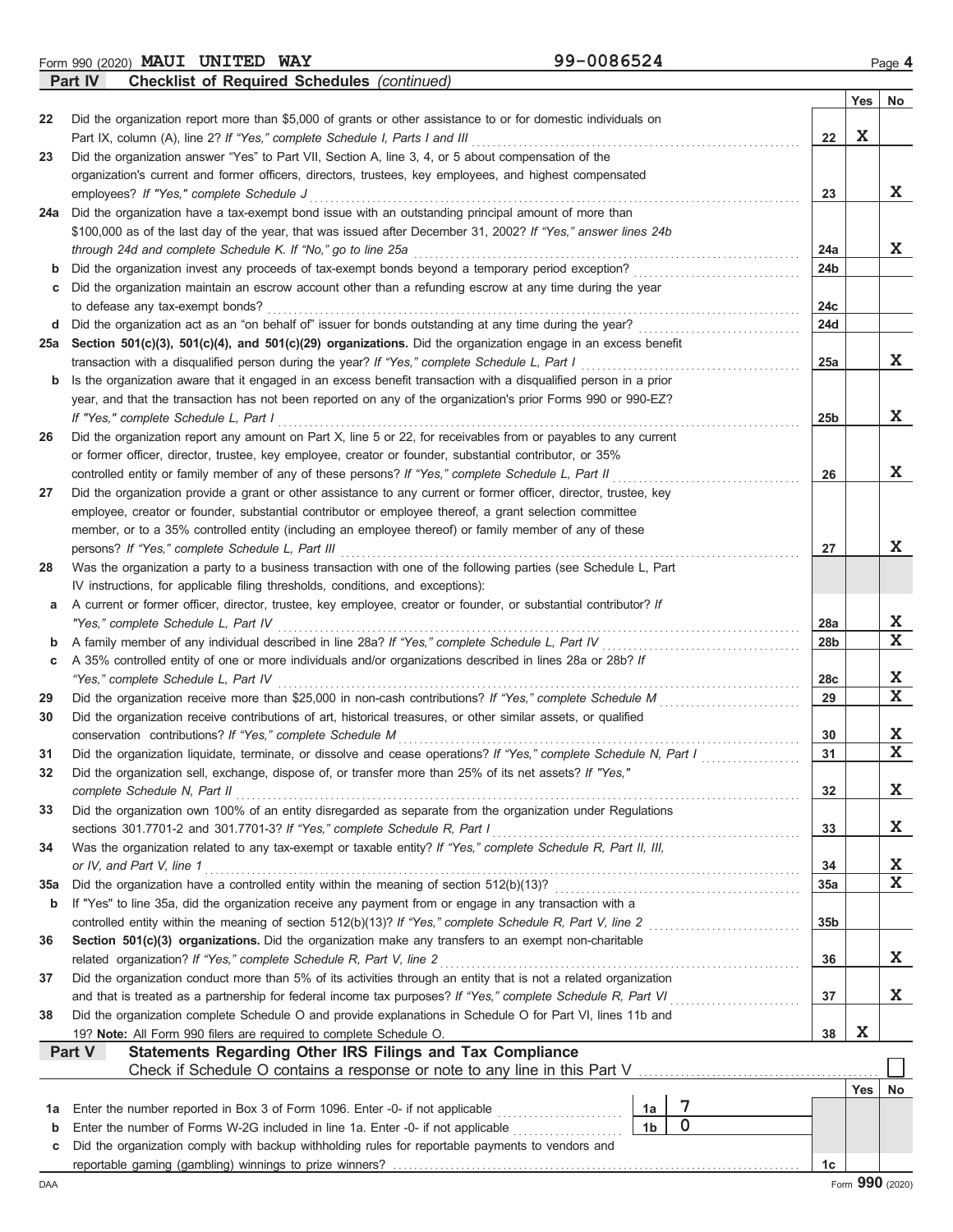|     | 99-0086524<br>Form 990 (2020) MAUI UNITED WAY                                                                                      |                 |                 |             | Page 5    |
|-----|------------------------------------------------------------------------------------------------------------------------------------|-----------------|-----------------|-------------|-----------|
|     | Statements Regarding Other IRS Filings and Tax Compliance (continued)<br>Part V                                                    |                 |                 |             |           |
|     |                                                                                                                                    |                 |                 | Yes         | <b>No</b> |
|     | 2a Enter the number of employees reported on Form W-3, Transmittal of Wage and Tax                                                 |                 |                 |             |           |
|     | Statements, filed for the calendar year ending with or within the year covered by this return                                      | 5<br>2a         |                 |             |           |
| b   | If at least one is reported on line 2a, did the organization file all required federal employment tax returns?                     |                 | 2 <sub>b</sub>  | $\mathbf x$ |           |
|     | Note: If the sum of lines 1a and 2a is greater than 250, you may be required to e-file (see instructions)                          |                 |                 |             |           |
| За  | Did the organization have unrelated business gross income of \$1,000 or more during the year?                                      |                 | 3a              |             | X.        |
| b   | If "Yes," has it filed a Form 990-T for this year? If "No" to line 3b, provide an explanation on Schedule O                        |                 | 3 <sub>b</sub>  |             |           |
| 4a  | At any time during the calendar year, did the organization have an interest in, or a signature or other authority over,            |                 |                 |             |           |
|     | a financial account in a foreign country (such as a bank account, securities account, or other financial account)?                 |                 | 4a              |             | X.        |
| b   | If "Yes," enter the name of the foreign country $\blacktriangleright$                                                              |                 |                 |             |           |
|     | See instructions for filing requirements for FinCEN Form 114, Report of Foreign Bank and Financial Accounts (FBAR).                |                 |                 |             |           |
| 5a  | Was the organization a party to a prohibited tax shelter transaction at any time during the tax year?                              |                 | 5a              |             | X.        |
| b   | Did any taxable party notify the organization that it was or is a party to a prohibited tax shelter transaction?                   |                 | 5 <sub>b</sub>  |             | X         |
| c   | If "Yes" to line 5a or 5b, did the organization file Form 8886-T?                                                                  |                 | 5c              |             |           |
| 6а  | Does the organization have annual gross receipts that are normally greater than \$100,000, and did the                             |                 |                 |             |           |
|     | organization solicit any contributions that were not tax deductible as charitable contributions?                                   |                 | 6a              |             | X         |
| b   | If "Yes," did the organization include with every solicitation an express statement that such contributions or                     |                 |                 |             |           |
|     | gifts were not tax deductible?                                                                                                     |                 | 6b              |             |           |
| 7   | Organizations that may receive deductible contributions under section 170(c).                                                      |                 |                 |             |           |
| а   | Did the organization receive a payment in excess of \$75 made partly as a contribution and partly for goods                        |                 |                 |             |           |
|     | and services provided to the payor?                                                                                                |                 | 7a              |             |           |
| b   | If "Yes," did the organization notify the donor of the value of the goods or services provided?                                    |                 | 7b              |             |           |
| c   | Did the organization sell, exchange, or otherwise dispose of tangible personal property for which it was                           |                 |                 |             |           |
|     | required to file Form 8282?                                                                                                        |                 | 7c              |             |           |
| d   | If "Yes," indicate the number of Forms 8282 filed during the year                                                                  | 7d              |                 |             |           |
| е   | Did the organization receive any funds, directly or indirectly, to pay premiums on a personal benefit contract?                    |                 | 7e              |             |           |
| f   | Did the organization, during the year, pay premiums, directly or indirectly, on a personal benefit contract?                       |                 | 7f              |             |           |
| g   | If the organization received a contribution of qualified intellectual property, did the organization file Form 8899 as required?   |                 | 7g              |             |           |
| h   | If the organization received a contribution of cars, boats, airplanes, or other vehicles, did the organization file a Form 1098-C? |                 | 7h              |             |           |
| 8   | Sponsoring organizations maintaining donor advised funds. Did a donor advised fund maintained by the                               |                 |                 |             |           |
|     | sponsoring organization have excess business holdings at any time during the year?                                                 |                 | 8               |             |           |
| 9   | Sponsoring organizations maintaining donor advised funds.                                                                          |                 |                 |             |           |
| а   | Did the sponsoring organization make any taxable distributions under section 4966?                                                 |                 | 9a              |             |           |
| b   | Did the sponsoring organization make a distribution to a donor, donor advisor, or related person?                                  |                 | 9 <sub>b</sub>  |             |           |
| 10  | Section 501(c)(7) organizations. Enter:                                                                                            |                 |                 |             |           |
| а   | Initiation fees and capital contributions included on Part VIII, line 12                                                           | 10a             |                 |             |           |
| b   | Gross receipts, included on Form 990, Part VIII, line 12, for public use of club facilities                                        | 10 <sub>b</sub> |                 |             |           |
| 11  | Section 501(c)(12) organizations. Enter:                                                                                           |                 |                 |             |           |
| а   | Gross income from members or shareholders                                                                                          | 11a             |                 |             |           |
| b   | Gross income from other sources (Do not net amounts due or paid to other sources                                                   |                 |                 |             |           |
|     | against amounts due or received from them.)                                                                                        | 11 <sub>b</sub> |                 |             |           |
| 12a | Section 4947(a)(1) non-exempt charitable trusts. Is the organization filing Form 990 in lieu of Form 1041?                         |                 | 12a             |             |           |
| b   |                                                                                                                                    |                 |                 |             |           |
| 13  | Section 501(c)(29) qualified nonprofit health insurance issuers.                                                                   |                 |                 |             |           |
| а   | Is the organization licensed to issue qualified health plans in more than one state?                                               |                 | 13a             |             |           |
|     | Note: See the instructions for additional information the organization must report on Schedule O.                                  |                 |                 |             |           |
| b   | Enter the amount of reserves the organization is required to maintain by the states in which                                       |                 |                 |             |           |
|     |                                                                                                                                    | 13 <sub>b</sub> |                 |             |           |
| c   | Enter the amount of reserves on hand                                                                                               | 13 <sub>c</sub> |                 |             |           |
| 14a | Did the organization receive any payments for indoor tanning services during the tax year?                                         |                 | 14a             |             | X         |
| b   |                                                                                                                                    |                 | 14 <sub>b</sub> |             |           |
| 15  | Is the organization subject to the section 4960 tax on payment(s) of more than \$1,000,000 in remuneration or                      |                 |                 |             |           |
|     | excess parachute payment(s) during the year?                                                                                       |                 | 15              |             | X.        |
|     | If "Yes," see instructions and file Form 4720, Schedule N.                                                                         |                 |                 |             | X.        |
| 16  | Is the organization an educational institution subject to the section 4968 excise tax on net investment income?                    |                 | 16              |             |           |
|     | If "Yes," complete Form 4720, Schedule O.                                                                                          |                 |                 |             |           |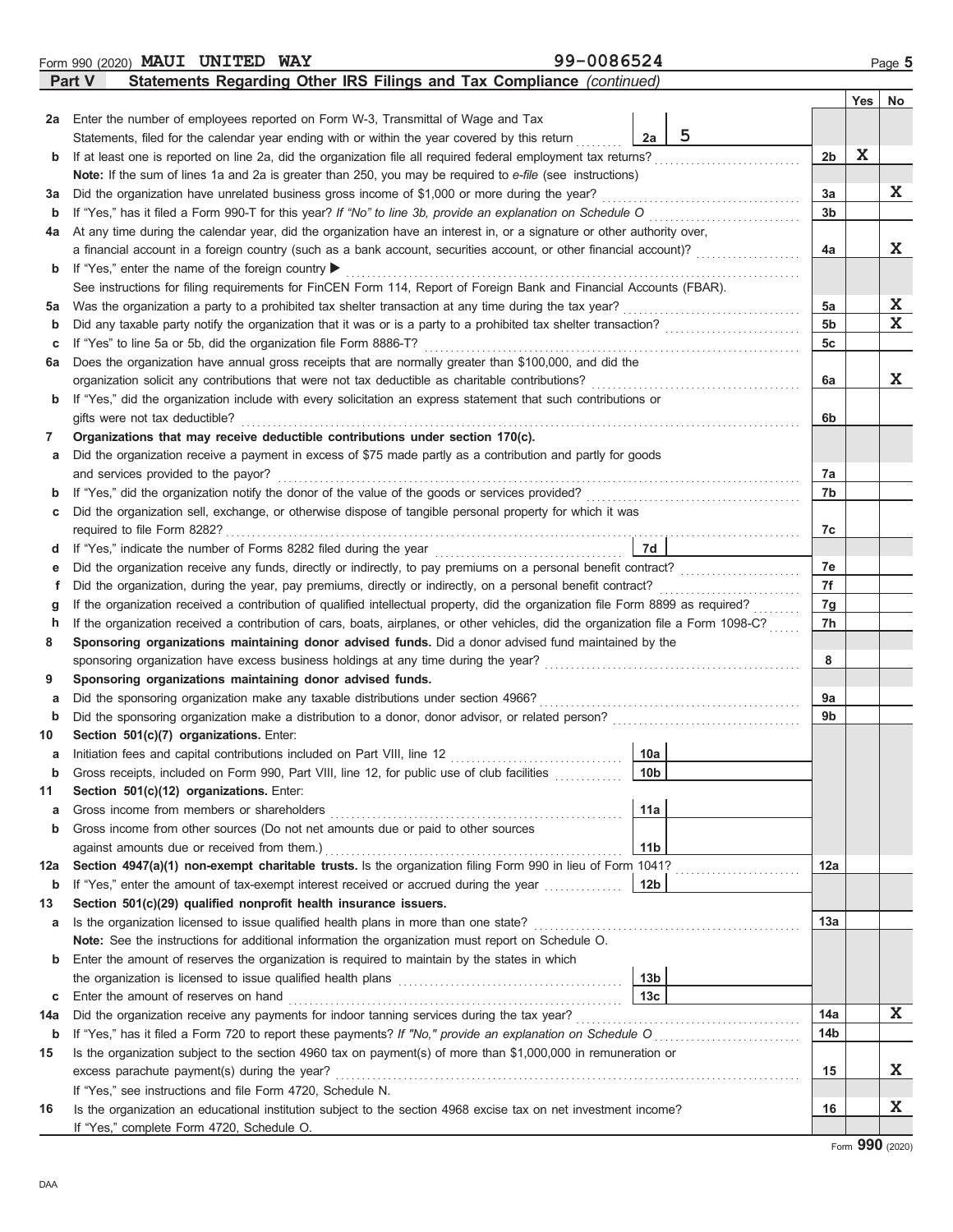|     | 99-0086524<br>Form 990 (2020) MAUI UNITED WAY                                                                                                                 |                 |             | Page 6          |
|-----|---------------------------------------------------------------------------------------------------------------------------------------------------------------|-----------------|-------------|-----------------|
|     | <b>Part VI</b><br>Governance, Management, and Disclosure For each "Yes" response to lines 2 through 7b below, and for a "No"                                  |                 |             |                 |
|     | response to line 8a, 8b, or 10b below, describe the circumstances, processes, or changes on Schedule O. See instructions.                                     |                 |             |                 |
|     |                                                                                                                                                               |                 |             | XI              |
|     | Section A. Governing Body and Management                                                                                                                      |                 |             |                 |
|     |                                                                                                                                                               |                 | Yes         | No              |
| 1а  | 14<br>1a<br>Enter the number of voting members of the governing body at the end of the tax year                                                               |                 |             |                 |
|     | If there are material differences in voting rights among members of the governing body, or                                                                    |                 |             |                 |
|     | if the governing body delegated broad authority to an executive committee or similar                                                                          |                 |             |                 |
|     | committee, explain on Schedule O.                                                                                                                             |                 |             |                 |
| b   | 14<br>1b<br>Enter the number of voting members included on line 1a, above, who are independent                                                                |                 |             |                 |
| 2   | Did any officer, director, trustee, or key employee have a family relationship or a business relationship with                                                |                 |             |                 |
|     |                                                                                                                                                               |                 |             | X               |
|     | any other officer, director, trustee, or key employee?                                                                                                        | $\mathbf{2}$    |             |                 |
| 3   | Did the organization delegate control over management duties customarily performed by or under the direct                                                     |                 |             |                 |
|     | supervision of officers, directors, trustees, or key employees to a management company or other person?                                                       | 3               |             | X               |
| 4   | Did the organization make any significant changes to its governing documents since the prior Form 990 was filed?                                              | 4               |             | X               |
| 5   | Did the organization become aware during the year of a significant diversion of the organization's assets?                                                    | 5               |             | X               |
| 6   | Did the organization have members or stockholders?                                                                                                            | 6               |             | $\mathbf X$     |
| 7a  | Did the organization have members, stockholders, or other persons who had the power to elect or appoint                                                       |                 |             |                 |
|     | one or more members of the governing body?                                                                                                                    | 7a              |             | X               |
| b   | Are any governance decisions of the organization reserved to (or subject to approval by) members,                                                             |                 |             |                 |
|     | stockholders, or persons other than the governing body?                                                                                                       | 7b              |             | X               |
| 8   | Did the organization contemporaneously document the meetings held or written actions undertaken during the year by the following:                             |                 |             |                 |
| а   | The governing body?                                                                                                                                           | 8a              | X           |                 |
| b   | Each committee with authority to act on behalf of the governing body?                                                                                         | 8b              | $\mathbf X$ |                 |
| 9   | Is there any officer, director, trustee, or key employee listed in Part VII, Section A, who cannot be reached at                                              |                 |             |                 |
|     |                                                                                                                                                               | 9               |             | X               |
|     | Section B. Policies (This Section B requests information about policies not required by the Internal Revenue Code.)                                           |                 |             |                 |
|     |                                                                                                                                                               |                 | Yes         | No              |
| 10a | Did the organization have local chapters, branches, or affiliates?                                                                                            | 10a             |             | X               |
| b   | If "Yes," did the organization have written policies and procedures governing the activities of such chapters,                                                |                 |             |                 |
|     | affiliates, and branches to ensure their operations are consistent with the organization's exempt purposes?                                                   | 10 <sub>b</sub> |             |                 |
|     |                                                                                                                                                               |                 |             | X               |
| 11a | Has the organization provided a complete copy of this Form 990 to all members of its governing body before filing the form?                                   | 11a             |             |                 |
| b   | Describe in Schedule O the process, if any, used by the organization to review this Form 990.                                                                 |                 |             |                 |
| 12a | Did the organization have a written conflict of interest policy? If "No," go to line 13                                                                       | 12a             | X           |                 |
| b   | Were officers, directors, or trustees, and key employees required to disclose annually interests that could give rise to conflicts?                           | 12 <sub>b</sub> | $\mathbf X$ |                 |
|     | Did the organization regularly and consistently monitor and enforce compliance with the policy? If "Yes,"                                                     |                 |             |                 |
|     | describe in Schedule O how this was done                                                                                                                      | 12c             | X           |                 |
| 13  | Did the organization have a written whistleblower policy?                                                                                                     | 13              | $\mathbf x$ |                 |
| 14  | Did the organization have a written document retention and destruction policy?                                                                                | 14              | X           |                 |
| 15  | Did the process for determining compensation of the following persons include a review and approval by                                                        |                 |             |                 |
|     | independent persons, comparability data, and contemporaneous substantiation of the deliberation and decision?                                                 |                 |             |                 |
| a   | The organization's CEO, Executive Director, or top management official [11] content to the organization's CEO, Executive Director, or top management official | 15a             | $\mathbf x$ |                 |
| b   | Other officers or key employees of the organization                                                                                                           | 15 <sub>b</sub> | X           |                 |
|     | If "Yes" to line 15a or 15b, describe the process in Schedule O (see instructions).                                                                           |                 |             |                 |
| 16a | Did the organization invest in, contribute assets to, or participate in a joint venture or similar arrangement                                                |                 |             |                 |
|     | with a taxable entity during the year?                                                                                                                        | 16a             |             | X               |
|     | <b>b</b> If "Yes," did the organization follow a written policy or procedure requiring the organization to evaluate its                                       |                 |             |                 |
|     | participation in joint venture arrangements under applicable federal tax law, and take steps to safeguard the                                                 |                 |             |                 |
|     |                                                                                                                                                               | 16b             |             |                 |
|     | <b>Section C. Disclosure</b>                                                                                                                                  |                 |             |                 |
| 17  | List the states with which a copy of this Form 990 is required to be filed $\blacktriangleright$ $\blacksquare$ $\blacksquare$                                |                 |             |                 |
| 18  | Section 6104 requires an organization to make its Forms 1023 (1024 or 1024-A, if applicable), 990, and 990-T (Section 501(c)                                  |                 |             |                 |
|     |                                                                                                                                                               |                 |             |                 |
|     | (3)s only) available for public inspection. Indicate how you made these available. Check all that apply.                                                      |                 |             |                 |
|     | $ \mathbf{X} $ Another's website $ \mathbf{X} $ Upon request<br>$ \mathbf{X} $ Own website<br>Other (explain on Schedule O)                                   |                 |             |                 |
| 19  | Describe on Schedule O whether (and if so, how) the organization made its governing documents, conflict of interest policy, and                               |                 |             |                 |
|     | financial statements available to the public during the tax year.                                                                                             |                 |             |                 |
| 20  | State the name, address, and telephone number of the person who possesses the organization's books and records                                                |                 |             |                 |
|     | 77 HOOKELE STREET, 3RD FLOOR<br>KAWAHARA & HU LLP                                                                                                             |                 |             |                 |
|     | HI 96732<br>KAHULUI                                                                                                                                           | 808-244-5531    |             |                 |
| DAA |                                                                                                                                                               |                 |             | Form 990 (2020) |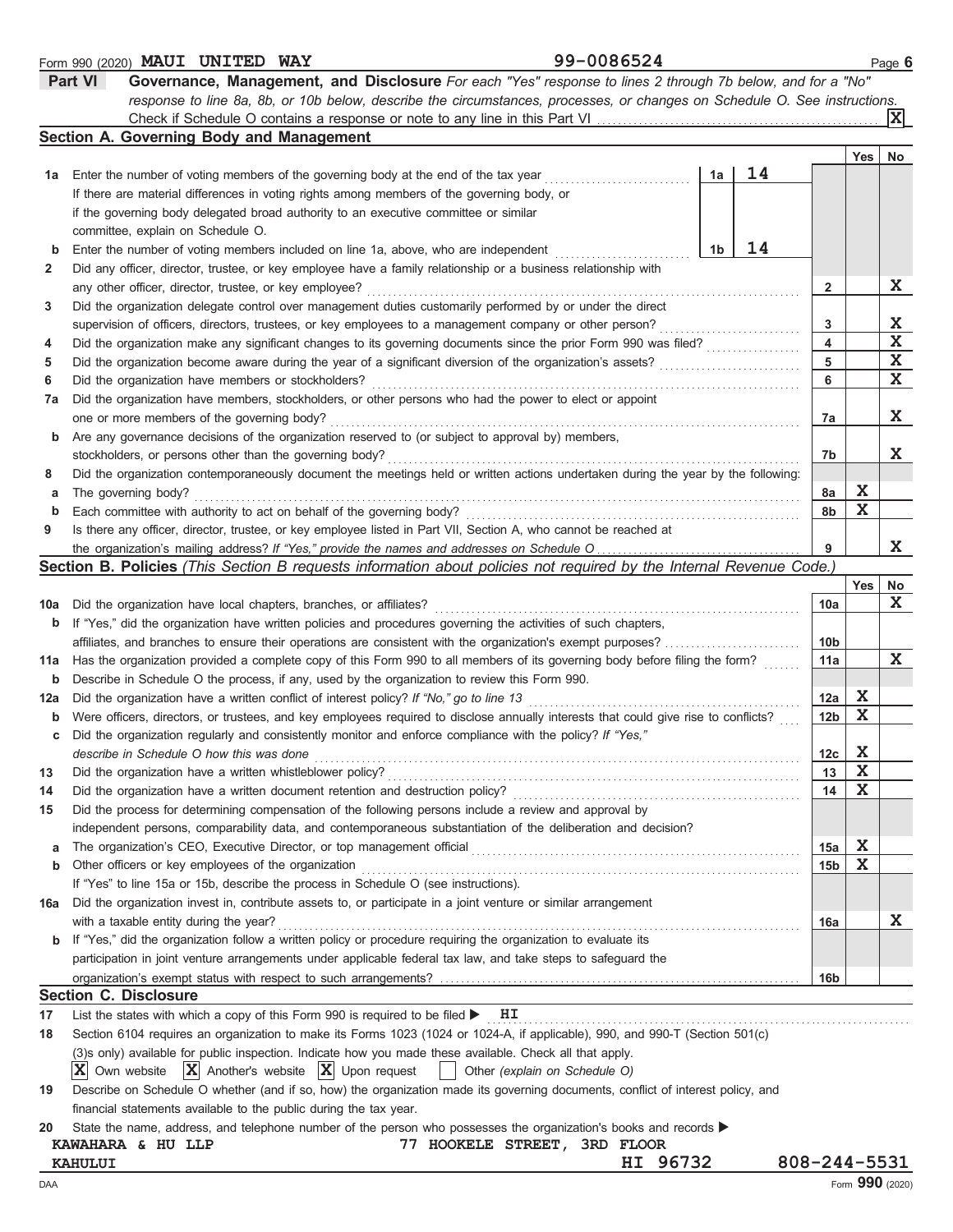| <b>WAY</b><br><b>UNITED</b><br><b>MAUI</b><br>990 (2020)<br>Form | $-0086521$<br>aa.<br>∙∪uopo∠. | Page |
|------------------------------------------------------------------|-------------------------------|------|
|------------------------------------------------------------------|-------------------------------|------|

| <b>Part VII</b>          | Compensation of Officers, Directors, Trustees, Key Employees, Highest Compensated Employees, and                                                                                                                                                          |
|--------------------------|-----------------------------------------------------------------------------------------------------------------------------------------------------------------------------------------------------------------------------------------------------------|
|                          | <b>Independent Contractors</b>                                                                                                                                                                                                                            |
|                          | Check if Schedule O contains a response or note to any line in this Part VII <i>configuent</i> on                                                                                                                                                         |
| Section A.               | Officers, Directors, Trustees, Key Employees, and Highest Compensated Employees                                                                                                                                                                           |
| organization's tax year. | 1a Complete this table for all persons required to be listed. Report compensation for the calendar year ending with or within the                                                                                                                         |
|                          | • List all of the organization's current officers, directors, trustees (whether individuals or organizations), regardless of amount of<br>compensation. Enter -0- in columns $(D)$ , $(E)$ , and $(F)$ if no compensation was paid.                       |
|                          | • List all of the organization's current key employees, if any. See instructions for definition of "key employee."                                                                                                                                        |
|                          | List the organization's five current highest compensated employees (other than an officer, director, trustee, or key employee)<br>who resolved reportable compensation (Boy E of Form W 2 and/or Boy 7 of Form 1000 MICC) of more than \$100,000 from the |

who received reportable compensation (Box 5 of Form W-2 and/or Box 7 of Form 1099-MISC) of more than \$100,000 from the organization and any related organizations.

• List all of the organization's **former** officers, key employees, and highest compensated employees who received more than<br>00,000 of reportable compensation from the ergonization and any related ergonizations \$100,000 of reportable compensation from the organization and any related organizations.

List all of the organization's **former directors or trustees** that received, in the capacity as a former director or trustee of the organization, more than \$10,000 of reportable compensation from the organization and any related organizations. See instructions for the order in which to list the persons above. **•**

Check this box if neither the organization nor any related organization compensated any current officer, director, or trustee.

| (A)<br>Name and title                               | (B)<br>Average<br>hours<br>per week<br>(list any<br>hours for |                                   |                          | Position    | (C)             | (do not check more than one<br>box, unless person is both an<br>officer and a director/trustee) |        | (D)<br>Reportable<br>compensation<br>from the<br>organization<br>(W-2/1099-MISC) | (E)<br>Reportable<br>compensation<br>from related<br>organizations<br>(W-2/1099-MISC) | (F)<br>Estimated amount<br>of other<br>compensation<br>from the<br>organization and |
|-----------------------------------------------------|---------------------------------------------------------------|-----------------------------------|--------------------------|-------------|-----------------|-------------------------------------------------------------------------------------------------|--------|----------------------------------------------------------------------------------|---------------------------------------------------------------------------------------|-------------------------------------------------------------------------------------|
|                                                     | related<br>organizations<br>below<br>dotted line)             | Individual trustee<br>or director | Institutional<br>trustee | Officer     | Key<br>enployee | Highest compensated<br>employee                                                                 | Former |                                                                                  |                                                                                       | related organizations                                                               |
| $(1)$ NICHOLAS WINFREY                              |                                                               |                                   |                          |             |                 |                                                                                                 |        |                                                                                  |                                                                                       |                                                                                     |
|                                                     | 40.00                                                         |                                   |                          |             |                 |                                                                                                 |        |                                                                                  |                                                                                       |                                                                                     |
| <b>CPO</b>                                          | 0.00                                                          |                                   |                          | $\mathbf x$ |                 |                                                                                                 |        | 72,400                                                                           | $\mathbf 0$                                                                           | 9,931                                                                               |
| (2) LUKE BAILEY                                     |                                                               |                                   |                          |             |                 |                                                                                                 |        |                                                                                  |                                                                                       |                                                                                     |
|                                                     | 1.00                                                          |                                   |                          |             |                 |                                                                                                 |        |                                                                                  |                                                                                       |                                                                                     |
| <b>DIRECTOR</b>                                     | 0.00                                                          | $\mathbf x$                       |                          |             |                 |                                                                                                 |        | 0                                                                                | 0                                                                                     | $\mathbf 0$                                                                         |
| $(3)$ WILFRED<br><b>CAMBRA</b>                      | 1.00                                                          |                                   |                          |             |                 |                                                                                                 |        |                                                                                  |                                                                                       |                                                                                     |
| <b>DIRECTOR</b>                                     | 0.00                                                          | $\mathbf x$                       |                          |             |                 |                                                                                                 |        | 0                                                                                | $\mathbf 0$                                                                           | $\mathbf 0$                                                                         |
| (4) ANDREA DEMETRAS                                 |                                                               |                                   |                          |             |                 |                                                                                                 |        |                                                                                  |                                                                                       |                                                                                     |
|                                                     | 1.00                                                          |                                   |                          |             |                 |                                                                                                 |        |                                                                                  |                                                                                       |                                                                                     |
| <b>DIRECTOR</b>                                     | 0.00                                                          | $\mathbf x$                       |                          |             |                 |                                                                                                 |        | 0                                                                                | 0                                                                                     | $\mathbf 0$                                                                         |
| (5) MARK FORNWALL                                   |                                                               |                                   |                          |             |                 |                                                                                                 |        |                                                                                  |                                                                                       |                                                                                     |
|                                                     | 1.00                                                          |                                   |                          |             |                 |                                                                                                 |        |                                                                                  |                                                                                       |                                                                                     |
| <b>VICE CHAIRMAN</b>                                | 0.00                                                          | $\mathbf x$                       |                          | $\mathbf x$ |                 |                                                                                                 |        | 0                                                                                | 0                                                                                     | $\mathbf 0$                                                                         |
| (6) LISA GROVE                                      |                                                               |                                   |                          |             |                 |                                                                                                 |        |                                                                                  |                                                                                       |                                                                                     |
|                                                     | 1.00                                                          |                                   |                          |             |                 |                                                                                                 |        |                                                                                  |                                                                                       |                                                                                     |
| <b>DIRECTOR</b>                                     | 0.00                                                          | $\mathbf x$                       |                          |             |                 |                                                                                                 |        | 0                                                                                | $\mathbf 0$                                                                           | $\pmb{0}$                                                                           |
| (7) WENDY MACAHELEG                                 |                                                               |                                   |                          |             |                 |                                                                                                 |        |                                                                                  |                                                                                       |                                                                                     |
|                                                     | 1.00                                                          |                                   |                          |             |                 |                                                                                                 |        |                                                                                  |                                                                                       | $\mathbf 0$                                                                         |
| <b>DIRECTOR</b><br>$(8)$ LALAINE<br><b>MANLAPAO</b> | 0.00                                                          | $\mathbf x$                       |                          |             |                 |                                                                                                 |        | 0                                                                                | 0                                                                                     |                                                                                     |
|                                                     | 1.00                                                          |                                   |                          |             |                 |                                                                                                 |        |                                                                                  |                                                                                       |                                                                                     |
| <b>TREASURER</b>                                    | 0.00                                                          | $\mathbf x$                       |                          | $\mathbf x$ |                 |                                                                                                 |        | 0                                                                                | 0                                                                                     | $\mathbf 0$                                                                         |
| (9) ELLEN NASHIWA                                   |                                                               |                                   |                          |             |                 |                                                                                                 |        |                                                                                  |                                                                                       |                                                                                     |
|                                                     | 1.00                                                          |                                   |                          |             |                 |                                                                                                 |        |                                                                                  |                                                                                       |                                                                                     |
| <b>SECRETARY</b>                                    | 0.00                                                          | $\overline{\mathbf{X}}$           |                          | $\mathbf x$ |                 |                                                                                                 |        | 0                                                                                | 0                                                                                     | $\mathbf 0$                                                                         |
| (10) LISA PAULSON                                   |                                                               |                                   |                          |             |                 |                                                                                                 |        |                                                                                  |                                                                                       |                                                                                     |
|                                                     | 1.00                                                          |                                   |                          |             |                 |                                                                                                 |        |                                                                                  |                                                                                       |                                                                                     |
| <b>DIRECTOR</b>                                     | 0.00                                                          | $\mathbf x$                       |                          |             |                 |                                                                                                 |        | 0                                                                                | $\mathbf 0$                                                                           | $\mathbf 0$                                                                         |
| (11) SIMON POOLE                                    |                                                               |                                   |                          |             |                 |                                                                                                 |        |                                                                                  |                                                                                       |                                                                                     |
|                                                     | 1.00                                                          |                                   |                          |             |                 |                                                                                                 |        |                                                                                  |                                                                                       |                                                                                     |
| <b>CHAIRMAN</b>                                     | 0.00                                                          | $\mathbf x$                       |                          | $\mathbf x$ |                 |                                                                                                 |        | 0                                                                                | $\mathbf 0$                                                                           | $\mathbf 0$                                                                         |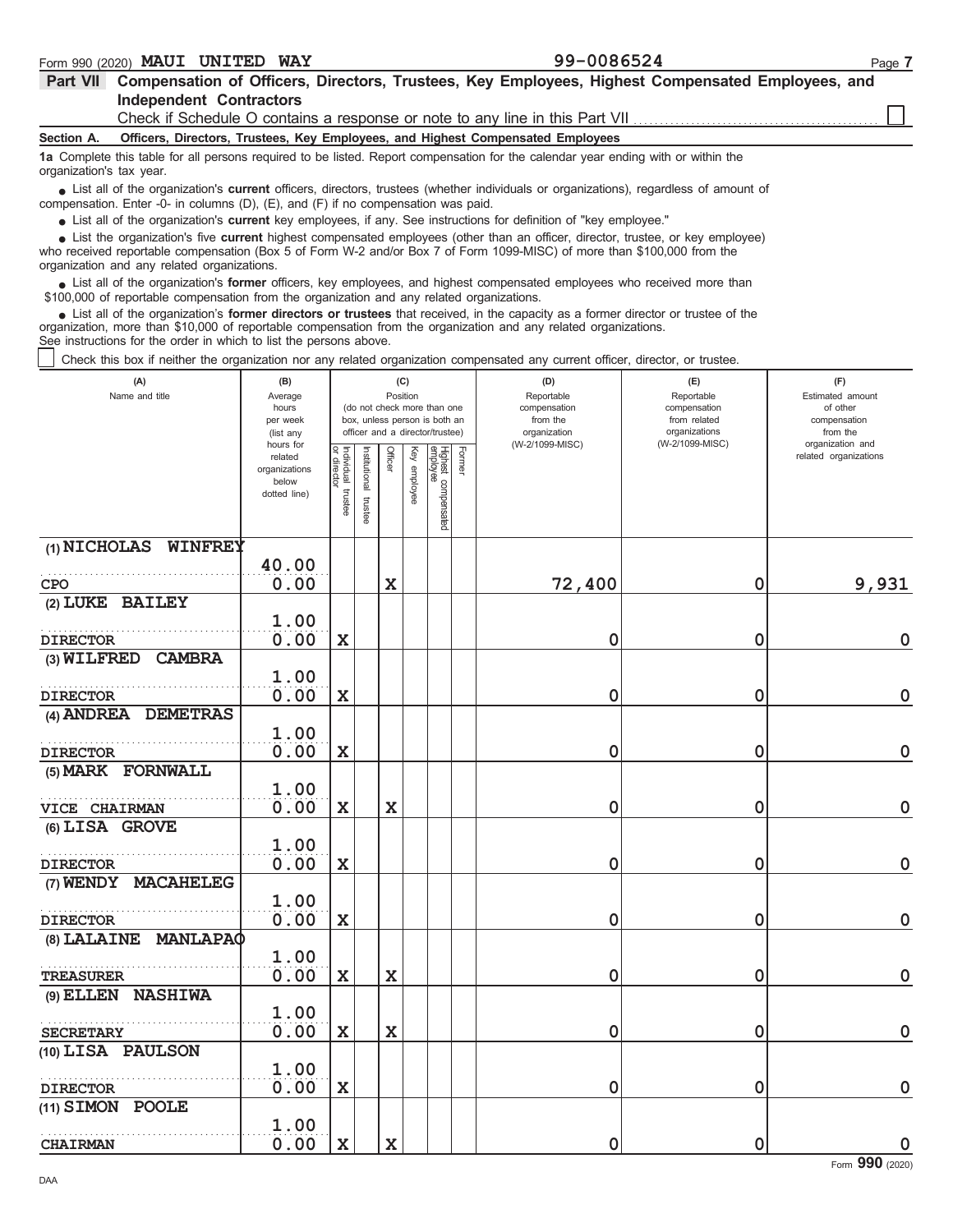| Form 990 (2020) MAUI UNITED                                                                                                                                                                | <b>WAY</b>                                                     |                                   |                       |                 |              |                                                                                                 |        | 99-0086524                                                                                             |                                                                    |                                                                 | Page 8    |
|--------------------------------------------------------------------------------------------------------------------------------------------------------------------------------------------|----------------------------------------------------------------|-----------------------------------|-----------------------|-----------------|--------------|-------------------------------------------------------------------------------------------------|--------|--------------------------------------------------------------------------------------------------------|--------------------------------------------------------------------|-----------------------------------------------------------------|-----------|
| <b>Part VII</b>                                                                                                                                                                            |                                                                |                                   |                       |                 |              |                                                                                                 |        | Section A. Officers, Directors, Trustees, Key Employees, and Highest Compensated Employees (continued) |                                                                    |                                                                 |           |
| (A)<br>Name and title                                                                                                                                                                      | (B)<br>Average<br>hours<br>per week<br>(list any               |                                   |                       | (C)<br>Position |              | (do not check more than one<br>box, unless person is both an<br>officer and a director/trustee) |        | (D)<br>Reportable<br>compensation<br>from the<br>organization                                          | (E)<br>Reportable<br>compensation<br>from related<br>organizations | (F)<br>Estimated amount<br>of other<br>compensation<br>from the |           |
|                                                                                                                                                                                            | hours for<br>related<br>organizations<br>below<br>dotted line) | Individual trustee<br>or director | Institutional trustee | Officer         | Key employee | Highest compensated<br>employee                                                                 | Former | (W-2/1099-MISC)                                                                                        | (W-2/1099-MISC)                                                    | organization and<br>related organizations                       |           |
| <b>JENNIFER</b><br>(12)                                                                                                                                                                    | <b>SALISBURY</b><br>1.00                                       |                                   |                       |                 |              |                                                                                                 |        |                                                                                                        |                                                                    |                                                                 |           |
| <b>DIRECTOR</b>                                                                                                                                                                            | 0.00                                                           | $\mathbf x$                       |                       |                 |              |                                                                                                 |        | 0                                                                                                      | 0                                                                  |                                                                 | 0         |
| <b>JENNIFER</b><br>(13)                                                                                                                                                                    | <b>TAKAYESU</b>                                                |                                   |                       |                 |              |                                                                                                 |        |                                                                                                        |                                                                    |                                                                 |           |
| <b>DIRECTOR</b>                                                                                                                                                                            | 1.00<br>0.00                                                   | $\mathbf x$                       |                       |                 |              |                                                                                                 |        | 0                                                                                                      | 0                                                                  |                                                                 | 0         |
| <b>ALEX URBAN</b><br>(14)                                                                                                                                                                  |                                                                |                                   |                       |                 |              |                                                                                                 |        |                                                                                                        |                                                                    |                                                                 |           |
| <b>DIRECTOR</b>                                                                                                                                                                            | 1.00<br>0.00                                                   | $\mathbf x$                       |                       |                 |              |                                                                                                 |        | 0                                                                                                      | 0                                                                  |                                                                 | 0         |
| WILLIAMS<br><b>JASON</b><br>(15)                                                                                                                                                           |                                                                |                                   |                       |                 |              |                                                                                                 |        |                                                                                                        |                                                                    |                                                                 |           |
| <b>DIRECTOR</b>                                                                                                                                                                            | 1.00<br>0.00                                                   | $\mathbf x$                       |                       |                 |              |                                                                                                 |        | 0                                                                                                      | 0                                                                  |                                                                 | 0         |
|                                                                                                                                                                                            |                                                                |                                   |                       |                 |              |                                                                                                 |        |                                                                                                        |                                                                    |                                                                 |           |
|                                                                                                                                                                                            |                                                                |                                   |                       |                 |              |                                                                                                 |        |                                                                                                        |                                                                    |                                                                 |           |
|                                                                                                                                                                                            |                                                                |                                   |                       |                 |              |                                                                                                 |        |                                                                                                        |                                                                    |                                                                 |           |
|                                                                                                                                                                                            |                                                                |                                   |                       |                 |              |                                                                                                 |        |                                                                                                        |                                                                    |                                                                 |           |
|                                                                                                                                                                                            |                                                                |                                   |                       |                 |              |                                                                                                 |        | 72,400                                                                                                 |                                                                    | 9,931                                                           |           |
| c Total from continuation sheets to Part VII, Section A                                                                                                                                    |                                                                |                                   |                       |                 |              |                                                                                                 |        |                                                                                                        |                                                                    |                                                                 |           |
| d<br>Total number of individuals (including but not limited to those listed above) who received more than \$100,000 of<br>$\overline{2}$                                                   |                                                                |                                   |                       |                 |              |                                                                                                 |        | 72,400                                                                                                 |                                                                    | 9,931                                                           |           |
| reportable compensation from the organization $\triangleright$ 0                                                                                                                           |                                                                |                                   |                       |                 |              |                                                                                                 |        |                                                                                                        |                                                                    | Yes                                                             | <b>No</b> |
| Did the organization list any former officer, director, trustee, key employee, or highest compensated<br>3                                                                                 |                                                                |                                   |                       |                 |              |                                                                                                 |        |                                                                                                        |                                                                    |                                                                 |           |
| employee on line 1a? If "Yes," complete Schedule J for such individual<br>For any individual listed on line 1a, is the sum of reportable compensation and other compensation from the<br>4 |                                                                |                                   |                       |                 |              |                                                                                                 |        |                                                                                                        |                                                                    | 3                                                               | X         |
| organization and related organizations greater than \$150,000? If "Yes," complete Schedule J for such                                                                                      |                                                                |                                   |                       |                 |              |                                                                                                 |        |                                                                                                        |                                                                    |                                                                 |           |
| individual<br>Did any person listed on line 1a receive or accrue compensation from any unrelated organization or individual<br>5                                                           |                                                                |                                   |                       |                 |              |                                                                                                 |        |                                                                                                        |                                                                    | 4                                                               | X         |
|                                                                                                                                                                                            |                                                                |                                   |                       |                 |              |                                                                                                 |        |                                                                                                        |                                                                    | 5                                                               | X         |
| Section B. Independent Contractors<br>Complete this table for your five highest compensated independent contractors that received more than \$100,000 of<br>1                              |                                                                |                                   |                       |                 |              |                                                                                                 |        |                                                                                                        |                                                                    |                                                                 |           |
| compensation from the organization. Report compensation for the calendar year ending with or within the organization's tax year.                                                           |                                                                |                                   |                       |                 |              |                                                                                                 |        |                                                                                                        |                                                                    |                                                                 |           |
|                                                                                                                                                                                            | (A)<br>Name and business address                               |                                   |                       |                 |              |                                                                                                 |        |                                                                                                        | (B)<br>Description of services                                     | (C)<br>Compensation                                             |           |
|                                                                                                                                                                                            |                                                                |                                   |                       |                 |              |                                                                                                 |        |                                                                                                        |                                                                    |                                                                 |           |
|                                                                                                                                                                                            |                                                                |                                   |                       |                 |              |                                                                                                 |        |                                                                                                        |                                                                    |                                                                 |           |
|                                                                                                                                                                                            |                                                                |                                   |                       |                 |              |                                                                                                 |        |                                                                                                        |                                                                    |                                                                 |           |
|                                                                                                                                                                                            |                                                                |                                   |                       |                 |              |                                                                                                 |        |                                                                                                        |                                                                    |                                                                 |           |
|                                                                                                                                                                                            |                                                                |                                   |                       |                 |              |                                                                                                 |        |                                                                                                        |                                                                    |                                                                 |           |
| Total number of independent contractors (including but not limited to those listed above) who<br>$\mathbf{2}$<br>received more than \$100,000 of compensation from the organization ▶      |                                                                |                                   |                       |                 |              |                                                                                                 |        |                                                                                                        | 0                                                                  |                                                                 |           |

|     | ICUCIVCH IIIUIC UICH<br>9 IUU.UUU UL<br><b>COLLIDGLISQUOLL TIOLL UTC</b><br>UIUQIII <i>L</i> QUUI P |  |
|-----|-----------------------------------------------------------------------------------------------------|--|
| DAA |                                                                                                     |  |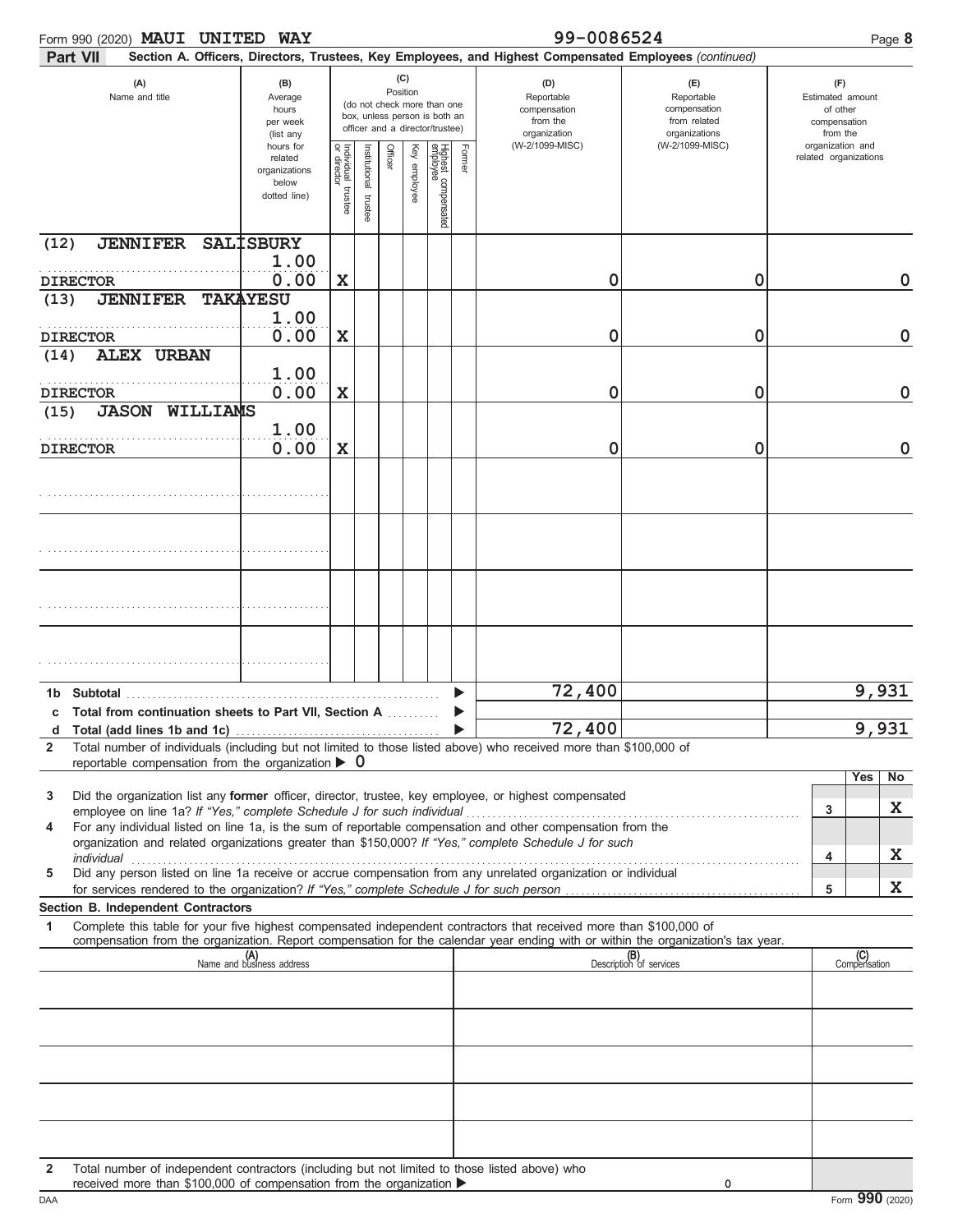| Form 990 (2020) MAUI UNITED |                             | <b>WAY</b> | 99-0086524 | $P$ ade $\sim$ |
|-----------------------------|-----------------------------|------------|------------|----------------|
| <b>Part VIII</b>            | <b>Statement of Revenue</b> |            |            |                |

|                                                                  |     |                                                        |                |          |                 |                       | Check if Schedule O contains a response or note to any line in this Part VIII |                                                |                                      |                                                        |
|------------------------------------------------------------------|-----|--------------------------------------------------------|----------------|----------|-----------------|-----------------------|-------------------------------------------------------------------------------|------------------------------------------------|--------------------------------------|--------------------------------------------------------|
|                                                                  |     |                                                        |                |          |                 |                       | (A)<br>Total revenue                                                          | $(B)$<br>Related or exempt<br>function revenue | (C)<br>Unrelated<br>business revenue | Revenue excluded<br>from tax under<br>sections 512-514 |
|                                                                  |     | 1a Federated campaigns                                 |                |          | 1a              |                       |                                                                               |                                                |                                      |                                                        |
| <b>Contributions, Gifts, Grants</b><br>and Other Similar Amounts |     | <b>b</b> Membership dues                               |                |          | 1 <sub>b</sub>  |                       |                                                                               |                                                |                                      |                                                        |
|                                                                  |     | c Fundraising events                                   |                | .        | 1 <sub>c</sub>  |                       |                                                                               |                                                |                                      |                                                        |
|                                                                  |     | d Related organizations                                |                |          | 1 <sub>d</sub>  |                       |                                                                               |                                                |                                      |                                                        |
|                                                                  |     | e Government grants (contributions)                    |                |          | 1e              | 197,454               |                                                                               |                                                |                                      |                                                        |
|                                                                  |     | f All other contributions, gifts, grants,              |                |          |                 |                       |                                                                               |                                                |                                      |                                                        |
|                                                                  |     | and similar amounts not included above                 |                |          | 1f              | 921,706               |                                                                               |                                                |                                      |                                                        |
|                                                                  |     | <b>g</b> Noncash contributions included in lines 1a-1f |                |          | $1g \,$ \$      |                       |                                                                               |                                                |                                      |                                                        |
|                                                                  |     |                                                        |                |          |                 | ь                     | 1, 119, 160                                                                   |                                                |                                      |                                                        |
|                                                                  |     |                                                        |                |          |                 | <b>Business Code</b>  |                                                                               |                                                |                                      |                                                        |
|                                                                  | 2a  | PROGRAM REVENUE                                        |                |          |                 |                       | 301,798                                                                       | 301,798                                        |                                      |                                                        |
| Program Service<br>Revenue                                       | b   | COVID SAFETY NET                                       |                |          |                 |                       | 24,520                                                                        | 24,520                                         |                                      |                                                        |
|                                                                  |     | MAUI ESG                                               |                |          |                 |                       | 11,451                                                                        | 11,451                                         |                                      |                                                        |
|                                                                  |     |                                                        |                |          |                 |                       |                                                                               |                                                |                                      |                                                        |
|                                                                  |     |                                                        |                |          |                 |                       |                                                                               |                                                |                                      |                                                        |
|                                                                  |     | f All other program service revenue                    |                |          |                 |                       |                                                                               |                                                |                                      |                                                        |
|                                                                  |     |                                                        |                |          |                 | $\blacktriangleright$ | 337,769                                                                       |                                                |                                      |                                                        |
|                                                                  | 3   | Investment income (including dividends, interest, and  |                |          |                 |                       |                                                                               |                                                |                                      |                                                        |
|                                                                  |     |                                                        |                |          |                 | ▶                     | 36,513                                                                        |                                                |                                      | 36,513                                                 |
|                                                                  | 4   | Income from investment of tax-exempt bond proceeds     |                |          |                 | ▶                     |                                                                               |                                                |                                      |                                                        |
|                                                                  | 5   |                                                        |                |          |                 |                       |                                                                               |                                                |                                      |                                                        |
|                                                                  |     |                                                        |                | (i) Real |                 | (ii) Personal         |                                                                               |                                                |                                      |                                                        |
|                                                                  |     | 6a Gross rents                                         | 6a             |          |                 |                       |                                                                               |                                                |                                      |                                                        |
|                                                                  |     | Less: rental expenses                                  | 6b             |          |                 |                       |                                                                               |                                                |                                      |                                                        |
|                                                                  |     | Rental inc. or (loss)                                  | 6c             |          |                 |                       |                                                                               |                                                |                                      |                                                        |
|                                                                  | d   | Net rental income or (loss)                            |                |          |                 |                       |                                                                               |                                                |                                      |                                                        |
|                                                                  |     | <b>7a</b> Gross amount from<br>sales of assets         | (i) Securities |          | (ii) Other      |                       |                                                                               |                                                |                                      |                                                        |
|                                                                  |     | other than inventory                                   | 7а             |          |                 | 196,771               |                                                                               |                                                |                                      |                                                        |
|                                                                  |     | <b>b</b> Less: cost or other                           |                |          |                 |                       |                                                                               |                                                |                                      |                                                        |
| Revenue                                                          |     | basis and sales exps.                                  | 7b             |          |                 |                       |                                                                               |                                                |                                      |                                                        |
|                                                                  |     | c Gain or (loss)                                       | 7c             |          |                 | 196,771               |                                                                               |                                                |                                      |                                                        |
| <b>Other</b>                                                     |     |                                                        |                |          |                 | ь                     | 196,771                                                                       | 196,771                                        |                                      |                                                        |
|                                                                  |     | 8a Gross income from fundraising events                |                |          |                 |                       |                                                                               |                                                |                                      |                                                        |
|                                                                  |     | (not including \$                                      |                |          |                 |                       |                                                                               |                                                |                                      |                                                        |
|                                                                  |     | of contributions reported on line 1c).                 |                |          |                 |                       |                                                                               |                                                |                                      |                                                        |
|                                                                  |     | See Part IV, line 18                                   |                | .        | 8а              |                       |                                                                               |                                                |                                      |                                                        |
|                                                                  |     | <b>b</b> Less: direct expenses                         |                |          | 8b              |                       |                                                                               |                                                |                                      |                                                        |
|                                                                  | c   | Net income or (loss) from fundraising events           |                |          |                 |                       |                                                                               |                                                |                                      |                                                        |
|                                                                  |     | 9a Gross income from gaming activities.                |                |          |                 |                       |                                                                               |                                                |                                      |                                                        |
|                                                                  |     | See Part IV, line 19                                   |                | .        | 9а              |                       |                                                                               |                                                |                                      |                                                        |
|                                                                  |     | <b>b</b> Less: direct expenses                         |                |          | 9 <sub>b</sub>  |                       |                                                                               |                                                |                                      |                                                        |
|                                                                  |     | c Net income or (loss) from gaming activities          |                |          |                 |                       |                                                                               |                                                |                                      |                                                        |
|                                                                  |     | 10a Gross sales of inventory, less                     |                |          |                 |                       |                                                                               |                                                |                                      |                                                        |
|                                                                  |     | returns and allowances                                 |                | .        | 10a             |                       |                                                                               |                                                |                                      |                                                        |
|                                                                  |     | <b>b</b> Less: cost of goods sold                      |                |          | 10 <sub>b</sub> |                       |                                                                               |                                                |                                      |                                                        |
|                                                                  |     | c Net income or (loss) from sales of inventory         |                |          |                 |                       |                                                                               |                                                |                                      |                                                        |
|                                                                  |     |                                                        |                |          |                 | <b>Business Code</b>  |                                                                               |                                                |                                      |                                                        |
|                                                                  | 11a | PPP LOAN FORGIVENESS                                   |                |          |                 |                       | 58,400                                                                        |                                                |                                      | 58,400                                                 |
| Miscellaneous<br>Revenue                                         | b   | ADMINISTRATIVE FEES                                    |                |          |                 |                       | 43,731                                                                        |                                                |                                      | 43,731                                                 |
|                                                                  |     |                                                        |                |          |                 |                       |                                                                               |                                                |                                      |                                                        |
|                                                                  |     |                                                        |                |          |                 |                       |                                                                               |                                                |                                      |                                                        |
|                                                                  |     |                                                        |                |          |                 | ▶                     | 102,131                                                                       |                                                |                                      |                                                        |
|                                                                  |     |                                                        |                |          |                 |                       | 1,792,344                                                                     | 534,540                                        | 0                                    | 138,644                                                |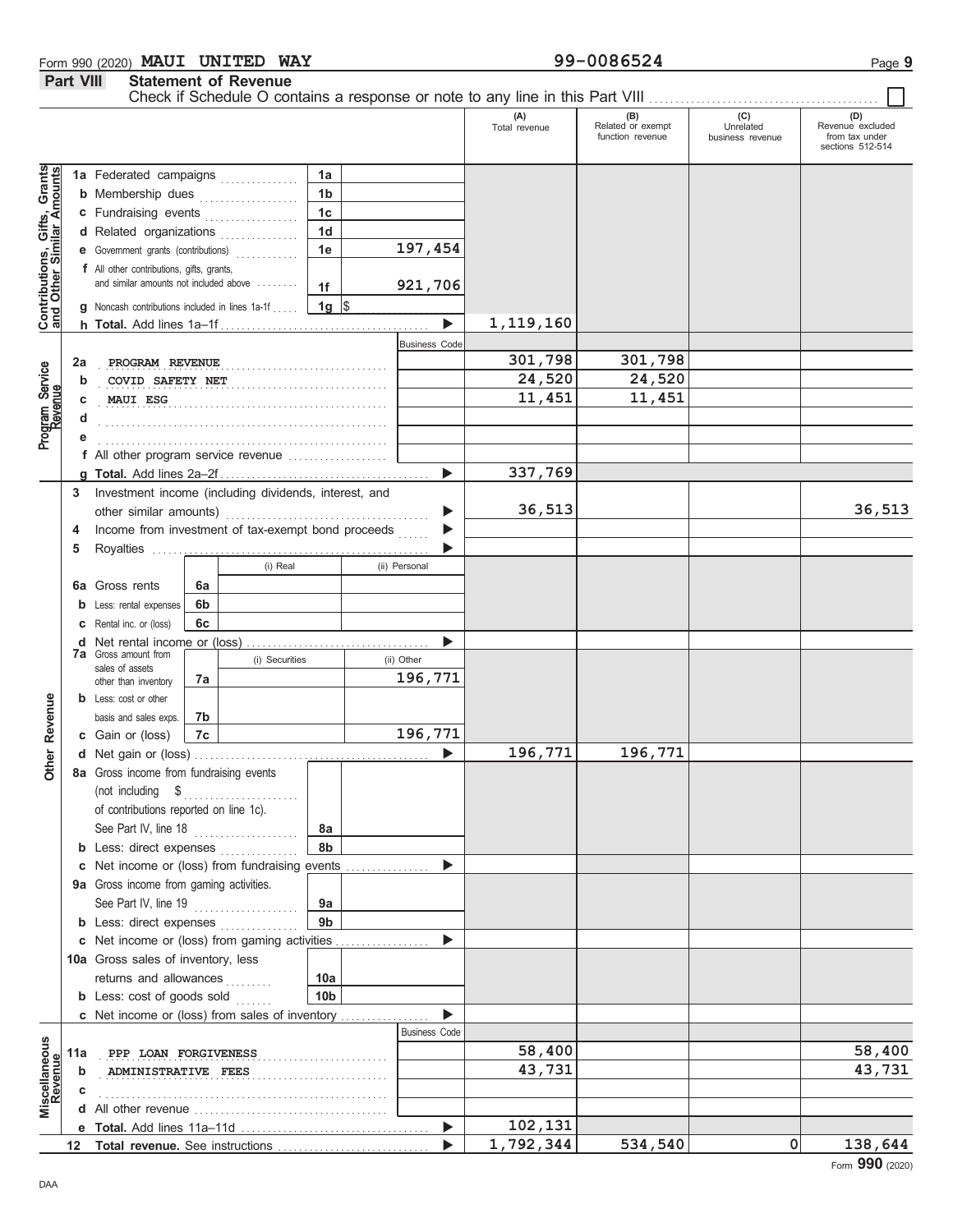#### Form 990 (2020) Page **10 MAUI UNITED WAY 99-0086524**

## **Part IX Statement of Functional Expenses**

*Section 501(c)(3) and 501(c)(4) organizations must complete all columns. All other organizations must complete column (A).*

|              | Check if Schedule O contains a response or note to any line in this Part IX                              |                        |                                    |                                           |                                |
|--------------|----------------------------------------------------------------------------------------------------------|------------------------|------------------------------------|-------------------------------------------|--------------------------------|
|              | Do not include amounts reported on lines 6b,<br>7b, 8b, 9b, and 10b of Part VIII.                        | (A)<br>Total expenses  | (B)<br>Program service<br>expenses | (C)<br>Management and<br>general expenses | (D)<br>Fundraising<br>expenses |
| 1.           | Grants and other assistance to domestic organizations                                                    |                        |                                    |                                           |                                |
|              | and domestic governments. See Part IV, line 21                                                           | 486,442                | 486,442                            |                                           |                                |
| $\mathbf{2}$ | Grants and other assistance to domestic                                                                  |                        |                                    |                                           |                                |
|              | individuals. See Part IV, line 22                                                                        | 314,532                | 314,532                            |                                           |                                |
| 3            | Grants and other assistance to foreign                                                                   |                        |                                    |                                           |                                |
|              | organizations, foreign governments, and foreign                                                          |                        |                                    |                                           |                                |
|              | individuals. See Part IV, lines 15 and 16                                                                |                        |                                    |                                           |                                |
| 4            | Benefits paid to or for members                                                                          |                        |                                    |                                           |                                |
| 5            | Compensation of current officers, directors,                                                             |                        |                                    |                                           |                                |
|              | trustees, and key employees                                                                              | 72,400                 | 47,060                             | 21,720                                    | 3,620                          |
| 6            | Compensation not included above to disqualified                                                          |                        |                                    |                                           |                                |
|              | persons (as defined under section 4958(f)(1)) and                                                        |                        |                                    |                                           |                                |
|              | persons described in section 4958(c)(3)(B)                                                               |                        |                                    |                                           |                                |
| 7            | Other salaries and wages                                                                                 | 169,519                | 110,187                            | 50,856                                    | 8,476                          |
| 8            | Pension plan accruals and contributions (include                                                         |                        |                                    |                                           |                                |
|              | section 401(k) and 403(b) employer contributions)                                                        | 74,098                 | 48,164                             | 22,229                                    | 3,705                          |
| 9            | Other employee benefits                                                                                  | 22,217                 | 14,441                             | 6,665                                     | 1,111                          |
| 10<br>11     | Payroll taxes<br>Fees for services (nonemployees):                                                       |                        |                                    |                                           |                                |
|              |                                                                                                          | 43,191                 | 43,191                             |                                           |                                |
| a<br>b       | Legal                                                                                                    |                        |                                    |                                           |                                |
| С            |                                                                                                          | 28,918                 | 7,230                              | 20,243                                    | 1,445                          |
| d            | obbying                                                                                                  |                        |                                    |                                           |                                |
| е            | Professional fundraising services. See Part IV, line 17                                                  |                        |                                    |                                           |                                |
| f            | Investment management fees                                                                               | 22,078                 | 22,078                             |                                           |                                |
| g            | Other. (If line 11g amount exceeds 10% of line 25, column                                                |                        |                                    |                                           |                                |
|              | (A) amount, list line 11g expenses on Schedule O.)                                                       |                        | 9,122                              | 18,189                                    | 3,051                          |
| 12           | Advertising and promotion                                                                                | $\frac{30,362}{3,617}$ | 3,617                              |                                           |                                |
| 13           |                                                                                                          | 95,009                 | 36,224                             | 38,164                                    | 20,621                         |
| 14           | Information technology                                                                                   |                        |                                    |                                           |                                |
| 15           |                                                                                                          |                        |                                    |                                           |                                |
| 16           |                                                                                                          | 23,412                 | 7,024                              | 11,706                                    | 4,682                          |
| 17           | Travel                                                                                                   | 1,398                  | 140                                | 1,118                                     | 140                            |
| 18           | Payments of travel or entertainment expenses                                                             |                        |                                    |                                           |                                |
|              | for any federal, state, or local public officials                                                        |                        |                                    |                                           |                                |
| 19           | Conferences, conventions, and meetings                                                                   | 24,076                 | 7,223                              | 6,019                                     | 10,834                         |
| 20           | Interest                                                                                                 |                        |                                    |                                           |                                |
| 21           | Payments to affiliates<br><u> 1986 - Johann Stoff, martin Amerikaansk konge</u>                          |                        |                                    |                                           |                                |
| 22           | Depreciation, depletion, and amortization                                                                |                        |                                    |                                           |                                |
| 23           | Insurance                                                                                                | 3,139                  | 314                                | 2,668                                     | 157                            |
| 24           | Other expenses. Itemize expenses not covered                                                             |                        |                                    |                                           |                                |
|              | above (List miscellaneous expenses on line 24e. If                                                       |                        |                                    |                                           |                                |
|              | line 24e amount exceeds 10% of line 25, column                                                           |                        |                                    |                                           |                                |
|              | (A) amount, list line 24e expenses on Schedule O.)                                                       |                        |                                    |                                           |                                |
| a            | FISCAL SPONSHORSHIP                                                                                      | 176,711                | 176,711                            |                                           |                                |
| b            | <b>COVID SAFETY</b>                                                                                      | 60,600                 | 60,600                             |                                           |                                |
| C            | EVENT COSTS<br>SMALL EQUIPMENT/LEASE                                                                     | 12,268<br>7,240        | 2,172                              | 3,620                                     | 12,268                         |
| d            |                                                                                                          | 7,574                  | 4,463                              | 2,988                                     | 1,448<br>$\overline{123}$      |
| е            | All other expenses                                                                                       | $\overline{1,678,801}$ | 1,400,935                          | 206,185                                   | 71,681                         |
| 25<br>26     | Total functional expenses. Add lines 1 through 24e<br><b>Joint costs.</b> Complete this line only if the |                        |                                    |                                           |                                |
|              | organization reported in column (B) joint costs                                                          |                        |                                    |                                           |                                |
|              | from a combined educational campaign and                                                                 |                        |                                    |                                           |                                |
|              | fundraising solicitation. Check here<br>if<br>following SOP 98-2 (ASC 958-720).                          |                        |                                    |                                           |                                |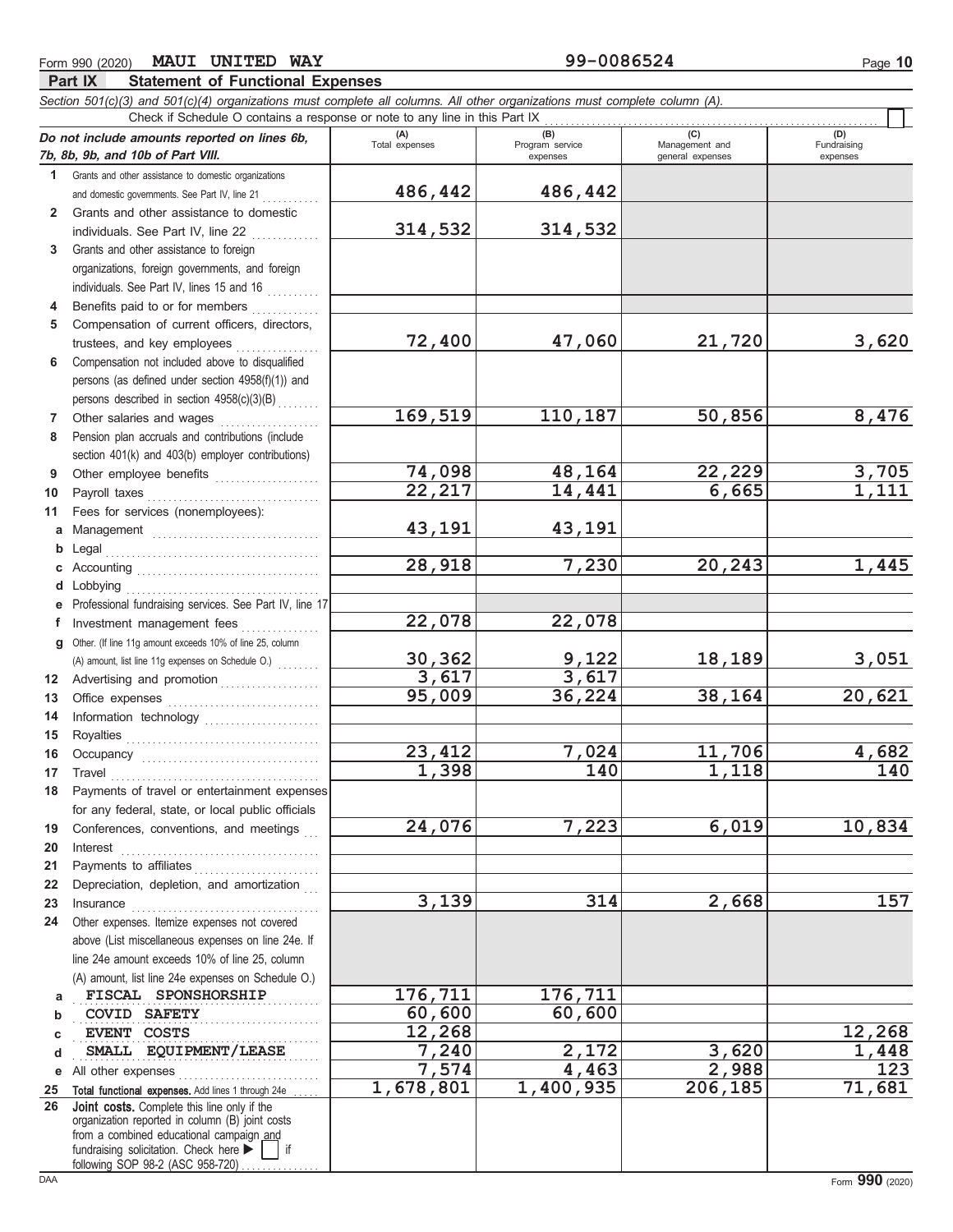#### Form 990 (2020) Page **11 MAUI UNITED WAY 99-0086524**

**Part X Balance Sheet**

|                             |              |                                                                                                                                                                                                                                      |           |        | (A)               |                | (B)         |
|-----------------------------|--------------|--------------------------------------------------------------------------------------------------------------------------------------------------------------------------------------------------------------------------------------|-----------|--------|-------------------|----------------|-------------|
|                             |              |                                                                                                                                                                                                                                      |           |        | Beginning of year |                | End of year |
|                             | $\mathbf{1}$ | Cash-non-interest-bearing                                                                                                                                                                                                            |           |        | 360, 179          | $\mathbf{1}$   | 296,315     |
|                             | 2            |                                                                                                                                                                                                                                      |           |        | 53,789            | $\overline{2}$ | 53,770      |
|                             | 3            |                                                                                                                                                                                                                                      |           |        | 182,514           | 3              | 162,039     |
|                             | 4            | Accounts receivable, net                                                                                                                                                                                                             |           | 1,000  | 4                 |                |             |
|                             | 5            | Loans and other receivables from any current or former officer, director,                                                                                                                                                            |           |        |                   |                |             |
|                             |              | trustee, key employee, creator or founder, substantial contributor, or 35%                                                                                                                                                           |           |        |                   |                |             |
|                             |              |                                                                                                                                                                                                                                      |           | 5      |                   |                |             |
|                             | 6            | Loans and other receivables from other disqualified persons (as defined                                                                                                                                                              |           |        |                   |                |             |
|                             |              | under section 4958(f)(1)), and persons described in section 4958(c)(3)(B)                                                                                                                                                            |           |        |                   | 6              |             |
| Assets                      | 7            |                                                                                                                                                                                                                                      |           |        |                   | 7              |             |
|                             | 8            | Inventories for sale or use <b>contained a set of the set of the set of the set of the set of the set of the set of the set of the set of the set of the set of the set of the set of the set of the set of the set of the set o</b> |           |        |                   | 8              |             |
|                             | 9            |                                                                                                                                                                                                                                      |           |        | 6,349             | 9              | 5,226       |
|                             |              | 10a Land, buildings, and equipment: cost or other                                                                                                                                                                                    |           |        |                   |                |             |
|                             |              |                                                                                                                                                                                                                                      |           | 55,985 |                   |                |             |
|                             |              | <b>b</b> Less: accumulated depreciation <b>10b</b>                                                                                                                                                                                   |           | 55,985 |                   | 10c            |             |
|                             | 11           |                                                                                                                                                                                                                                      |           |        | 2,016,601         | 11             | 2,551,305   |
|                             | 12           |                                                                                                                                                                                                                                      |           |        |                   | 12             |             |
|                             | 13           |                                                                                                                                                                                                                                      |           |        |                   | 13             |             |
|                             | 14           | Intangible assets                                                                                                                                                                                                                    |           |        |                   | 14             |             |
|                             | 15           |                                                                                                                                                                                                                                      |           |        |                   | 15             |             |
|                             | 16           |                                                                                                                                                                                                                                      |           |        | 2,620,432         | 16             | 3,068,655   |
|                             | 17           |                                                                                                                                                                                                                                      |           |        | 35,274            | 17             | 61,072      |
|                             | 18           |                                                                                                                                                                                                                                      |           |        |                   | 18             |             |
|                             | 19           | Deferred revenue communications and contain a series of the container and contain a series of the container and contain a series of the container and contain a series of the container and container and container and contai       |           |        |                   | 19             |             |
|                             | 20           |                                                                                                                                                                                                                                      |           | 20     |                   |                |             |
|                             | 21           | Escrow or custodial account liability. Complete Part IV of Schedule D                                                                                                                                                                |           |        |                   | 21             |             |
|                             | 22           | Loans and other payables to any current or former officer, director,                                                                                                                                                                 |           |        |                   |                |             |
| Liabilities                 |              | trustee, key employee, creator or founder, substantial contributor, or 35%                                                                                                                                                           |           |        |                   |                |             |
|                             |              |                                                                                                                                                                                                                                      |           |        |                   | 22             |             |
|                             | 23           |                                                                                                                                                                                                                                      |           |        |                   | 23             |             |
|                             | 24           | Unsecured notes and loans payable to unrelated third parties                                                                                                                                                                         |           |        | 24                |                |             |
|                             | 25           | Other liabilities (including federal income tax, payables to related third                                                                                                                                                           |           |        |                   |                |             |
|                             |              | parties, and other liabilities not included on lines 17-24). Complete Part X                                                                                                                                                         |           |        |                   |                |             |
|                             |              |                                                                                                                                                                                                                                      |           |        | 58,400            | 25             | 43,772      |
|                             | 26           |                                                                                                                                                                                                                                      |           |        | <u>93,674</u>     | 26             | 104,844     |
|                             |              | Organizations that follow FASB ASC 958, check here $\blacktriangleright \boxed{X}$                                                                                                                                                   |           |        |                   |                |             |
|                             |              | and complete lines 27, 28, 32, and 33.                                                                                                                                                                                               |           |        |                   |                |             |
|                             | 27           | Net assets without donor restrictions                                                                                                                                                                                                |           |        | 691,281           | 27             | 1,669,455   |
|                             | 28           | Net assets with donor restrictions                                                                                                                                                                                                   |           |        | 1,835,477         | 28             | 1,294,356   |
|                             |              | Organizations that do not follow FASB ASC 958, check here >                                                                                                                                                                          |           |        |                   |                |             |
|                             |              | and complete lines 29 through 33.                                                                                                                                                                                                    |           |        |                   |                |             |
| Net Assets or Fund Balances | 29           | Capital stock or trust principal, or current funds                                                                                                                                                                                   |           |        |                   | 29             |             |
|                             | 30           |                                                                                                                                                                                                                                      |           |        |                   | 30             |             |
|                             | 31           | Retained earnings, endowment, accumulated income, or other funds                                                                                                                                                                     |           |        |                   | 31             |             |
|                             | 32           | Total net assets or fund balances                                                                                                                                                                                                    |           |        | 2,526,758         | 32             | 2,963,811   |
|                             | 33           |                                                                                                                                                                                                                                      | 2,620,432 | 33     | 3,068,655         |                |             |

Form **990** (2020)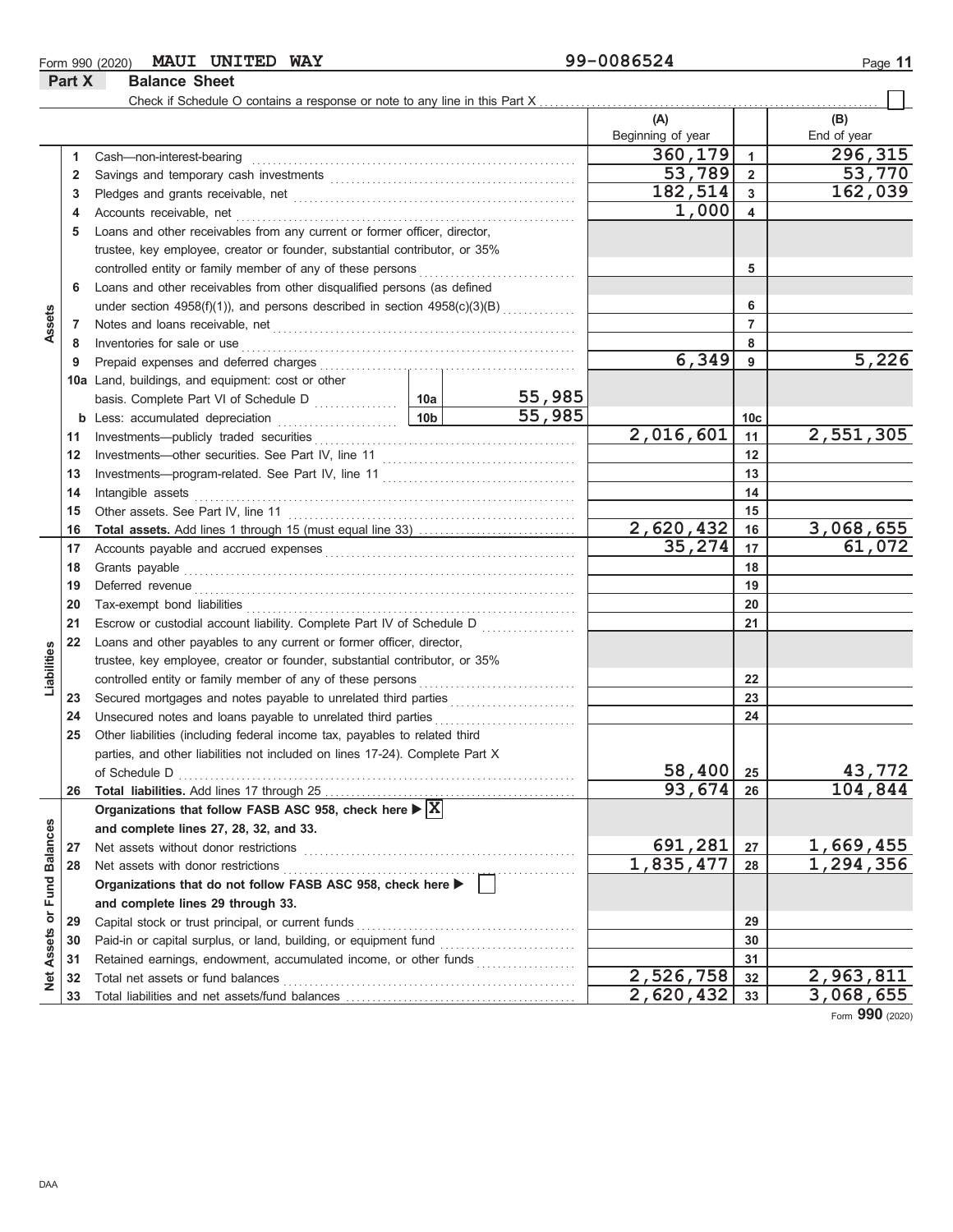|    | 99-0086524<br>Form 990 (2020) MAUI UNITED WAY                                                                                        |                         |                |         | Page 12      |  |
|----|--------------------------------------------------------------------------------------------------------------------------------------|-------------------------|----------------|---------|--------------|--|
|    | Part XI<br><b>Reconciliation of Net Assets</b>                                                                                       |                         |                |         |              |  |
|    | Check if Schedule O contains a response or note to any line in this Part XI                                                          |                         |                |         |              |  |
| 1  |                                                                                                                                      | $\blacktriangleleft$    | 1,792,344      |         |              |  |
| 2  | 1,678,801<br>$\overline{2}$                                                                                                          |                         |                |         |              |  |
| 3  | Revenue less expenses. Subtract line 2 from line 1                                                                                   | $\overline{3}$          |                | 113,543 |              |  |
| 4  | Net assets or fund balances at beginning of year (must equal Part X, line 32, column (A)) [[[[[[[[[[[[[[[[[[[                        | $\overline{\mathbf{4}}$ | 2,526,758      |         |              |  |
| 5  |                                                                                                                                      | 5                       |                | 323,510 |              |  |
| 6  | Donated services and use of facilities <b>constructs</b> and a service of the service of the service of facilities <b>constructs</b> | 6                       |                |         |              |  |
| 7  | Investment expenses                                                                                                                  | $\overline{7}$          |                |         |              |  |
| 8  | Prior period adjustments                                                                                                             | 8                       |                |         |              |  |
| 9  | Other changes in net assets or fund balances (explain on Schedule O)                                                                 | 9                       |                |         |              |  |
| 10 | Net assets or fund balances at end of year. Combine lines 3 through 9 (must equal Part X, line                                       |                         |                |         |              |  |
|    | $32$ , column $(B)$ )                                                                                                                | 10                      | 2,963,811      |         |              |  |
|    | <b>Financial Statements and Reporting</b><br>Part XII                                                                                |                         |                |         |              |  |
|    |                                                                                                                                      |                         |                |         |              |  |
|    |                                                                                                                                      |                         |                | Yes     | No           |  |
| 1  | X<br>Cash<br>Accrual<br>Other<br>Accounting method used to prepare the Form 990:                                                     |                         |                |         |              |  |
|    | If the organization changed its method of accounting from a prior year or checked "Other," explain in                                |                         |                |         |              |  |
|    | Schedule O.                                                                                                                          |                         |                |         |              |  |
|    | 2a Were the organization's financial statements compiled or reviewed by an independent accountant?                                   |                         | 2a             |         | X            |  |
|    | If "Yes," check a box below to indicate whether the financial statements for the year were compiled or                               |                         |                |         |              |  |
|    | reviewed on a separate basis, consolidated basis, or both:                                                                           |                         |                |         |              |  |
|    | Separate basis<br>Consolidated basis<br>Both consolidated and separate basis<br>$\perp$                                              |                         |                |         |              |  |
|    | b Were the organization's financial statements audited by an independent accountant?                                                 |                         | 2 <sub>b</sub> | X       |              |  |
|    | If "Yes," check a box below to indicate whether the financial statements for the year were audited on a                              |                         |                |         |              |  |
|    | separate basis, consolidated basis, or both:                                                                                         |                         |                |         |              |  |
|    | $ X $ Separate basis<br>Consolidated basis<br>  Both consolidated and separate basis                                                 |                         |                |         |              |  |
|    | If "Yes" to line 2a or 2b, does the organization have a committee that assumes responsibility for oversight of                       |                         |                |         |              |  |
|    | the audit, review, or compilation of its financial statements and selection of an independent accountant?                            |                         | 2c             | X       |              |  |
|    | If the organization changed either its oversight process or selection process during the tax year, explain on                        |                         |                |         |              |  |
|    | Schedule O.                                                                                                                          |                         |                |         |              |  |
|    | 3a As a result of a federal award, was the organization required to undergo an audit or audits as set forth in the                   |                         |                |         |              |  |
|    | Single Audit Act and OMB Circular A-133?                                                                                             |                         | 3a             |         | $\mathbf{x}$ |  |
|    | <b>b</b> If "Yes," did the organization undergo the required audit or audits? If the organization did not undergo the                |                         |                |         |              |  |
|    | required audit or audits, explain why on Schedule O and describe any steps taken to undergo such audits                              |                         | 3 <sub>b</sub> |         |              |  |

Form **990** (2020)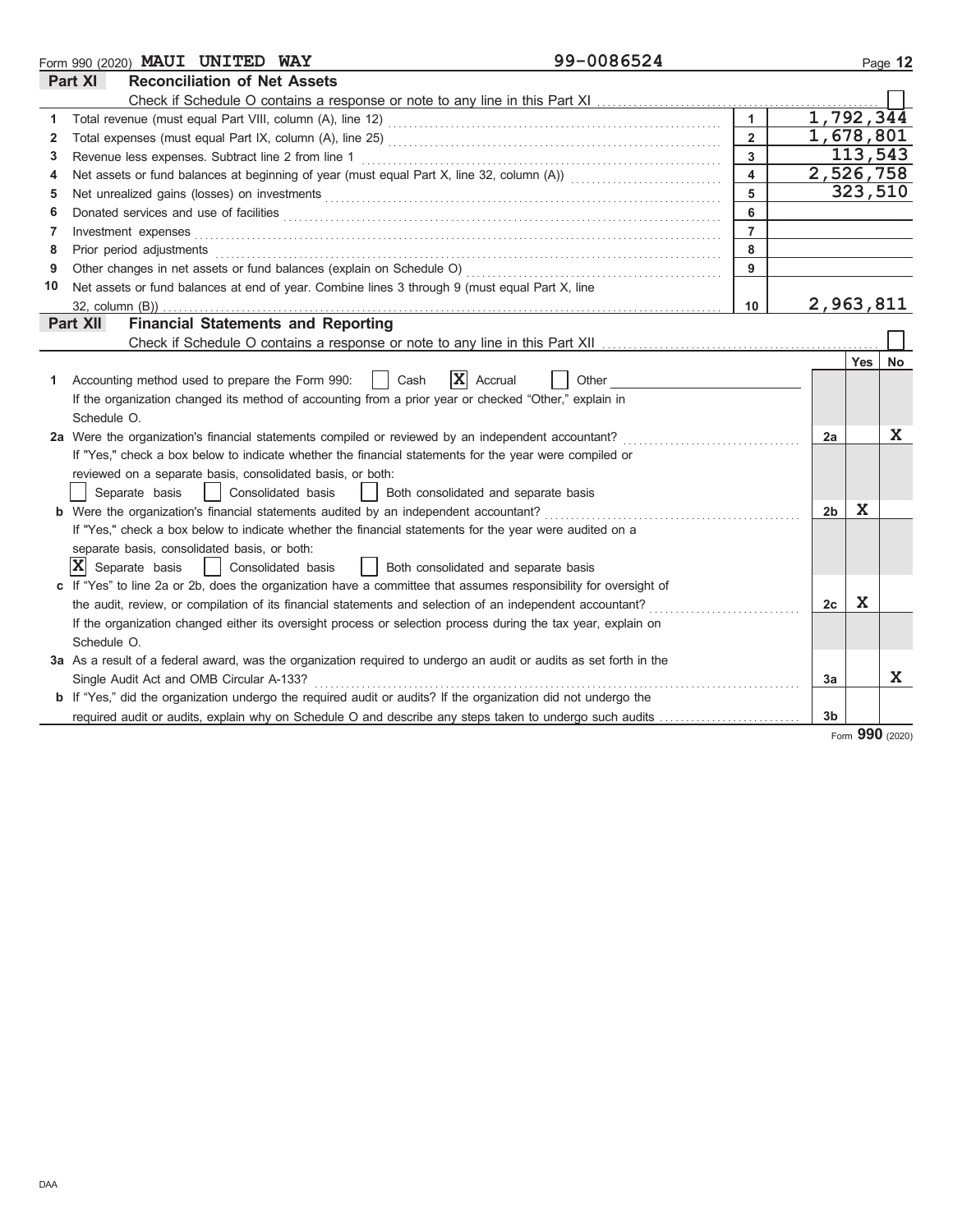| ۰, | PU 1 |  |
|----|------|--|

**5**

**6 7**

**11 12**

**d**

**e**

**For Paperwork Reduction Act Notice, see the Instructions for Form 990 or 990-EZ.**

**Schedule A (Form 990 or 990-EZ) 2020**

#### **Employer identification number Name of the organization** Internal Revenue Service Department of the Treasury OMB No. 1545-0047 Attach to Form 990 or Form 990-EZ. **Complete if the organization is a section 501(c)(3) organization or a section 4947(a)(1) nonexempt charitable trust.** (Form 990 or 990-EZ) **Part I Reason for Public Charity Status.** (All organizations must complete this part.) See instructions. **SCHEDULE A Public Charity Status and Public Support 2020 Inspection** The organization is not a private foundation because it is: (For lines 1 through 12, check only one box.) A church, convention of churches, or association of churches described in **section 170(b)(1)(A)(i).** A school described in **section 170(b)(1)(A)(ii).** (Attach Schedule E (Form 990 or 990-EZ).) ▶ Go to www.irs.gov/Form990 for instructions and the latest information. **MAUI UNITED WAY 99-0086524**

A medical research organization operated in conjunction with a hospital described in **section 170(b)(1)(A)(iii).** Enter the hospital's name, city, and state: **contract the state** of the state of the state of the state of the state of the state of the state of the state of the state of the state of the state of the state of the state of the state of the state of An organization operated for the benefit of a college or university owned or operated by a governmental unit described in

|                   |             | $\sim$ icacial, state, or local government or governmental unit acsembed in section Try(D)(T)(A)(V).                                                                                                                                                                                                                                                                                                                                                                             |
|-------------------|-------------|----------------------------------------------------------------------------------------------------------------------------------------------------------------------------------------------------------------------------------------------------------------------------------------------------------------------------------------------------------------------------------------------------------------------------------------------------------------------------------|
|                   |             | An organization that normally receives a substantial part of its support from a governmental unit or from the general public<br>described in section 170(b)(1)(A)(vi). (Complete Part II.)                                                                                                                                                                                                                                                                                       |
| 8                 |             | A community trust described in <b>section 170(b)(1)(A)(vi).</b> (Complete Part II.)                                                                                                                                                                                                                                                                                                                                                                                              |
| 9                 |             | An agricultural research organization described in section 170(b)(1)(A)(ix) operated in conjunction with a land-grant college                                                                                                                                                                                                                                                                                                                                                    |
|                   |             | or university or a non-land-grant college of agriculture (see instructions). Enter the name, city, and state of the college or<br>university:                                                                                                                                                                                                                                                                                                                                    |
| 10                | $ {\bf X} $ | An organization that normally receives: (1) more than 33 1/3% of its support from contributions, membership fees, and gross<br>receipts from activities related to its exempt functions, subject to certain exceptions; and (2) no more than 331/3% of its<br>support from gross investment income and unrelated business taxable income (less section 511 tax) from businesses<br>acquired by the organization after June 30, 1975. See section 509(a)(2). (Complete Part III.) |
| 11                |             | An organization organized and operated exclusively to test for public safety. See section 509(a)(4).                                                                                                                                                                                                                                                                                                                                                                             |
| $12 \overline{ }$ |             | An organization organized and operated exclusively for the benefit of, to perform the functions of, or to carry out the purposes<br>of one or more publicly supported organizations described in section 509(a)(1) or section 509(a)(2). See section 509(a)(3).<br>Check the box in lines 12a through 12d that describes the type of supporting organization and complete lines 12e, 12f, and 12g.                                                                               |
|                   | a           | Type I. A supporting organization operated, supervised, or controlled by its supported organization(s), typically by giving<br>the supported organization(s) the power to regularly appoint or elect a majority of the directors or trustees of the<br>supporting organization. You must complete Part IV, Sections A and B.                                                                                                                                                     |
|                   | b           | Type II. A supporting organization supervised or controlled in connection with its supported organization(s), by having<br>control or management of the supporting organization vested in the same persons that control or manage the supported<br>organization(s). You must complete Part IV, Sections A and C.                                                                                                                                                                 |
|                   | c           | Type III functionally integrated. A supporting organization operated in connection with, and functionally integrated with,<br>its supported organization(s) (see instructions). You must complete Part IV, Sections A, D, and E.                                                                                                                                                                                                                                                 |

| Type III non-functionally integrated. A supporting organization operated in connection with its supported organization(s)    |
|------------------------------------------------------------------------------------------------------------------------------|
| that is not functionally integrated. The organization generally must satisfy a distribution requirement and an attentiveness |
| requirement (see instructions). You must complete Part IV, Sections A and D, and Part V.                                     |

| Check this box if the organization received a written determination from the IRS that it is a Type I, Type II, Type III |
|-------------------------------------------------------------------------------------------------------------------------|
| " functionally integrated, or Type III non-functionally integrated supporting organization.                             |

**f** Enter the number of supported organizations . . . . . . . . . . . . . . . . . . . . . . . . . . . . . . . . . . . . . . . . . . . . . . . . . . . . . . . . . . . . . . . . . . . . . . . . . . . . . . . . . . . . . . .

**section 170(b)(1)(A)(iv).** (Complete Part II.)

| Provide the following information about the supported organization(s).<br>g |              |                                                                                     |                                                                   |    |  |  |                                                         |                                                       |
|-----------------------------------------------------------------------------|--------------|-------------------------------------------------------------------------------------|-------------------------------------------------------------------|----|--|--|---------------------------------------------------------|-------------------------------------------------------|
| (i) Name of supported<br>organization                                       | $(ii)$ $EIN$ | (iii) Type of organization<br>(described on lines 1-10<br>above (see instructions)) | (iv) Is the organization<br>listed in your governing<br>document? |    |  |  | (v) Amount of monetary<br>support (see<br>instructions) | (vi) Amount of<br>other support (see<br>instructions) |
|                                                                             |              |                                                                                     | Yes                                                               | No |  |  |                                                         |                                                       |
| (A)                                                                         |              |                                                                                     |                                                                   |    |  |  |                                                         |                                                       |
| (B)                                                                         |              |                                                                                     |                                                                   |    |  |  |                                                         |                                                       |
| (C)                                                                         |              |                                                                                     |                                                                   |    |  |  |                                                         |                                                       |
| (D)                                                                         |              |                                                                                     |                                                                   |    |  |  |                                                         |                                                       |
| (E)                                                                         |              |                                                                                     |                                                                   |    |  |  |                                                         |                                                       |
| Total                                                                       |              |                                                                                     |                                                                   |    |  |  |                                                         |                                                       |

A hospital or a cooperative hospital service organization described in **section 170(b)(1)(A)(iii).**

A federal, state, or local government or governmental unit described in **section 170(b)(1)(A)(v).**

|            |  | <b>Open to Public</b> |  |  |  |  |
|------------|--|-----------------------|--|--|--|--|
| Inspection |  |                       |  |  |  |  |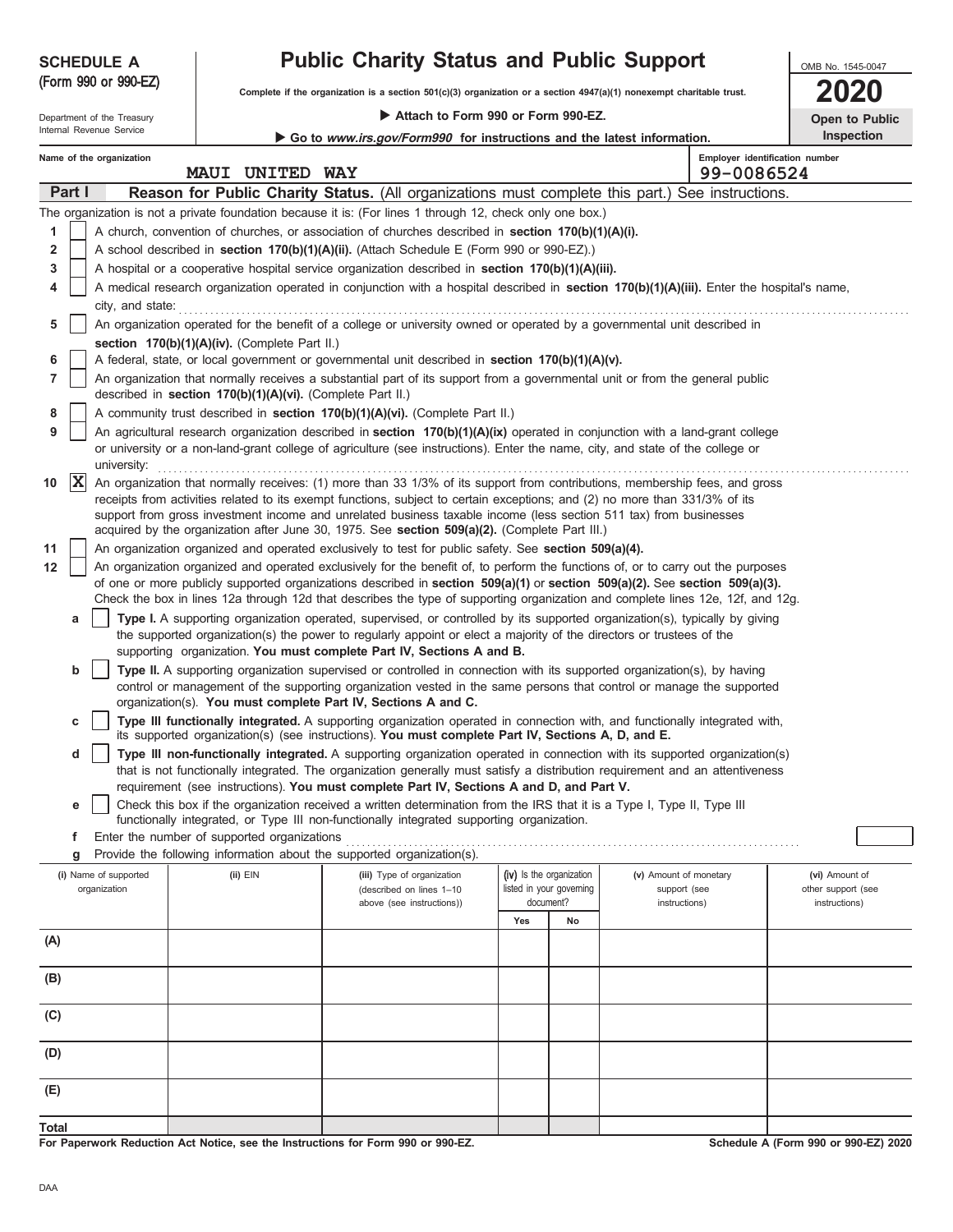|              | Part II<br>Support Schedule for Organizations Described in Sections 170(b)(1)(A)(iv) and 170(b)(1)(A)(vi)                                                                                                          |          |          |          |            |          |           |
|--------------|--------------------------------------------------------------------------------------------------------------------------------------------------------------------------------------------------------------------|----------|----------|----------|------------|----------|-----------|
|              | (Complete only if you checked the box on line 5, 7, or 8 of Part I or if the organization failed to qualify under                                                                                                  |          |          |          |            |          |           |
|              | Part III. If the organization fails to qualify under the tests listed below, please complete Part III.)                                                                                                            |          |          |          |            |          |           |
|              | <b>Section A. Public Support</b>                                                                                                                                                                                   |          |          |          |            |          |           |
|              | Calendar year (or fiscal year beginning in)<br>▶                                                                                                                                                                   | (a) 2016 | (b) 2017 | (c) 2018 | $(d)$ 2019 | (e) 2020 | (f) Total |
| 1            | Gifts, grants, contributions, and<br>membership fees received. (Do not<br>include any "unusual grants.")                                                                                                           |          |          |          |            |          |           |
| $\mathbf{2}$ | Tax revenues levied for the<br>organization's benefit and either paid<br>to or expended on its behalf                                                                                                              |          |          |          |            |          |           |
| 3            | The value of services or facilities<br>furnished by a governmental unit to the<br>organization without charge                                                                                                      |          |          |          |            |          |           |
| 4            | Total. Add lines 1 through 3                                                                                                                                                                                       |          |          |          |            |          |           |
| 5            | The portion of total contributions by<br>each person (other than a<br>governmental unit or publicly<br>supported organization) included on<br>line 1 that exceeds 2% of the amount<br>shown on line 11, column (f) |          |          |          |            |          |           |
| 6            | Public support. Subtract line 5 from line 4                                                                                                                                                                        |          |          |          |            |          |           |
|              | <b>Section B. Total Support</b>                                                                                                                                                                                    |          |          |          |            |          |           |
|              | Calendar year (or fiscal year beginning in)<br>▶                                                                                                                                                                   | (a) 2016 | (b) 2017 | (c) 2018 | $(d)$ 2019 | (e) 2020 | (f) Total |
| 7            | Amounts from line 4                                                                                                                                                                                                |          |          |          |            |          |           |
| 8            | Gross income from interest, dividends,<br>payments received on securities loans,<br>rents, royalties, and income from<br>similar sources                                                                           |          |          |          |            |          |           |
| 9            | Net income from unrelated business<br>activities, whether or not the business<br>is regularly carried on                                                                                                           |          |          |          |            |          |           |
| 10           | Other income. Do not include gain or<br>loss from the sale of capital assets                                                                                                                                       |          |          |          |            |          |           |
| 11           | Total support. Add lines 7 through 10                                                                                                                                                                              |          |          |          |            |          |           |
| 12           | Gross receipts from related activities, etc. (see instructions)                                                                                                                                                    |          |          |          |            | 12       |           |
| 13           | First 5 years. If the Form 990 is for the organization's first, second, third, fourth, or fifth tax year as a section 501(c)(3)                                                                                    |          |          |          |            |          |           |
|              | organization, check this box and stop here                                                                                                                                                                         |          |          |          |            |          |           |
|              | Section C. Computation of Public Support Percentage                                                                                                                                                                |          |          |          |            |          |           |
| 14           | Public support percentage for 2020 (line 6, column (f) divided by line 11, column (f)) [[[[[[[[[[[[[[[[[[[[[[                                                                                                      |          |          |          |            | 14       | $\%$      |
| 15           | Public support percentage from 2019 Schedule A, Part II, line 14                                                                                                                                                   |          |          |          |            | 15       | %         |
| 16a          | 33 1/3% support test-2020. If the organization did not check the box on line 13, and line 14 is 33 1/3% or more, check this                                                                                        |          |          |          |            |          |           |
|              | box and stop here. The organization qualifies as a publicly supported organization                                                                                                                                 |          |          |          |            |          |           |
| b            | 33 1/3% support test-2019. If the organization did not check a box on line 13 or 16a, and line 15 is 33 1/3% or more, check                                                                                        |          |          |          |            |          |           |
|              |                                                                                                                                                                                                                    |          |          |          |            |          |           |
| 17a          | 10%-facts-and-circumstances test-2020. If the organization did not check a box on line 13, 16a, or 16b, and line 14 is                                                                                             |          |          |          |            |          |           |
|              | 10% or more, and if the organization meets the "facts-and-circumstances" test, check this box and stop here. Explain in                                                                                            |          |          |          |            |          |           |
|              | Part VI how the organization meets the "facts-and-circumstances" test. The organization qualifies as a publicly supported                                                                                          |          |          |          |            |          |           |
|              | organization                                                                                                                                                                                                       |          |          |          |            |          |           |
| b            | 10%-facts-and-circumstances test-2019. If the organization did not check a box on line 13, 16a, 16b, or 17a, and line                                                                                              |          |          |          |            |          |           |
|              | 15 is 10% or more, and if the organization meets the "facts-and-circumstances" test, check this box and stop here. Explain                                                                                         |          |          |          |            |          |           |
|              | in Part VI how the organization meets the "facts-and-circumstances" test. The organization qualifies as a publicly supported<br>organization                                                                       |          |          |          |            |          |           |
| 18           | Private foundation. If the organization did not check a box on line 13, 16a, 16b, 17a, or 17b, check this box and see                                                                                              |          |          |          |            |          |           |
|              | instructions                                                                                                                                                                                                       |          |          |          |            |          |           |

Schedule A (Form 990 or 990-EZ) 2020 **MAUI UNITED WAY** 99-0086524 Page 2

**MAUI UNITED WAY** 

**Schedule A (Form 990 or 990-EZ) 2020**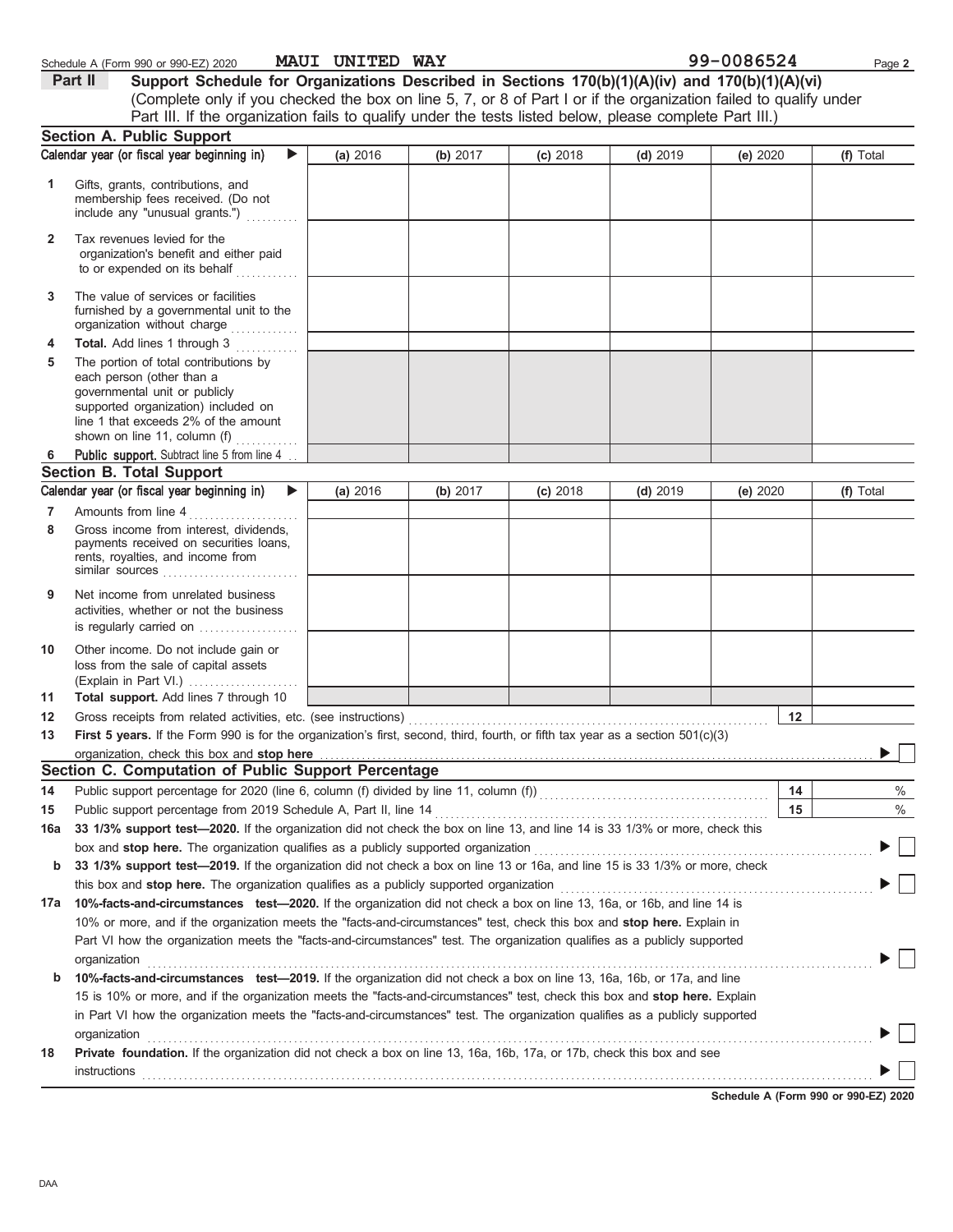| Calendar year (or fiscal year beginning in)<br>▶<br>(a) 2016<br>(b) $2017$<br>(c) 2018<br>$(d)$ 2019<br>(e) 2020<br>(f) Total<br>Gifts, grants, contributions, and membership fees<br>1<br>received. (Do not include any "unusual grants.")<br>897,687<br>902,384<br>1,018,164<br>1,037,640<br>1,119,160<br>4,975,035<br>Gross receipts from admissions, merchandise<br>$\overline{2}$<br>sold or services performed, or facilities<br>furnished in any activity that is related to the<br>10,000<br>337,769<br>268,694<br>616,463<br>organization's tax-exempt purpose<br>Gross receipts from activities that are not an<br>3<br>unrelated trade or business under section 513<br>102,131<br>102,131<br>Tax revenues levied for the<br>4<br>organization's benefit and either paid<br>to or expended on its behalf<br>The value of services or facilities<br>5<br>furnished by a governmental unit to the<br>organization without charge<br>Total. Add lines 1 through 5<br>902,384<br>6<br>1,018,164<br>1,306,334<br>1,559,060<br>5,693,629<br>907,687<br>.<br>7a Amounts included on lines 1, 2, and 3<br>received from disqualified persons<br>Amounts included on lines 2 and 3<br>b<br>received from other than disqualified<br>persons that exceed the greater of \$5,000<br>or 1% of the amount on line 13 for the year<br>Add lines 7a and 7b<br>c<br>Public support. (Subtract line 7c from<br>8<br>line $6.$ )<br>5,693,629<br><b>Section B. Total Support</b><br>Calendar year (or fiscal year beginning in)<br>▶<br>(a) 2016<br>(b) 2017<br>$(c)$ 2018<br>$(d)$ 2019<br>(e) 2020<br>(f) Total<br>Amounts from line 6<br>9<br>902,384<br>907,687<br>1,559,060<br>5,693,629<br>1,018,164<br>1,306,334<br><u> 1990 - Johann Stoff, ameri</u> kan<br>Gross income from interest, dividends,<br>payments received on securities loans, rents,<br>royalties, and income from similar sources<br>26,997<br>33,189<br>40,485<br>38,695<br>233,284<br>372,650<br><b>b</b> Unrelated business taxable income (less<br>section 511 taxes) from businesses<br>acquired after June 30, 1975<br>Add lines 10a and 10b<br>26,997<br>33,189<br>40,485<br>38,695<br>233,284<br>372,650<br>c<br>Net income from unrelated business<br>activities not included in line 10b, whether<br>974<br>31,977<br>14,545<br>102,131<br>149,627<br>or not the business is regularly carried on<br>Other income. Do not include gain or<br>loss from the sale of capital assets<br>(Explain in Part VI.)<br>508<br>600<br>1,108<br>Total support. (Add lines 9, 10c, 11,<br>and 12.)<br>1,052,927<br>929,889<br>980,149<br>1,359,574<br>1,894,475<br>6,217,014<br>First 5 years. If the Form 990 is for the organization's first, second, third, fourth, or fifth tax year as a section $501(c)(3)$<br>organization, check this box and stop here<br>Section C. Computation of Public Support Percentage<br>15<br>$91.58 \%$<br>16<br>95.67%<br>Section D. Computation of Investment Income Percentage<br>17<br>Investment income percentage for 2020 (line 10c, column (f), divided by line 13, column (f)) [[[[[[[[[[[[[[[[<br>$6\%$<br>Investment income percentage from 2019 Schedule A, Part III, line 17<br>18<br>3%<br>33 1/3% support tests-2020. If the organization did not check the box on line 14, and line 15 is more than 33 1/3%, and line<br>$\blacktriangleright$ $\mathbf{X}$<br>33 1/3% support tests-2019. If the organization did not check a box on line 14 or line 19a, and line 16 is more than 33 1/3%, and<br>b<br>20 |     | Section A. Public Support |  |  |  |
|--------------------------------------------------------------------------------------------------------------------------------------------------------------------------------------------------------------------------------------------------------------------------------------------------------------------------------------------------------------------------------------------------------------------------------------------------------------------------------------------------------------------------------------------------------------------------------------------------------------------------------------------------------------------------------------------------------------------------------------------------------------------------------------------------------------------------------------------------------------------------------------------------------------------------------------------------------------------------------------------------------------------------------------------------------------------------------------------------------------------------------------------------------------------------------------------------------------------------------------------------------------------------------------------------------------------------------------------------------------------------------------------------------------------------------------------------------------------------------------------------------------------------------------------------------------------------------------------------------------------------------------------------------------------------------------------------------------------------------------------------------------------------------------------------------------------------------------------------------------------------------------------------------------------------------------------------------------------------------------------------------------------------------------------------------------------------------------------------------------------------------------------------------------------------------------------------------------------------------------------------------------------------------------------------------------------------------------------------------------------------------------------------------------------------------------------------------------------------------------------------------------------------------------------------------------------------------------------------------------------------------------------------------------------------------------------------------------------------------------------------------------------------------------------------------------------------------------------------------------------------------------------------------------------------------------------------------------------------------------------------------------------------------------------------------------------------------------------------------------------------------------------------------------------------------------------------------------------------------------------------------------------------------------------------------------------------------------------------------------------------------------------------------------------------------------------------------------------------------------------------------------------------------|-----|---------------------------|--|--|--|
|                                                                                                                                                                                                                                                                                                                                                                                                                                                                                                                                                                                                                                                                                                                                                                                                                                                                                                                                                                                                                                                                                                                                                                                                                                                                                                                                                                                                                                                                                                                                                                                                                                                                                                                                                                                                                                                                                                                                                                                                                                                                                                                                                                                                                                                                                                                                                                                                                                                                                                                                                                                                                                                                                                                                                                                                                                                                                                                                                                                                                                                                                                                                                                                                                                                                                                                                                                                                                                                                                                                                |     |                           |  |  |  |
|                                                                                                                                                                                                                                                                                                                                                                                                                                                                                                                                                                                                                                                                                                                                                                                                                                                                                                                                                                                                                                                                                                                                                                                                                                                                                                                                                                                                                                                                                                                                                                                                                                                                                                                                                                                                                                                                                                                                                                                                                                                                                                                                                                                                                                                                                                                                                                                                                                                                                                                                                                                                                                                                                                                                                                                                                                                                                                                                                                                                                                                                                                                                                                                                                                                                                                                                                                                                                                                                                                                                |     |                           |  |  |  |
|                                                                                                                                                                                                                                                                                                                                                                                                                                                                                                                                                                                                                                                                                                                                                                                                                                                                                                                                                                                                                                                                                                                                                                                                                                                                                                                                                                                                                                                                                                                                                                                                                                                                                                                                                                                                                                                                                                                                                                                                                                                                                                                                                                                                                                                                                                                                                                                                                                                                                                                                                                                                                                                                                                                                                                                                                                                                                                                                                                                                                                                                                                                                                                                                                                                                                                                                                                                                                                                                                                                                |     |                           |  |  |  |
|                                                                                                                                                                                                                                                                                                                                                                                                                                                                                                                                                                                                                                                                                                                                                                                                                                                                                                                                                                                                                                                                                                                                                                                                                                                                                                                                                                                                                                                                                                                                                                                                                                                                                                                                                                                                                                                                                                                                                                                                                                                                                                                                                                                                                                                                                                                                                                                                                                                                                                                                                                                                                                                                                                                                                                                                                                                                                                                                                                                                                                                                                                                                                                                                                                                                                                                                                                                                                                                                                                                                |     |                           |  |  |  |
|                                                                                                                                                                                                                                                                                                                                                                                                                                                                                                                                                                                                                                                                                                                                                                                                                                                                                                                                                                                                                                                                                                                                                                                                                                                                                                                                                                                                                                                                                                                                                                                                                                                                                                                                                                                                                                                                                                                                                                                                                                                                                                                                                                                                                                                                                                                                                                                                                                                                                                                                                                                                                                                                                                                                                                                                                                                                                                                                                                                                                                                                                                                                                                                                                                                                                                                                                                                                                                                                                                                                |     |                           |  |  |  |
|                                                                                                                                                                                                                                                                                                                                                                                                                                                                                                                                                                                                                                                                                                                                                                                                                                                                                                                                                                                                                                                                                                                                                                                                                                                                                                                                                                                                                                                                                                                                                                                                                                                                                                                                                                                                                                                                                                                                                                                                                                                                                                                                                                                                                                                                                                                                                                                                                                                                                                                                                                                                                                                                                                                                                                                                                                                                                                                                                                                                                                                                                                                                                                                                                                                                                                                                                                                                                                                                                                                                |     |                           |  |  |  |
|                                                                                                                                                                                                                                                                                                                                                                                                                                                                                                                                                                                                                                                                                                                                                                                                                                                                                                                                                                                                                                                                                                                                                                                                                                                                                                                                                                                                                                                                                                                                                                                                                                                                                                                                                                                                                                                                                                                                                                                                                                                                                                                                                                                                                                                                                                                                                                                                                                                                                                                                                                                                                                                                                                                                                                                                                                                                                                                                                                                                                                                                                                                                                                                                                                                                                                                                                                                                                                                                                                                                |     |                           |  |  |  |
|                                                                                                                                                                                                                                                                                                                                                                                                                                                                                                                                                                                                                                                                                                                                                                                                                                                                                                                                                                                                                                                                                                                                                                                                                                                                                                                                                                                                                                                                                                                                                                                                                                                                                                                                                                                                                                                                                                                                                                                                                                                                                                                                                                                                                                                                                                                                                                                                                                                                                                                                                                                                                                                                                                                                                                                                                                                                                                                                                                                                                                                                                                                                                                                                                                                                                                                                                                                                                                                                                                                                |     |                           |  |  |  |
|                                                                                                                                                                                                                                                                                                                                                                                                                                                                                                                                                                                                                                                                                                                                                                                                                                                                                                                                                                                                                                                                                                                                                                                                                                                                                                                                                                                                                                                                                                                                                                                                                                                                                                                                                                                                                                                                                                                                                                                                                                                                                                                                                                                                                                                                                                                                                                                                                                                                                                                                                                                                                                                                                                                                                                                                                                                                                                                                                                                                                                                                                                                                                                                                                                                                                                                                                                                                                                                                                                                                |     |                           |  |  |  |
|                                                                                                                                                                                                                                                                                                                                                                                                                                                                                                                                                                                                                                                                                                                                                                                                                                                                                                                                                                                                                                                                                                                                                                                                                                                                                                                                                                                                                                                                                                                                                                                                                                                                                                                                                                                                                                                                                                                                                                                                                                                                                                                                                                                                                                                                                                                                                                                                                                                                                                                                                                                                                                                                                                                                                                                                                                                                                                                                                                                                                                                                                                                                                                                                                                                                                                                                                                                                                                                                                                                                |     |                           |  |  |  |
|                                                                                                                                                                                                                                                                                                                                                                                                                                                                                                                                                                                                                                                                                                                                                                                                                                                                                                                                                                                                                                                                                                                                                                                                                                                                                                                                                                                                                                                                                                                                                                                                                                                                                                                                                                                                                                                                                                                                                                                                                                                                                                                                                                                                                                                                                                                                                                                                                                                                                                                                                                                                                                                                                                                                                                                                                                                                                                                                                                                                                                                                                                                                                                                                                                                                                                                                                                                                                                                                                                                                |     |                           |  |  |  |
|                                                                                                                                                                                                                                                                                                                                                                                                                                                                                                                                                                                                                                                                                                                                                                                                                                                                                                                                                                                                                                                                                                                                                                                                                                                                                                                                                                                                                                                                                                                                                                                                                                                                                                                                                                                                                                                                                                                                                                                                                                                                                                                                                                                                                                                                                                                                                                                                                                                                                                                                                                                                                                                                                                                                                                                                                                                                                                                                                                                                                                                                                                                                                                                                                                                                                                                                                                                                                                                                                                                                |     |                           |  |  |  |
|                                                                                                                                                                                                                                                                                                                                                                                                                                                                                                                                                                                                                                                                                                                                                                                                                                                                                                                                                                                                                                                                                                                                                                                                                                                                                                                                                                                                                                                                                                                                                                                                                                                                                                                                                                                                                                                                                                                                                                                                                                                                                                                                                                                                                                                                                                                                                                                                                                                                                                                                                                                                                                                                                                                                                                                                                                                                                                                                                                                                                                                                                                                                                                                                                                                                                                                                                                                                                                                                                                                                |     |                           |  |  |  |
|                                                                                                                                                                                                                                                                                                                                                                                                                                                                                                                                                                                                                                                                                                                                                                                                                                                                                                                                                                                                                                                                                                                                                                                                                                                                                                                                                                                                                                                                                                                                                                                                                                                                                                                                                                                                                                                                                                                                                                                                                                                                                                                                                                                                                                                                                                                                                                                                                                                                                                                                                                                                                                                                                                                                                                                                                                                                                                                                                                                                                                                                                                                                                                                                                                                                                                                                                                                                                                                                                                                                |     |                           |  |  |  |
|                                                                                                                                                                                                                                                                                                                                                                                                                                                                                                                                                                                                                                                                                                                                                                                                                                                                                                                                                                                                                                                                                                                                                                                                                                                                                                                                                                                                                                                                                                                                                                                                                                                                                                                                                                                                                                                                                                                                                                                                                                                                                                                                                                                                                                                                                                                                                                                                                                                                                                                                                                                                                                                                                                                                                                                                                                                                                                                                                                                                                                                                                                                                                                                                                                                                                                                                                                                                                                                                                                                                |     |                           |  |  |  |
|                                                                                                                                                                                                                                                                                                                                                                                                                                                                                                                                                                                                                                                                                                                                                                                                                                                                                                                                                                                                                                                                                                                                                                                                                                                                                                                                                                                                                                                                                                                                                                                                                                                                                                                                                                                                                                                                                                                                                                                                                                                                                                                                                                                                                                                                                                                                                                                                                                                                                                                                                                                                                                                                                                                                                                                                                                                                                                                                                                                                                                                                                                                                                                                                                                                                                                                                                                                                                                                                                                                                |     |                           |  |  |  |
|                                                                                                                                                                                                                                                                                                                                                                                                                                                                                                                                                                                                                                                                                                                                                                                                                                                                                                                                                                                                                                                                                                                                                                                                                                                                                                                                                                                                                                                                                                                                                                                                                                                                                                                                                                                                                                                                                                                                                                                                                                                                                                                                                                                                                                                                                                                                                                                                                                                                                                                                                                                                                                                                                                                                                                                                                                                                                                                                                                                                                                                                                                                                                                                                                                                                                                                                                                                                                                                                                                                                | 10a |                           |  |  |  |
|                                                                                                                                                                                                                                                                                                                                                                                                                                                                                                                                                                                                                                                                                                                                                                                                                                                                                                                                                                                                                                                                                                                                                                                                                                                                                                                                                                                                                                                                                                                                                                                                                                                                                                                                                                                                                                                                                                                                                                                                                                                                                                                                                                                                                                                                                                                                                                                                                                                                                                                                                                                                                                                                                                                                                                                                                                                                                                                                                                                                                                                                                                                                                                                                                                                                                                                                                                                                                                                                                                                                |     |                           |  |  |  |
|                                                                                                                                                                                                                                                                                                                                                                                                                                                                                                                                                                                                                                                                                                                                                                                                                                                                                                                                                                                                                                                                                                                                                                                                                                                                                                                                                                                                                                                                                                                                                                                                                                                                                                                                                                                                                                                                                                                                                                                                                                                                                                                                                                                                                                                                                                                                                                                                                                                                                                                                                                                                                                                                                                                                                                                                                                                                                                                                                                                                                                                                                                                                                                                                                                                                                                                                                                                                                                                                                                                                |     |                           |  |  |  |
|                                                                                                                                                                                                                                                                                                                                                                                                                                                                                                                                                                                                                                                                                                                                                                                                                                                                                                                                                                                                                                                                                                                                                                                                                                                                                                                                                                                                                                                                                                                                                                                                                                                                                                                                                                                                                                                                                                                                                                                                                                                                                                                                                                                                                                                                                                                                                                                                                                                                                                                                                                                                                                                                                                                                                                                                                                                                                                                                                                                                                                                                                                                                                                                                                                                                                                                                                                                                                                                                                                                                |     |                           |  |  |  |
|                                                                                                                                                                                                                                                                                                                                                                                                                                                                                                                                                                                                                                                                                                                                                                                                                                                                                                                                                                                                                                                                                                                                                                                                                                                                                                                                                                                                                                                                                                                                                                                                                                                                                                                                                                                                                                                                                                                                                                                                                                                                                                                                                                                                                                                                                                                                                                                                                                                                                                                                                                                                                                                                                                                                                                                                                                                                                                                                                                                                                                                                                                                                                                                                                                                                                                                                                                                                                                                                                                                                | 11  |                           |  |  |  |
|                                                                                                                                                                                                                                                                                                                                                                                                                                                                                                                                                                                                                                                                                                                                                                                                                                                                                                                                                                                                                                                                                                                                                                                                                                                                                                                                                                                                                                                                                                                                                                                                                                                                                                                                                                                                                                                                                                                                                                                                                                                                                                                                                                                                                                                                                                                                                                                                                                                                                                                                                                                                                                                                                                                                                                                                                                                                                                                                                                                                                                                                                                                                                                                                                                                                                                                                                                                                                                                                                                                                | 12  |                           |  |  |  |
|                                                                                                                                                                                                                                                                                                                                                                                                                                                                                                                                                                                                                                                                                                                                                                                                                                                                                                                                                                                                                                                                                                                                                                                                                                                                                                                                                                                                                                                                                                                                                                                                                                                                                                                                                                                                                                                                                                                                                                                                                                                                                                                                                                                                                                                                                                                                                                                                                                                                                                                                                                                                                                                                                                                                                                                                                                                                                                                                                                                                                                                                                                                                                                                                                                                                                                                                                                                                                                                                                                                                | 13  |                           |  |  |  |
|                                                                                                                                                                                                                                                                                                                                                                                                                                                                                                                                                                                                                                                                                                                                                                                                                                                                                                                                                                                                                                                                                                                                                                                                                                                                                                                                                                                                                                                                                                                                                                                                                                                                                                                                                                                                                                                                                                                                                                                                                                                                                                                                                                                                                                                                                                                                                                                                                                                                                                                                                                                                                                                                                                                                                                                                                                                                                                                                                                                                                                                                                                                                                                                                                                                                                                                                                                                                                                                                                                                                | 14  |                           |  |  |  |
|                                                                                                                                                                                                                                                                                                                                                                                                                                                                                                                                                                                                                                                                                                                                                                                                                                                                                                                                                                                                                                                                                                                                                                                                                                                                                                                                                                                                                                                                                                                                                                                                                                                                                                                                                                                                                                                                                                                                                                                                                                                                                                                                                                                                                                                                                                                                                                                                                                                                                                                                                                                                                                                                                                                                                                                                                                                                                                                                                                                                                                                                                                                                                                                                                                                                                                                                                                                                                                                                                                                                |     |                           |  |  |  |
|                                                                                                                                                                                                                                                                                                                                                                                                                                                                                                                                                                                                                                                                                                                                                                                                                                                                                                                                                                                                                                                                                                                                                                                                                                                                                                                                                                                                                                                                                                                                                                                                                                                                                                                                                                                                                                                                                                                                                                                                                                                                                                                                                                                                                                                                                                                                                                                                                                                                                                                                                                                                                                                                                                                                                                                                                                                                                                                                                                                                                                                                                                                                                                                                                                                                                                                                                                                                                                                                                                                                |     |                           |  |  |  |
|                                                                                                                                                                                                                                                                                                                                                                                                                                                                                                                                                                                                                                                                                                                                                                                                                                                                                                                                                                                                                                                                                                                                                                                                                                                                                                                                                                                                                                                                                                                                                                                                                                                                                                                                                                                                                                                                                                                                                                                                                                                                                                                                                                                                                                                                                                                                                                                                                                                                                                                                                                                                                                                                                                                                                                                                                                                                                                                                                                                                                                                                                                                                                                                                                                                                                                                                                                                                                                                                                                                                | 15  |                           |  |  |  |
|                                                                                                                                                                                                                                                                                                                                                                                                                                                                                                                                                                                                                                                                                                                                                                                                                                                                                                                                                                                                                                                                                                                                                                                                                                                                                                                                                                                                                                                                                                                                                                                                                                                                                                                                                                                                                                                                                                                                                                                                                                                                                                                                                                                                                                                                                                                                                                                                                                                                                                                                                                                                                                                                                                                                                                                                                                                                                                                                                                                                                                                                                                                                                                                                                                                                                                                                                                                                                                                                                                                                | 16  |                           |  |  |  |
|                                                                                                                                                                                                                                                                                                                                                                                                                                                                                                                                                                                                                                                                                                                                                                                                                                                                                                                                                                                                                                                                                                                                                                                                                                                                                                                                                                                                                                                                                                                                                                                                                                                                                                                                                                                                                                                                                                                                                                                                                                                                                                                                                                                                                                                                                                                                                                                                                                                                                                                                                                                                                                                                                                                                                                                                                                                                                                                                                                                                                                                                                                                                                                                                                                                                                                                                                                                                                                                                                                                                |     |                           |  |  |  |
|                                                                                                                                                                                                                                                                                                                                                                                                                                                                                                                                                                                                                                                                                                                                                                                                                                                                                                                                                                                                                                                                                                                                                                                                                                                                                                                                                                                                                                                                                                                                                                                                                                                                                                                                                                                                                                                                                                                                                                                                                                                                                                                                                                                                                                                                                                                                                                                                                                                                                                                                                                                                                                                                                                                                                                                                                                                                                                                                                                                                                                                                                                                                                                                                                                                                                                                                                                                                                                                                                                                                | 17  |                           |  |  |  |
|                                                                                                                                                                                                                                                                                                                                                                                                                                                                                                                                                                                                                                                                                                                                                                                                                                                                                                                                                                                                                                                                                                                                                                                                                                                                                                                                                                                                                                                                                                                                                                                                                                                                                                                                                                                                                                                                                                                                                                                                                                                                                                                                                                                                                                                                                                                                                                                                                                                                                                                                                                                                                                                                                                                                                                                                                                                                                                                                                                                                                                                                                                                                                                                                                                                                                                                                                                                                                                                                                                                                | 18  |                           |  |  |  |
|                                                                                                                                                                                                                                                                                                                                                                                                                                                                                                                                                                                                                                                                                                                                                                                                                                                                                                                                                                                                                                                                                                                                                                                                                                                                                                                                                                                                                                                                                                                                                                                                                                                                                                                                                                                                                                                                                                                                                                                                                                                                                                                                                                                                                                                                                                                                                                                                                                                                                                                                                                                                                                                                                                                                                                                                                                                                                                                                                                                                                                                                                                                                                                                                                                                                                                                                                                                                                                                                                                                                | 19a |                           |  |  |  |
|                                                                                                                                                                                                                                                                                                                                                                                                                                                                                                                                                                                                                                                                                                                                                                                                                                                                                                                                                                                                                                                                                                                                                                                                                                                                                                                                                                                                                                                                                                                                                                                                                                                                                                                                                                                                                                                                                                                                                                                                                                                                                                                                                                                                                                                                                                                                                                                                                                                                                                                                                                                                                                                                                                                                                                                                                                                                                                                                                                                                                                                                                                                                                                                                                                                                                                                                                                                                                                                                                                                                |     |                           |  |  |  |
|                                                                                                                                                                                                                                                                                                                                                                                                                                                                                                                                                                                                                                                                                                                                                                                                                                                                                                                                                                                                                                                                                                                                                                                                                                                                                                                                                                                                                                                                                                                                                                                                                                                                                                                                                                                                                                                                                                                                                                                                                                                                                                                                                                                                                                                                                                                                                                                                                                                                                                                                                                                                                                                                                                                                                                                                                                                                                                                                                                                                                                                                                                                                                                                                                                                                                                                                                                                                                                                                                                                                |     |                           |  |  |  |
|                                                                                                                                                                                                                                                                                                                                                                                                                                                                                                                                                                                                                                                                                                                                                                                                                                                                                                                                                                                                                                                                                                                                                                                                                                                                                                                                                                                                                                                                                                                                                                                                                                                                                                                                                                                                                                                                                                                                                                                                                                                                                                                                                                                                                                                                                                                                                                                                                                                                                                                                                                                                                                                                                                                                                                                                                                                                                                                                                                                                                                                                                                                                                                                                                                                                                                                                                                                                                                                                                                                                |     |                           |  |  |  |
| Schedule A (Form 990 or 990-EZ) 2020                                                                                                                                                                                                                                                                                                                                                                                                                                                                                                                                                                                                                                                                                                                                                                                                                                                                                                                                                                                                                                                                                                                                                                                                                                                                                                                                                                                                                                                                                                                                                                                                                                                                                                                                                                                                                                                                                                                                                                                                                                                                                                                                                                                                                                                                                                                                                                                                                                                                                                                                                                                                                                                                                                                                                                                                                                                                                                                                                                                                                                                                                                                                                                                                                                                                                                                                                                                                                                                                                           |     |                           |  |  |  |

(Complete only if you checked the box on line 10 of Part I or if the organization failed to qualify under Part II.

If the organization fails to qualify under the tests listed below, please complete Part II.)

DAA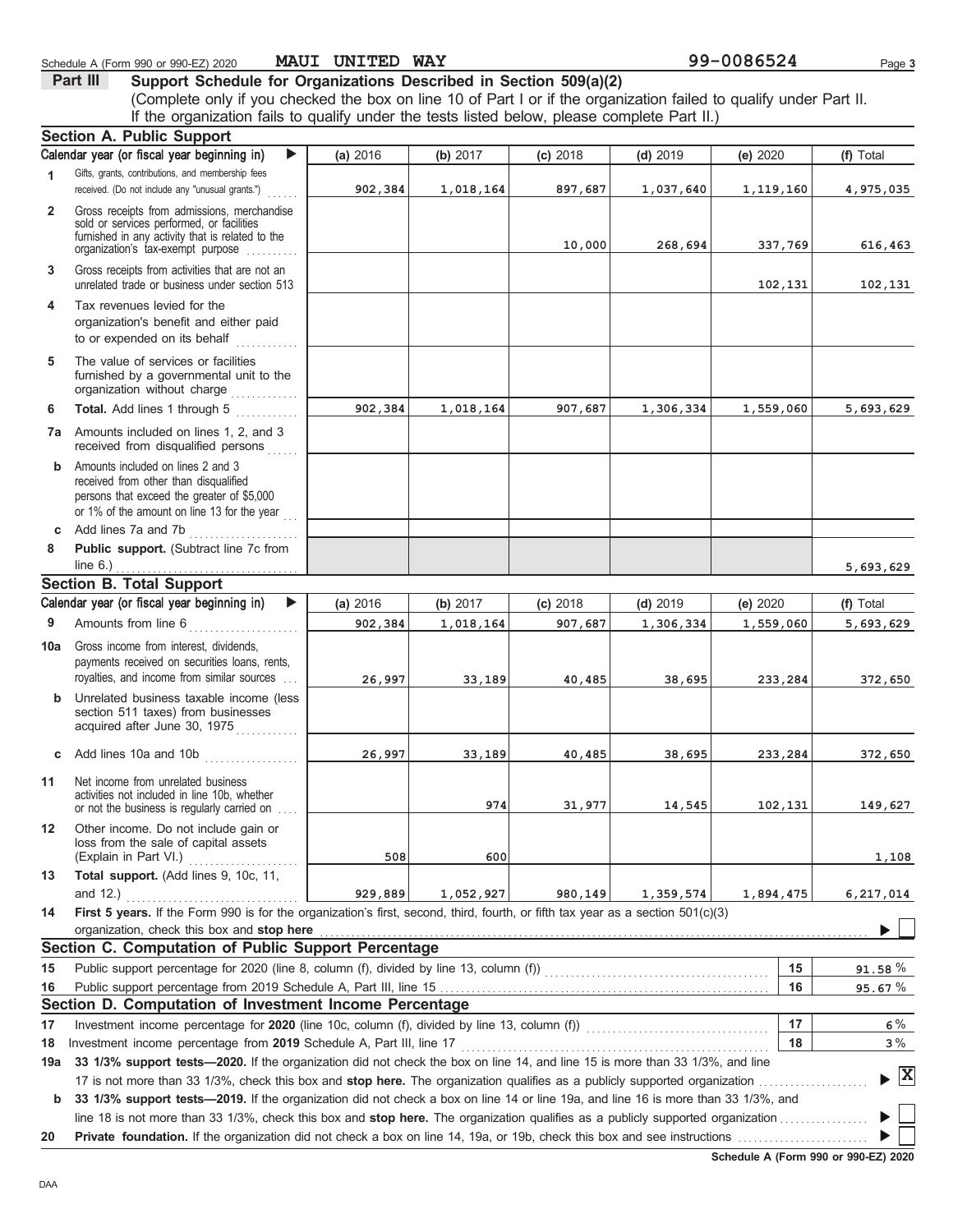|     | (Complete only if you checked a box in line 12 on Part I. If you checked box 12a, Part I, complete Sections A<br>and B. If you checked box 12b, Part I, complete Sections A and C. If you checked box 12c, Part I, complete<br>Sections A, D, and E. If you checked box 12d, Part I, complete Sections A and D, and complete Part V.) |                 |     |    |
|-----|---------------------------------------------------------------------------------------------------------------------------------------------------------------------------------------------------------------------------------------------------------------------------------------------------------------------------------------|-----------------|-----|----|
|     | <b>Section A. All Supporting Organizations</b>                                                                                                                                                                                                                                                                                        |                 |     |    |
|     |                                                                                                                                                                                                                                                                                                                                       |                 | Yes | No |
| 1   | Are all of the organization's supported organizations listed by name in the organization's governing                                                                                                                                                                                                                                  |                 |     |    |
|     | documents? If "No," describe in Part VI how the supported organizations are designated. If designated by                                                                                                                                                                                                                              |                 |     |    |
|     | class or purpose, describe the designation. If historic and continuing relationship, explain.                                                                                                                                                                                                                                         | 1               |     |    |
| 2   | Did the organization have any supported organization that does not have an IRS determination of status                                                                                                                                                                                                                                |                 |     |    |
|     | under section 509(a)(1) or (2)? If "Yes," explain in <b>Part VI</b> how the organization determined that the supported                                                                                                                                                                                                                |                 |     |    |
|     | organization was described in section 509(a)(1) or (2).                                                                                                                                                                                                                                                                               | 2               |     |    |
| За  | Did the organization have a supported organization described in section $501(c)(4)$ , (5), or (6)? If "Yes," answer                                                                                                                                                                                                                   |                 |     |    |
|     | lines 3b and 3c below.                                                                                                                                                                                                                                                                                                                | 3a              |     |    |
| b   | Did the organization confirm that each supported organization qualified under section $501(c)(4)$ , (5), or (6) and                                                                                                                                                                                                                   |                 |     |    |
|     | satisfied the public support tests under section $509(a)(2)?$ If "Yes," describe in <b>Part VI</b> when and how the                                                                                                                                                                                                                   |                 |     |    |
|     | organization made the determination.                                                                                                                                                                                                                                                                                                  | 3b              |     |    |
| с   | Did the organization ensure that all support to such organizations was used exclusively for section $170(c)(2)(B)$                                                                                                                                                                                                                    |                 |     |    |
|     | purposes? If "Yes," explain in Part VI what controls the organization put in place to ensure such use.                                                                                                                                                                                                                                | 3c              |     |    |
| 4a  | Was any supported organization not organized in the United States ("foreign supported organization")? If                                                                                                                                                                                                                              |                 |     |    |
|     | "Yes," and if you checked 12a or 12b in Part I, answer (b) and (c) below.                                                                                                                                                                                                                                                             | 4a              |     |    |
| b   | Did the organization have ultimate control and discretion in deciding whether to make grants to the foreign                                                                                                                                                                                                                           |                 |     |    |
|     | supported organization? If "Yes," describe in Part VI how the organization had such control and discretion                                                                                                                                                                                                                            |                 |     |    |
|     | despite being controlled or supervised by or in connection with its supported organizations.                                                                                                                                                                                                                                          | 4b              |     |    |
| С   | Did the organization support any foreign supported organization that does not have an IRS determination                                                                                                                                                                                                                               |                 |     |    |
|     | under sections $501(c)(3)$ and $509(a)(1)$ or (2)? If "Yes," explain in <b>Part VI</b> what controls the organization used                                                                                                                                                                                                            |                 |     |    |
|     | to ensure that all support to the foreign supported organization was used exclusively for section $170(c)(2)(B)$                                                                                                                                                                                                                      |                 |     |    |
|     | purposes.                                                                                                                                                                                                                                                                                                                             | 4c              |     |    |
| 5a  | Did the organization add, substitute, or remove any supported organizations during the tax year? If "Yes,"                                                                                                                                                                                                                            |                 |     |    |
|     | answer lines 5b and 5c below (if applicable). Also, provide detail in Part VI, including (i) the names and EIN                                                                                                                                                                                                                        |                 |     |    |
|     | numbers of the supported organizations added, substituted, or removed; (ii) the reasons for each such action;                                                                                                                                                                                                                         |                 |     |    |
|     | (iii) the authority under the organization's organizing document authorizing such action; and (iv) how the action                                                                                                                                                                                                                     |                 |     |    |
|     | was accomplished (such as by amendment to the organizing document).                                                                                                                                                                                                                                                                   | 5a              |     |    |
| b   | Type I or Type II only. Was any added or substituted supported organization part of a class already                                                                                                                                                                                                                                   |                 |     |    |
|     | designated in the organization's organizing document?                                                                                                                                                                                                                                                                                 | 5b              |     |    |
| c   | <b>Substitutions only.</b> Was the substitution the result of an event beyond the organization's control?                                                                                                                                                                                                                             | 5c              |     |    |
| 6   | Did the organization provide support (whether in the form of grants or the provision of services or facilities) to                                                                                                                                                                                                                    |                 |     |    |
|     | anyone other than (i) its supported organizations, (ii) individuals that are part of the charitable class benefited                                                                                                                                                                                                                   |                 |     |    |
|     | by one or more of its supported organizations, or (iii) other supporting organizations that also support or                                                                                                                                                                                                                           |                 |     |    |
|     | benefit one or more of the filing organization's supported organizations? If "Yes," provide detail in Part VI.                                                                                                                                                                                                                        | 6               |     |    |
| 7   | Did the organization provide a grant, loan, compensation, or other similar payment to a substantial contributor                                                                                                                                                                                                                       |                 |     |    |
|     | (as defined in section 4958(c)(3)(C)), a family member of a substantial contributor, or a 35% controlled entity                                                                                                                                                                                                                       |                 |     |    |
|     | with regard to a substantial contributor? If "Yes," complete Part I of Schedule L (Form 990 or 990-EZ).                                                                                                                                                                                                                               | 7               |     |    |
| 8   | Did the organization make a loan to a disqualified person (as defined in section 4958) not described in line 7?                                                                                                                                                                                                                       |                 |     |    |
|     | If "Yes," complete Part I of Schedule L (Form 990 or 990-EZ).                                                                                                                                                                                                                                                                         | 8               |     |    |
| 9a  | Was the organization controlled directly or indirectly at any time during the tax year by one or more                                                                                                                                                                                                                                 |                 |     |    |
|     | disqualified persons, as defined in section 4946 (other than foundation managers and organizations                                                                                                                                                                                                                                    |                 |     |    |
|     | described in section 509(a)(1) or (2))? If "Yes," provide detail in Part VI.                                                                                                                                                                                                                                                          | 9а              |     |    |
| b   | Did one or more disqualified persons (as defined in line 9a) hold a controlling interest in any entity in which                                                                                                                                                                                                                       |                 |     |    |
|     | the supporting organization had an interest? If "Yes," provide detail in Part VI.                                                                                                                                                                                                                                                     | 9b              |     |    |
| С   | Did a disqualified person (as defined in line 9a) have an ownership interest in, or derive any personal benefit                                                                                                                                                                                                                       |                 |     |    |
|     | from, assets in which the supporting organization also had an interest? If "Yes," provide detail in Part VI.                                                                                                                                                                                                                          | 9с              |     |    |
| 10a | Was the organization subject to the excess business holdings rules of section 4943 because of section                                                                                                                                                                                                                                 |                 |     |    |
|     | 4943(f) (regarding certain Type II supporting organizations, and all Type III non-functionally integrated                                                                                                                                                                                                                             |                 |     |    |
|     | supporting organizations)? If "Yes," answer line 10b below.                                                                                                                                                                                                                                                                           | 10a             |     |    |
| b   | Did the organization have any excess business holdings in the tax year? (Use Schedule C, Form 4720, to                                                                                                                                                                                                                                |                 |     |    |
|     | determine whether the organization had excess business holdings.)                                                                                                                                                                                                                                                                     | 10 <sub>b</sub> |     |    |

**Schedule A (Form 990 or 990-EZ) 2020**

**Part IV Supporting Organizations**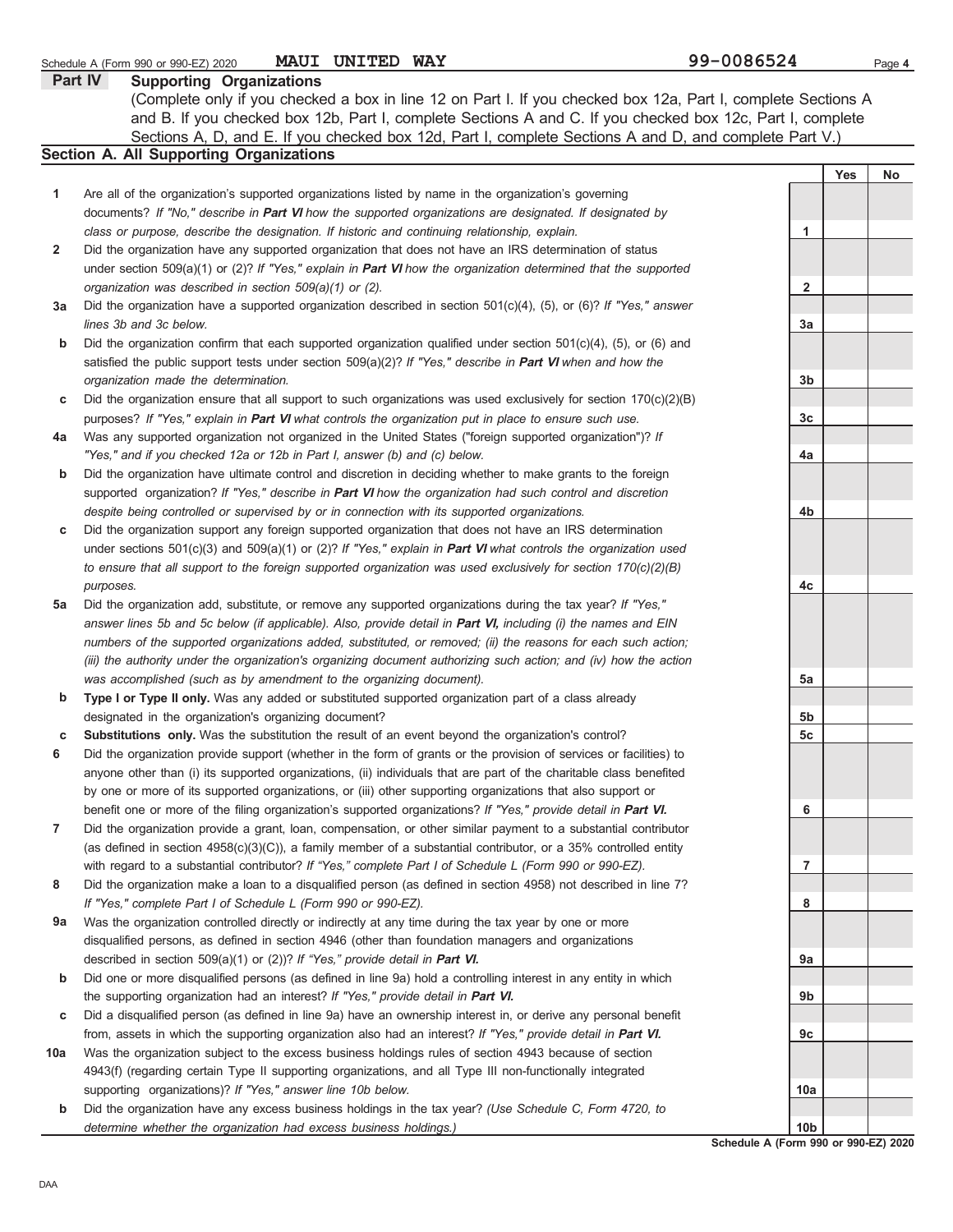Schedule A (Form 990 or 990-EZ) 2020 **MAUI UNITED WAY** 99-0086524 Page 5 **MAUI UNITED WAY** 

|    | <b>Part IV</b><br>Supporting Organizations (continued)                                                             |                 |            |    |
|----|--------------------------------------------------------------------------------------------------------------------|-----------------|------------|----|
|    |                                                                                                                    |                 | <b>Yes</b> | No |
| 11 | Has the organization accepted a gift or contribution from any of the following persons?                            |                 |            |    |
| a  | A person who directly or indirectly controls, either alone or together with persons described in lines 11b and     |                 |            |    |
|    | 11c below, the governing body of a supported organization?                                                         | 11a             |            |    |
| b  | A family member of a person described in line 11a above?                                                           | 11 <sub>b</sub> |            |    |
| C. | A 35% controlled entity of a person described in line 11a or 11b above? If "Yes" to line 11a, 11b, or 11c, provide |                 |            |    |
|    | detail in <b>Part VI</b> .                                                                                         | 11c             |            |    |
|    | <b>Section B. Type I Supporting Organizations</b>                                                                  |                 |            |    |
|    |                                                                                                                    |                 | Yes        |    |

| $\overline{1}$ | Did the governing body, members of the governing body, officers acting in their official capacity, or membership of one or     |  |  |
|----------------|--------------------------------------------------------------------------------------------------------------------------------|--|--|
|                | more supported organizations have the power to regularly appoint or elect at least a majority of the organization's officers,  |  |  |
|                | directors, or trustees at all times during the tax year? If "No," describe in <b>Part VI</b> how the supported organization(s) |  |  |
|                | effectively operated, supervised, or controlled the organization's activities. If the organization had more than one supported |  |  |
|                | organization, describe how the powers to appoint and/or remove officers, directors, or trustees were allocated among the       |  |  |
|                | supported organizations and what conditions or restrictions, if any, applied to such powers during the tax year.               |  |  |
| $\overline{2}$ | Did the organization operate for the benefit of any supported organization other than the supported                            |  |  |
|                | organization(s) that operated, supervised, or controlled the supporting organization? If "Yes," explain in Part                |  |  |
|                | VI how providing such benefit carried out the purposes of the supported organization(s) that operated,                         |  |  |

*supervised, or controlled the supporting organization.* **Section C. Type II Supporting Organizations** Were a majority of the organization's directors or trustees during the tax year also a majority of the directors or trustees of each of the organization's supported organization(s)? *If "No," describe in* **Part VI** *how control* **1** *or management of the supporting organization was vested in the same persons that controlled or managed the supported organization(s).* Yes | No **1 2**

### **Section D. All Type III Supporting Organizations**

|                      |                                                                                                                           |   | Yes | No |
|----------------------|---------------------------------------------------------------------------------------------------------------------------|---|-----|----|
| $\blacktriangleleft$ | Did the organization provide to each of its supported organizations, by the last day of the fifth month of the            |   |     |    |
|                      | organization's tax year, (i) a written notice describing the type and amount of support provided during the prior tax     |   |     |    |
|                      | year, (ii) a copy of the Form 990 that was most recently filed as of the date of notification, and (iii) copies of the    |   |     |    |
|                      | organization's governing documents in effect on the date of notification, to the extent not previously provided?          |   |     |    |
| $\overline{2}$       | Were any of the organization's officers, directors, or trustees either (i) appointed or elected by the supported          |   |     |    |
|                      | organization(s) or (ii) serving on the governing body of a supported organization? If "No," explain in <b>Part VI</b> how |   |     |    |
|                      | the organization maintained a close and continuous working relationship with the supported organization(s).               | 2 |     |    |
| $\mathbf{3}$         | By reason of the relationship described in line 2, above, did the organization's supported organizations have             |   |     |    |
|                      | a significant voice in the organization's investment policies and in directing the use of the organization's              |   |     |    |
|                      | income or assets at all times during the tax year? If "Yes," describe in <b>Part VI</b> the role the organization's       |   |     |    |
|                      | supported organizations played in this regard.                                                                            | 3 |     |    |

### **Section E. Type III Functionally-Integrated Supporting Organizations**

|  | Check the box next to the method that the organization used to satisfy the Integral Part Test during the year (see instructions). |  |  |  |  |  |  |
|--|-----------------------------------------------------------------------------------------------------------------------------------|--|--|--|--|--|--|
|--|-----------------------------------------------------------------------------------------------------------------------------------|--|--|--|--|--|--|

- The organization satisfied the Activities Test. *Complete* **line 2** *below.* **a**
- The organization is the parent of each of its supported organizations. *Complete* **line 3** *below.* **b**

|  |  | c The organization supported a governmental entity. Describe in Part VI how you supported a governmental entity (see instructions) |  |  |  |  |  |  |  |  |  |  |  |  |  |  |
|--|--|------------------------------------------------------------------------------------------------------------------------------------|--|--|--|--|--|--|--|--|--|--|--|--|--|--|
|--|--|------------------------------------------------------------------------------------------------------------------------------------|--|--|--|--|--|--|--|--|--|--|--|--|--|--|

- **2** Activities Test. **Answer lines 2a and 2b below.**
- **a** Did substantially all of the organization's activities during the tax year directly further the exempt purposes of the supported organization(s) to which the organization was responsive? *If "Yes," then in* **Part VI identify those supported organizations and explain** *how these activities directly furthered their exempt purposes, how the organization was responsive to those supported organizations, and how the organization determined that these activities constituted substantially all of its activities.*
- **b** Did the activities described in line 2a, above, constitute activities that, but for the organization's involvement, one or more of the organization's supported organization(s) would have been engaged in? If "Yes," explain in **Part VI** *the reasons for the organization's position that its supported organization(s) would have engaged in these activities but for the organization's involvement.*
- **3** Parent of Supported Organizations. **Answer lines 3a and 3b below.**
- **a** Did the organization have the power to regularly appoint or elect a majority of the officers, directors, or trustees of each of the supported organizations? *If "Yes" or "No," provide details in* **Part VI.**
- DAA **Schedule A (Form 990 or 990-EZ) 2020 b** Did the organization exercise a substantial degree of direction over the policies, programs, and activities of each of its supported organizations? *If "Yes," describe in* **Part VI** *the role played by the organization in this regard.*

**Yes No**

**2a**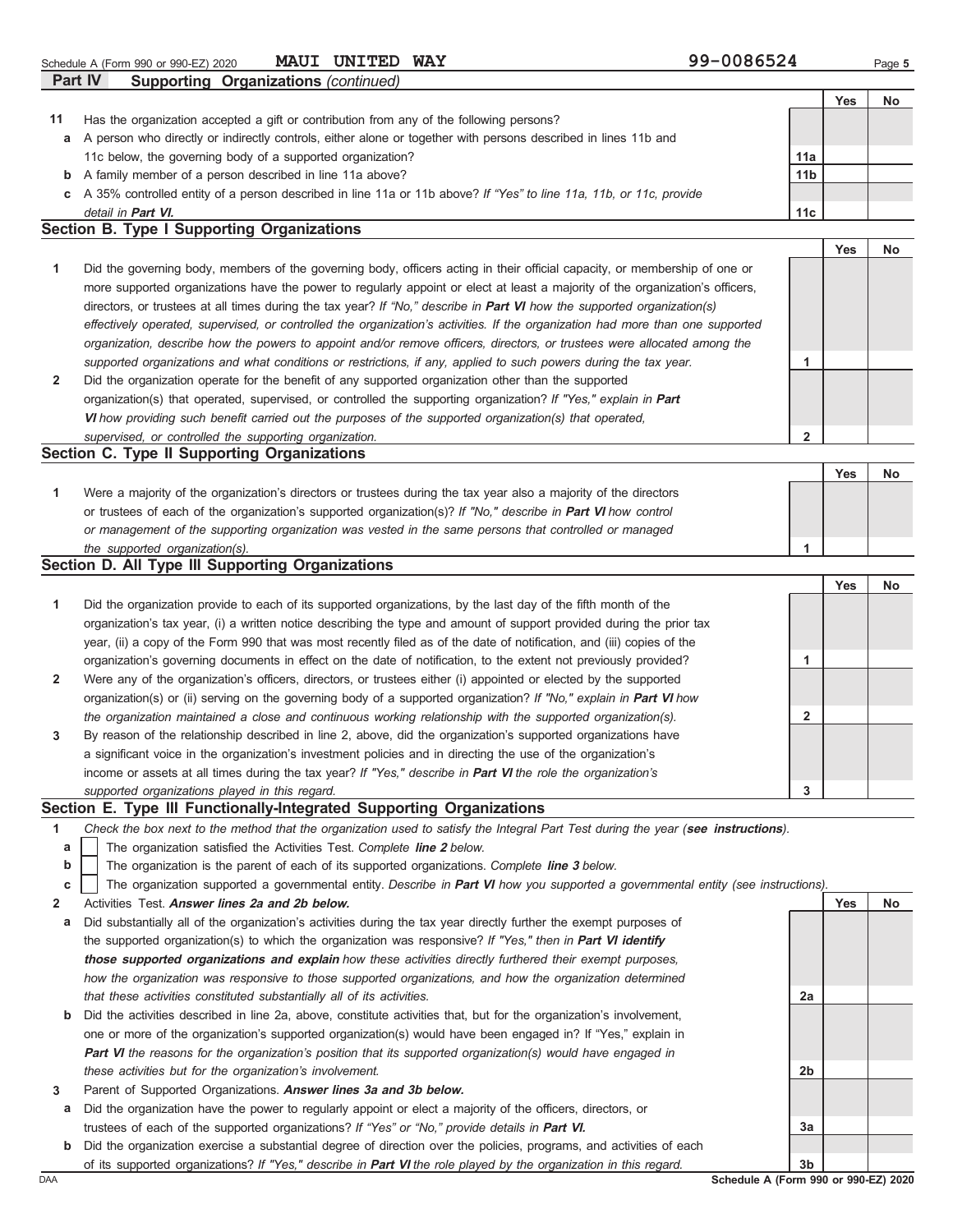| Part V         | Type III Non-Functionally Integrated 509(a)(3) Supporting Organizations                                                          |                         |                |                                |  |  |  |  |  |  |
|----------------|----------------------------------------------------------------------------------------------------------------------------------|-------------------------|----------------|--------------------------------|--|--|--|--|--|--|
| 1              | Check here if the organization satisfied the Integral Part Test as a qualifying trust on Nov. 20, 1970 (explain in Part VI). See |                         |                |                                |  |  |  |  |  |  |
|                | instructions. All other Type III non-functionally integrated supporting organizations must complete Sections A through E.        |                         |                |                                |  |  |  |  |  |  |
|                | Section A - Adjusted Net Income                                                                                                  |                         | (A) Prior Year | (B) Current Year               |  |  |  |  |  |  |
|                |                                                                                                                                  |                         |                | (optional)                     |  |  |  |  |  |  |
| 1.             | Net short-term capital gain                                                                                                      | 1                       |                |                                |  |  |  |  |  |  |
| $\overline{2}$ | Recoveries of prior-year distributions                                                                                           | $\overline{2}$          |                |                                |  |  |  |  |  |  |
| 3              | Other gross income (see instructions)                                                                                            | 3                       |                |                                |  |  |  |  |  |  |
| 4              | Add lines 1 through 3.                                                                                                           | 4                       |                |                                |  |  |  |  |  |  |
| 5              | Depreciation and depletion                                                                                                       | 5                       |                |                                |  |  |  |  |  |  |
| 6              | Portion of operating expenses paid or incurred for production or collection of                                                   |                         |                |                                |  |  |  |  |  |  |
|                | gross income or for management, conservation, or maintenance of property                                                         |                         |                |                                |  |  |  |  |  |  |
|                | held for production of income (see instructions)                                                                                 | 6                       |                |                                |  |  |  |  |  |  |
| $\overline{7}$ | Other expenses (see instructions)                                                                                                | $\overline{7}$          |                |                                |  |  |  |  |  |  |
| 8              | Adjusted Net Income (subtract lines 5, 6, and 7 from line 4)                                                                     | 8                       |                |                                |  |  |  |  |  |  |
|                | Section B - Minimum Asset Amount                                                                                                 |                         | (A) Prior Year | (B) Current Year<br>(optional) |  |  |  |  |  |  |
| 1              | Aggregate fair market value of all non-exempt-use assets (see                                                                    |                         |                |                                |  |  |  |  |  |  |
|                | instructions for short tax year or assets held for part of year):                                                                |                         |                |                                |  |  |  |  |  |  |
|                | a Average monthly value of securities                                                                                            | 1a                      |                |                                |  |  |  |  |  |  |
|                | <b>b</b> Average monthly cash balances                                                                                           | 1 <sub>b</sub>          |                |                                |  |  |  |  |  |  |
|                | c Fair market value of other non-exempt-use assets                                                                               | 1c                      |                |                                |  |  |  |  |  |  |
|                | d Total (add lines 1a, 1b, and 1c)                                                                                               | 1 <sub>d</sub>          |                |                                |  |  |  |  |  |  |
|                | e Discount claimed for blockage or other factors                                                                                 |                         |                |                                |  |  |  |  |  |  |
|                | (explain in detail in <b>Part VI</b> ):                                                                                          |                         |                |                                |  |  |  |  |  |  |
| $\mathbf{2}$   | Acquisition indebtedness applicable to non-exempt-use assets                                                                     | $\overline{\mathbf{2}}$ |                |                                |  |  |  |  |  |  |
| 3              | Subtract line 2 from line 1d.                                                                                                    | 3                       |                |                                |  |  |  |  |  |  |
| 4              | Cash deemed held for exempt use. Enter 0.015 of line 3 (for greater amount,                                                      |                         |                |                                |  |  |  |  |  |  |
|                | see instructions)                                                                                                                | 4                       |                |                                |  |  |  |  |  |  |
| 5              | Net value of non-exempt-use assets (subtract line 4 from line 3)                                                                 | 5                       |                |                                |  |  |  |  |  |  |
| 6              | Multiply line 5 by 0.035.                                                                                                        | 6                       |                |                                |  |  |  |  |  |  |
| 7              | Recoveries of prior-year distributions                                                                                           | $\overline{7}$          |                |                                |  |  |  |  |  |  |
| 8              | Minimum Asset Amount (add line 7 to line 6)                                                                                      | 8                       |                |                                |  |  |  |  |  |  |
|                | Section C - Distributable Amount                                                                                                 |                         |                | <b>Current Year</b>            |  |  |  |  |  |  |
| 1              | Adjusted net income for prior year (from Section A, line 8, column A)                                                            | $\mathbf{1}$            |                |                                |  |  |  |  |  |  |
| $\mathbf{2}$   | Enter 0.85 of line 1.                                                                                                            | $\overline{2}$          |                |                                |  |  |  |  |  |  |
| 3              | Minimum asset amount for prior year (from Section B, line 8, column A)                                                           | 3                       |                |                                |  |  |  |  |  |  |
| 4              | Enter greater of line 2 or line 3.                                                                                               | 4                       |                |                                |  |  |  |  |  |  |
| 5              | Income tax imposed in prior year                                                                                                 | 5                       |                |                                |  |  |  |  |  |  |
| 6              | <b>Distributable Amount.</b> Subtract line 5 from line 4, unless subject to                                                      |                         |                |                                |  |  |  |  |  |  |
|                | emergency temporary reduction (see instructions).                                                                                | 6                       |                |                                |  |  |  |  |  |  |
| $\overline{7}$ | Check here if the current year is the organization's first as a non-functionally integrated Type III supporting organization     |                         |                |                                |  |  |  |  |  |  |

Schedule A (Form 990 or 990-EZ) 2020 **MAUI UNITED WAY** 99-0086524 Page 6

**MAUI UNITED WAY** 

(see instructions).

**Schedule A (Form 990 or 990-EZ) 2020**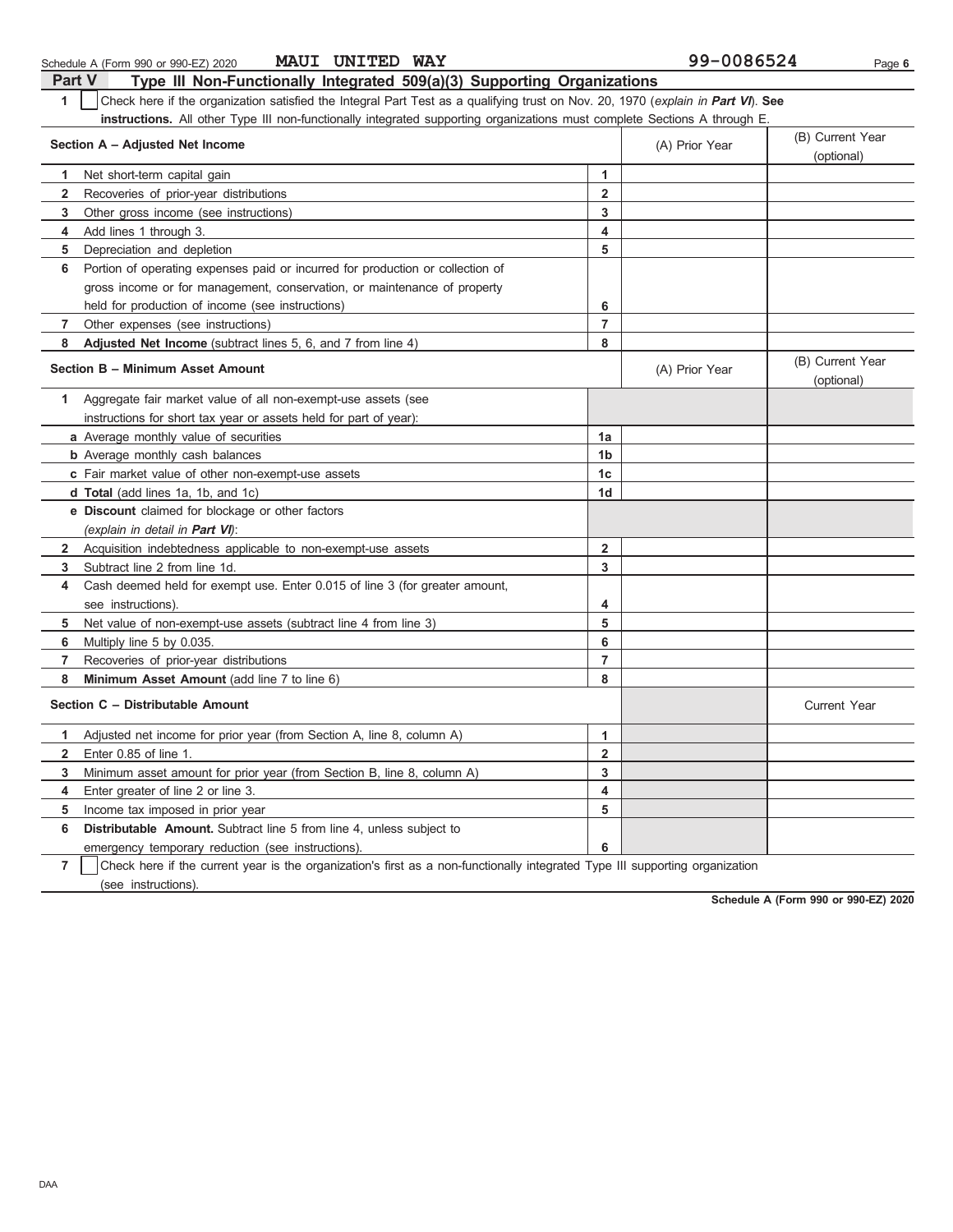| chedule A (Form 990 or 990-EZ) 2020 | MAU |
|-------------------------------------|-----|
|                                     |     |

|        | Schedule A (Form 990 or 990-EZ) 2020 | <b>MAUI UNITED WAY</b> |                                                                                     | 99-0086524 | Page 7 |
|--------|--------------------------------------|------------------------|-------------------------------------------------------------------------------------|------------|--------|
| Part V |                                      |                        | Type III Non-Functionally Integrated 509(a)(3) Supporting Organizations (continued) |            |        |
|        |                                      |                        |                                                                                     |            |        |

|              | Section D - Distributions                                                                                                   |                                    |                                               |                                                         |  |  |  |  |  |  |
|--------------|-----------------------------------------------------------------------------------------------------------------------------|------------------------------------|-----------------------------------------------|---------------------------------------------------------|--|--|--|--|--|--|
| 1.           | Amounts paid to supported organizations to accomplish exempt purposes                                                       |                                    |                                               |                                                         |  |  |  |  |  |  |
| $\mathbf{2}$ | Amounts paid to perform activity that directly furthers exempt purposes of supported                                        |                                    |                                               |                                                         |  |  |  |  |  |  |
|              | organizations, in excess of income from activity                                                                            |                                    |                                               |                                                         |  |  |  |  |  |  |
| 3            | Administrative expenses paid to accomplish exempt purposes of supported organizations                                       |                                    |                                               |                                                         |  |  |  |  |  |  |
| 4            | Amounts paid to acquire exempt-use assets                                                                                   |                                    |                                               |                                                         |  |  |  |  |  |  |
| 5            | Qualified set-aside amounts (prior IRS approval required—provide details in Part VI)                                        |                                    |                                               |                                                         |  |  |  |  |  |  |
| 6            | Other distributions (describe in Part VI). See instructions.                                                                |                                    |                                               |                                                         |  |  |  |  |  |  |
| 7            | <b>Total annual distributions.</b> Add lines 1 through 6.                                                                   |                                    |                                               |                                                         |  |  |  |  |  |  |
| 8            | Distributions to attentive supported organizations to which the organization is responsive                                  |                                    |                                               |                                                         |  |  |  |  |  |  |
|              | (provide details in Part VI). See instructions.                                                                             |                                    |                                               |                                                         |  |  |  |  |  |  |
| 9            | Distributable amount for 2020 from Section C, line 6                                                                        |                                    |                                               |                                                         |  |  |  |  |  |  |
| 10           | Line 8 amount divided by line 9 amount                                                                                      |                                    |                                               |                                                         |  |  |  |  |  |  |
|              | <b>Section E - Distribution Allocations (see instructions)</b>                                                              | (i)<br><b>Excess Distributions</b> | (ii)<br><b>Underdistributions</b><br>Pre-2020 | (iii)<br><b>Distributable</b><br><b>Amount for 2020</b> |  |  |  |  |  |  |
| 1            | Distributable amount for 2020 from Section C. line 6                                                                        |                                    |                                               |                                                         |  |  |  |  |  |  |
| $\mathbf{2}$ | Underdistributions, if any, for years prior to 2020<br>(reasonable cause required-explain in Part VI). See<br>instructions. |                                    |                                               |                                                         |  |  |  |  |  |  |
| 3            | Excess distributions carryover, if any, to 2020                                                                             |                                    |                                               |                                                         |  |  |  |  |  |  |
|              | <b>a</b> From 2015                                                                                                          |                                    |                                               |                                                         |  |  |  |  |  |  |
|              |                                                                                                                             |                                    |                                               |                                                         |  |  |  |  |  |  |
|              |                                                                                                                             |                                    |                                               |                                                         |  |  |  |  |  |  |
|              |                                                                                                                             |                                    |                                               |                                                         |  |  |  |  |  |  |
|              | e From 2019                                                                                                                 |                                    |                                               |                                                         |  |  |  |  |  |  |
|              | f Total of lines 3a through 3e                                                                                              |                                    |                                               |                                                         |  |  |  |  |  |  |
|              | g Applied to underdistributions of prior years                                                                              |                                    |                                               |                                                         |  |  |  |  |  |  |
|              | h Applied to 2020 distributable amount                                                                                      |                                    |                                               |                                                         |  |  |  |  |  |  |
|              | <i>i</i> Carryover from 2015 not applied (see instructions)                                                                 |                                    |                                               |                                                         |  |  |  |  |  |  |
|              | Remainder. Subtract lines 3g, 3h, and 3i from line 3f.                                                                      |                                    |                                               |                                                         |  |  |  |  |  |  |
| 4            | Distributions for 2020 from                                                                                                 |                                    |                                               |                                                         |  |  |  |  |  |  |
|              | Section D, line 7:<br>\$                                                                                                    |                                    |                                               |                                                         |  |  |  |  |  |  |
|              | a Applied to underdistributions of prior years                                                                              |                                    |                                               |                                                         |  |  |  |  |  |  |
|              | <b>b</b> Applied to 2020 distributable amount                                                                               |                                    |                                               |                                                         |  |  |  |  |  |  |
|              | <b>c</b> Remainder. Subtract lines 4a and 4b from line 4.                                                                   |                                    |                                               |                                                         |  |  |  |  |  |  |
| 5            | Remaining underdistributions for years prior to 2020, if                                                                    |                                    |                                               |                                                         |  |  |  |  |  |  |
|              | any. Subtract lines 3g and 4a from line 2. For result                                                                       |                                    |                                               |                                                         |  |  |  |  |  |  |
|              | greater than zero, explain in Part VI. See instructions.                                                                    |                                    |                                               |                                                         |  |  |  |  |  |  |
| 6            | Remaining underdistributions for 2020 Subtract lines 3h                                                                     |                                    |                                               |                                                         |  |  |  |  |  |  |
|              | and 4b from line 1. For result greater than zero, explain in                                                                |                                    |                                               |                                                         |  |  |  |  |  |  |
|              | <b>Part VI</b> . See instructions.                                                                                          |                                    |                                               |                                                         |  |  |  |  |  |  |
| 7            | Excess distributions carryover to 2021. Add lines 3j                                                                        |                                    |                                               |                                                         |  |  |  |  |  |  |
|              | and 4c.                                                                                                                     |                                    |                                               |                                                         |  |  |  |  |  |  |
| 8            | Breakdown of line 7:                                                                                                        |                                    |                                               |                                                         |  |  |  |  |  |  |
|              | a Excess from 2016                                                                                                          |                                    |                                               |                                                         |  |  |  |  |  |  |
|              | <b>b</b> Excess from 2017                                                                                                   |                                    |                                               |                                                         |  |  |  |  |  |  |
|              | c Excess from 2018                                                                                                          |                                    |                                               |                                                         |  |  |  |  |  |  |
|              | d Excess from 2019                                                                                                          |                                    |                                               |                                                         |  |  |  |  |  |  |
|              | e Excess from 2020                                                                                                          |                                    |                                               |                                                         |  |  |  |  |  |  |

**Schedule A (Form 990 or 990-EZ) 2020**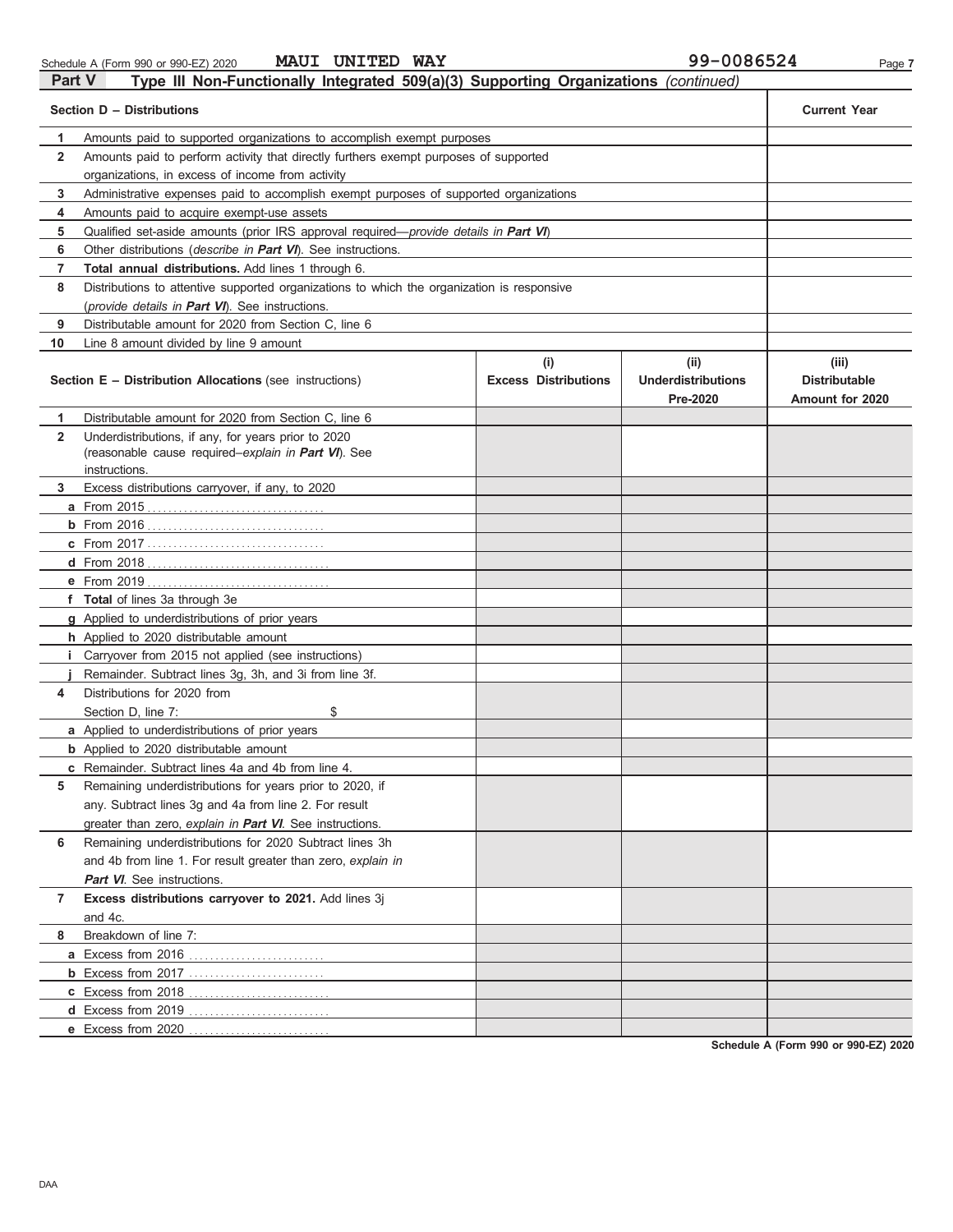|         | Schedule A (Form 990 or 990-EZ) 2020                                                           | MAUI UNITED WAY |    |       | 99-0086524                                                                                                                                                                                                                                                                                                                                                                                                                                                                                | Page 8 |
|---------|------------------------------------------------------------------------------------------------|-----------------|----|-------|-------------------------------------------------------------------------------------------------------------------------------------------------------------------------------------------------------------------------------------------------------------------------------------------------------------------------------------------------------------------------------------------------------------------------------------------------------------------------------------------|--------|
| Part VI | lines 2, 5, and 6. Also complete this part for any additional information. (See instructions.) |                 |    |       | Supplemental Information. Provide the explanations required by Part II, line 10; Part II, line 17a or 17b; Part<br>III, line 12; Part IV, Section A, lines 1, 2, 3b, 3c, 4b, 4c, 5a, 6, 9a, 9b, 9c, 11a, 11b, and 11c; Part IV, Section<br>B, lines 1 and 2; Part IV, Section C, line 1; Part IV, Section D, lines 2 and 3; Part IV, Section E, lines 1c, 2a, 2b,<br>3a, and 3b; Part V, line 1; Part V, Section B, line 1e; Part V, Section D, lines 5, 6, and 8; and Part V, Section E, |        |
|         | PART III, LINE 12 - OTHER INCOME DETAIL                                                        |                 |    |       |                                                                                                                                                                                                                                                                                                                                                                                                                                                                                           |        |
|         |                                                                                                |                 |    |       |                                                                                                                                                                                                                                                                                                                                                                                                                                                                                           |        |
|         |                                                                                                |                 | \$ | 1,108 |                                                                                                                                                                                                                                                                                                                                                                                                                                                                                           |        |
|         |                                                                                                |                 |    |       |                                                                                                                                                                                                                                                                                                                                                                                                                                                                                           |        |
|         |                                                                                                |                 |    |       |                                                                                                                                                                                                                                                                                                                                                                                                                                                                                           |        |
|         |                                                                                                |                 |    |       |                                                                                                                                                                                                                                                                                                                                                                                                                                                                                           |        |
|         |                                                                                                |                 |    |       |                                                                                                                                                                                                                                                                                                                                                                                                                                                                                           |        |
|         |                                                                                                |                 |    |       |                                                                                                                                                                                                                                                                                                                                                                                                                                                                                           |        |
|         |                                                                                                |                 |    |       |                                                                                                                                                                                                                                                                                                                                                                                                                                                                                           |        |
|         |                                                                                                |                 |    |       |                                                                                                                                                                                                                                                                                                                                                                                                                                                                                           |        |
|         |                                                                                                |                 |    |       |                                                                                                                                                                                                                                                                                                                                                                                                                                                                                           |        |
|         |                                                                                                |                 |    |       |                                                                                                                                                                                                                                                                                                                                                                                                                                                                                           |        |
|         |                                                                                                |                 |    |       |                                                                                                                                                                                                                                                                                                                                                                                                                                                                                           |        |
|         |                                                                                                |                 |    |       |                                                                                                                                                                                                                                                                                                                                                                                                                                                                                           |        |
|         |                                                                                                |                 |    |       |                                                                                                                                                                                                                                                                                                                                                                                                                                                                                           |        |
|         |                                                                                                |                 |    |       |                                                                                                                                                                                                                                                                                                                                                                                                                                                                                           |        |
|         |                                                                                                |                 |    |       |                                                                                                                                                                                                                                                                                                                                                                                                                                                                                           |        |
|         |                                                                                                |                 |    |       |                                                                                                                                                                                                                                                                                                                                                                                                                                                                                           |        |
|         |                                                                                                |                 |    |       |                                                                                                                                                                                                                                                                                                                                                                                                                                                                                           |        |
|         |                                                                                                |                 |    |       |                                                                                                                                                                                                                                                                                                                                                                                                                                                                                           |        |
|         |                                                                                                |                 |    |       |                                                                                                                                                                                                                                                                                                                                                                                                                                                                                           |        |
|         |                                                                                                |                 |    |       |                                                                                                                                                                                                                                                                                                                                                                                                                                                                                           |        |
|         |                                                                                                |                 |    |       |                                                                                                                                                                                                                                                                                                                                                                                                                                                                                           |        |
|         |                                                                                                |                 |    |       |                                                                                                                                                                                                                                                                                                                                                                                                                                                                                           |        |
|         |                                                                                                |                 |    |       |                                                                                                                                                                                                                                                                                                                                                                                                                                                                                           |        |
|         |                                                                                                |                 |    |       |                                                                                                                                                                                                                                                                                                                                                                                                                                                                                           |        |
|         |                                                                                                |                 |    |       |                                                                                                                                                                                                                                                                                                                                                                                                                                                                                           |        |
|         |                                                                                                |                 |    |       |                                                                                                                                                                                                                                                                                                                                                                                                                                                                                           |        |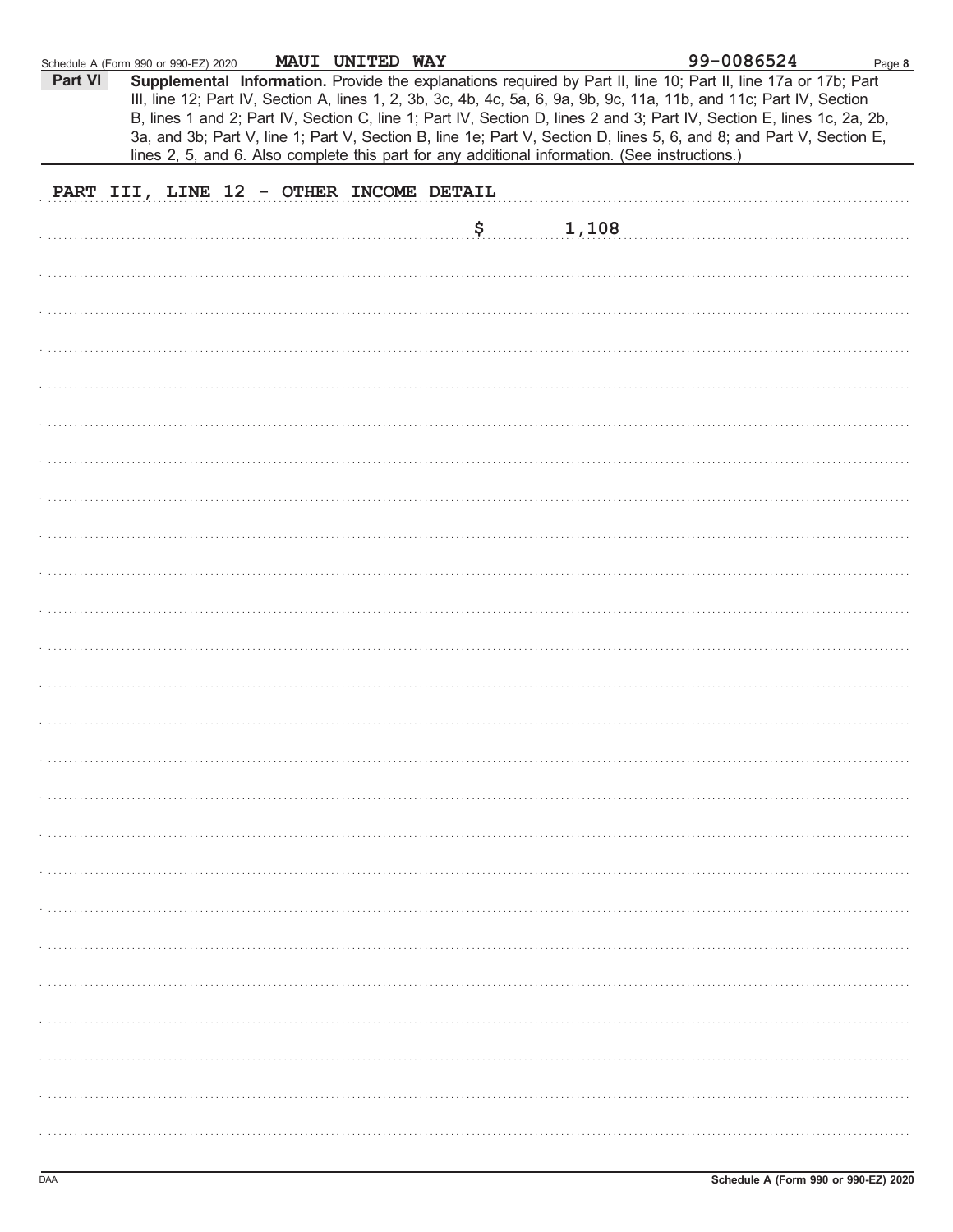Department of the Treasury Internal Revenue Service

Name of the organization

#### **MAUI UNITED WAY 99-0086524**

**Organization type** (check one):

| <b>Schedule B</b>           | <b>Schedule of Contributors</b> |
|-----------------------------|---------------------------------|
| $T_{\rm CMB}$ 000 000 $E$ 7 |                                 |

**or 990-PF) b** Attach to Form 990, Form 990-EZ, or Form 990-PF. ▶ Go to www.irs.gov/Form990 for the latest information. OMB No. 1545-0047

**2020**

**Employer identification number**

| Filers of:         | Section:                                                                  |
|--------------------|---------------------------------------------------------------------------|
| Form 990 or 990-EZ | $ \mathbf{X} $ 501(c)( $3$ ) (enter number) organization                  |
|                    | 4947(a)(1) nonexempt charitable trust not treated as a private foundation |
|                    | 527 political organization                                                |
| Form 990-PF        | $501(c)(3)$ exempt private foundation                                     |
|                    | $4947(a)(1)$ nonexempt charitable trust treated as a private foundation   |
|                    | $501(c)(3)$ taxable private foundation                                    |

Check if your organization is covered by the **General Rule** or a **Special Rule. Note:** Only a section 501(c)(7), (8), or (10) organization can check boxes for both the General Rule and a Special Rule. See instructions.

#### **General Rule**

 $\overline{\textbf{X}}$  For an organization filing Form 990, 990-EZ, or 990-PF that received, during the year, contributions totaling \$5,000 or more (in money or property) from any one contributor. Complete Parts I and II. See instructions for determining a contributor's total contributions.

#### **Special Rules**

For an organization described in section 501(c)(3) filing Form 990 or 990-EZ that met the  $33<sup>1</sup>/3%$  support test of the regulations under sections 509(a)(1) and 170(b)(1)(A)(vi), that checked Schedule A (Form 990 or 990-EZ), Part II, line 13, 16a, or 16b, and that received from any one contributor, during the year, total contributions of the greater of **(1)** \$5,000; or **(2)** 2% of the amount on (i) Form 990, Part VIII, line 1h; or (ii) Form 990-EZ, line 1. Complete Parts I and II.

literary, or educational purposes, or for the prevention of cruelty to children or animals. Complete Parts I (entering For an organization described in section 501(c)(7), (8), or (10) filing Form 990 or 990-EZ that received from any one contributor, during the year, total contributions of more than \$1,000 *exclusively* for religious, charitable, scientific, "N/A" in column (b) instead of the contributor name and address), II, and III.

For an organization described in section 501(c)(7), (8), or (10) filing Form 990 or 990-EZ that received from any one contributor, during the year, contributions *exclusively* for religious, charitable, etc., purposes, but no such contributions totaled more than \$1,000. If this box is checked, enter here the total contributions that were received during the year for an *exclusively* religious, charitable, etc., purpose. Don't complete any of the parts unless the **General Rule** applies to this organization because it received *nonexclusively* religious, charitable, etc., contributions totaling \$5,000 or more during the year . . . . . . . . . . . . . . . . . . . . . . . . . . . . . . . . . . . . . . . . . . . . . . . . . . . . . . . . . . . . . . . . . . . . . . . . . . . . . . . . \$ . . . . . . . . . . . . . . . . . . . . . . . . . . .

990-EZ, or 990-PF), but it **must** answer "No" on Part IV, line 2, of its Form 990; or check the box on line H of its Form 990-EZ or on its Form 990-PF, Part I, line 2, to certify that it doesn't meet the filing requirements of Schedule B (Form 990, 990-EZ, or 990-PF). **Caution:** An organization that isn't covered by the General Rule and/or the Special Rules doesn't file Schedule B (Form 990,

**For Paperwork Reduction Act Notice, see the instructions for Form 990, 990-EZ, or 990-PF.**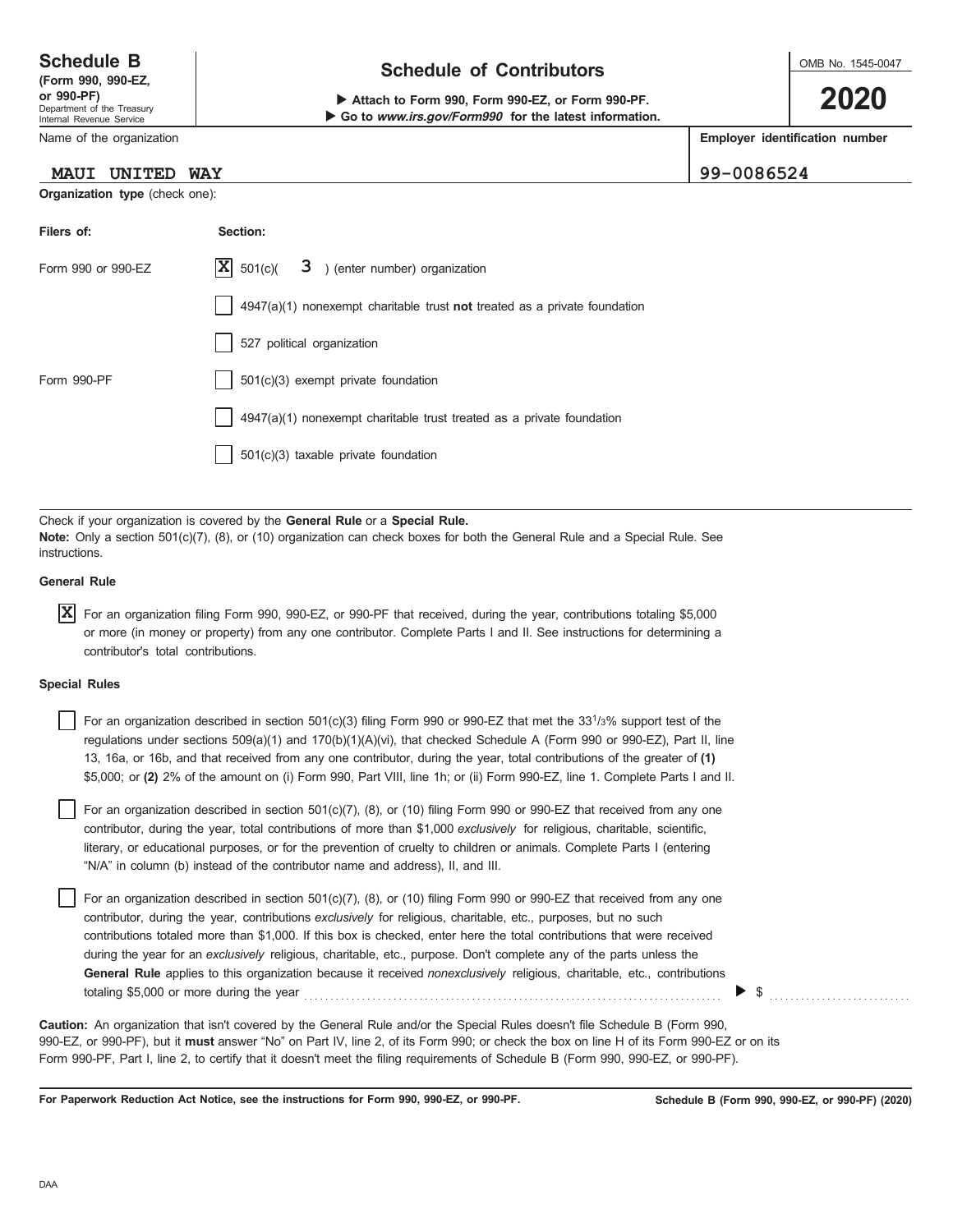Department of the Treasury Internal Revenue Service **Name of the organization**

### **SCHEDULE D Supplemental Financial Statements**

Attach to Form 990. **(Form 990) Part IV, line 6, 7, 8, 9, 10, 11a, 11b, 11c, 11d, 11e, 11f, 12a, or 12b.**<br>Part IV, line 6, 7, 8, 9, 10, 11a, 11b, 11c, 11d, 11e, 11f, 12a, or 12b.

▶ Go to www.irs.gov/Form990 for instructions and the latest information.

**2020** OMB No. 1545-0047 **Open to Public Inspection**

**Employer identification number**

|    | UNITED WAY<br><b>MAUI</b>                                                                                                                                                                  |                                                                                                      | 99-0086524                      |
|----|--------------------------------------------------------------------------------------------------------------------------------------------------------------------------------------------|------------------------------------------------------------------------------------------------------|---------------------------------|
|    | Organizations Maintaining Donor Advised Funds or Other Similar Funds or Accounts.<br>Part I                                                                                                |                                                                                                      |                                 |
|    | Complete if the organization answered "Yes" on Form 990, Part IV, line 6.                                                                                                                  |                                                                                                      |                                 |
|    |                                                                                                                                                                                            | (a) Donor advised funds                                                                              | (b) Funds and other accounts    |
| 1  | Total number at end of year                                                                                                                                                                | the control of the control of the control                                                            |                                 |
| 2  | Aggregate value of contributions to (during year) [[1] Aggregate value of contributions to (during year)                                                                                   |                                                                                                      |                                 |
| 3  |                                                                                                                                                                                            | the control of the control of the control of the control of the control of                           |                                 |
| 4  |                                                                                                                                                                                            | the control of the control of the control of the control of the control of the control of            |                                 |
| 5  | Did the organization inform all donors and donor advisors in writing that the assets held in donor advised                                                                                 |                                                                                                      |                                 |
|    |                                                                                                                                                                                            |                                                                                                      | <b>Yes</b><br>No                |
| 6  | Did the organization inform all grantees, donors, and donor advisors in writing that grant funds can be used                                                                               |                                                                                                      |                                 |
|    | only for charitable purposes and not for the benefit of the donor or donor advisor, or for any other purpose                                                                               |                                                                                                      |                                 |
|    |                                                                                                                                                                                            |                                                                                                      | Yes<br>No                       |
|    | Part II<br><b>Conservation Easements.</b>                                                                                                                                                  |                                                                                                      |                                 |
|    | Complete if the organization answered "Yes" on Form 990, Part IV, line 7.                                                                                                                  |                                                                                                      |                                 |
| 1  | Purpose(s) of conservation easements held by the organization (check all that apply).                                                                                                      |                                                                                                      |                                 |
|    | Preservation of land for public use (for example, recreation or education)                                                                                                                 |                                                                                                      |                                 |
|    | Protection of natural habitat                                                                                                                                                              | Preservation of a historically important land area<br>Preservation of a certified historic structure |                                 |
|    |                                                                                                                                                                                            |                                                                                                      |                                 |
|    | Preservation of open space<br>Complete lines 2a through 2d if the organization held a qualified conservation contribution in the form of a conservation                                    |                                                                                                      |                                 |
| 2  | easement on the last day of the tax year.                                                                                                                                                  |                                                                                                      |                                 |
|    |                                                                                                                                                                                            |                                                                                                      | Held at the End of the Tax Year |
| а  | Total number of conservation easements                                                                                                                                                     |                                                                                                      | 2a                              |
| b  |                                                                                                                                                                                            |                                                                                                      | 2 <sub>b</sub>                  |
| С  | Number of conservation easements on a certified historic structure included in (a) [[[[[[ [ ]]]]                                                                                           |                                                                                                      | 2c                              |
| d  | Number of conservation easements included in (c) acquired after 7/25/06, and not on a                                                                                                      |                                                                                                      |                                 |
|    | historic structure listed in the National Register                                                                                                                                         |                                                                                                      | 2d                              |
| 3. | Number of conservation easements modified, transferred, released, extinguished, or terminated by the organization during the                                                               |                                                                                                      |                                 |
|    | tax year $\blacktriangleright$                                                                                                                                                             |                                                                                                      |                                 |
| 4  | Number of states where property subject to conservation easement is located ▶                                                                                                              |                                                                                                      |                                 |
| 5. | Does the organization have a written policy regarding the periodic monitoring, inspection, handling of                                                                                     |                                                                                                      |                                 |
|    | violations, and enforcement of the conservation easements it holds?                                                                                                                        |                                                                                                      | <b>Yes</b><br>No                |
| 6  | Staff and volunteer hours devoted to monitoring, inspecting, handling of violations, and enforcing conservation easements during the year                                                  |                                                                                                      |                                 |
|    |                                                                                                                                                                                            |                                                                                                      |                                 |
| 7  | Amount of expenses incurred in monitoring, inspecting, handling of violations, and enforcing conservation easements during the year                                                        |                                                                                                      |                                 |
|    | $\blacktriangleright$ \$                                                                                                                                                                   |                                                                                                      |                                 |
|    | Does each conservation easement reported on line 2(d) above satisfy the requirements of section 170(h)(4)(B)(i)                                                                            |                                                                                                      |                                 |
|    |                                                                                                                                                                                            |                                                                                                      |                                 |
| 9  | In Part XIII, describe how the organization reports conservation easements in its revenue and expense statement and                                                                        |                                                                                                      |                                 |
|    | balance sheet, and include, if applicable, the text of the footnote to the organization's financial statements that describes the<br>organization's accounting for conservation easements. |                                                                                                      |                                 |
|    | Organizations Maintaining Collections of Art, Historical Treasures, or Other Similar Assets.<br>Part III                                                                                   |                                                                                                      |                                 |
|    | Complete if the organization answered "Yes" on Form 990, Part IV, line 8.                                                                                                                  |                                                                                                      |                                 |
|    | 1a If the organization elected, as permitted under FASB ASC 958, not to report in its revenue statement and balance sheet works                                                            |                                                                                                      |                                 |
|    | of art, historical treasures, or other similar assets held for public exhibition, education, or research in furtherance of public                                                          |                                                                                                      |                                 |
|    | service, provide in Part XIII the text of the footnote to its financial statements that describes these items.                                                                             |                                                                                                      |                                 |
|    | <b>b</b> If the organization elected, as permitted under FASB ASC 958, to report in its revenue statement and balance sheet works of                                                       |                                                                                                      |                                 |
|    | art, historical treasures, or other similar assets held for public exhibition, education, or research in furtherance of public service,                                                    |                                                                                                      |                                 |
|    | provide the following amounts relating to these items:                                                                                                                                     |                                                                                                      |                                 |
|    | (i)                                                                                                                                                                                        |                                                                                                      |                                 |
|    | (ii) Assets included in Form 990, Part X                                                                                                                                                   |                                                                                                      |                                 |
| 2  | If the organization received or held works of art, historical treasures, or other similar assets for financial gain, provide the                                                           |                                                                                                      |                                 |
|    | following amounts required to be reported under FASB ASC 958 relating to these items:                                                                                                      |                                                                                                      |                                 |
| а  |                                                                                                                                                                                            |                                                                                                      |                                 |
|    |                                                                                                                                                                                            |                                                                                                      | $\triangleright$ \$             |
|    |                                                                                                                                                                                            |                                                                                                      |                                 |

DAA **For Paperwork Reduction Act Notice, see the Instructions for Form 990.**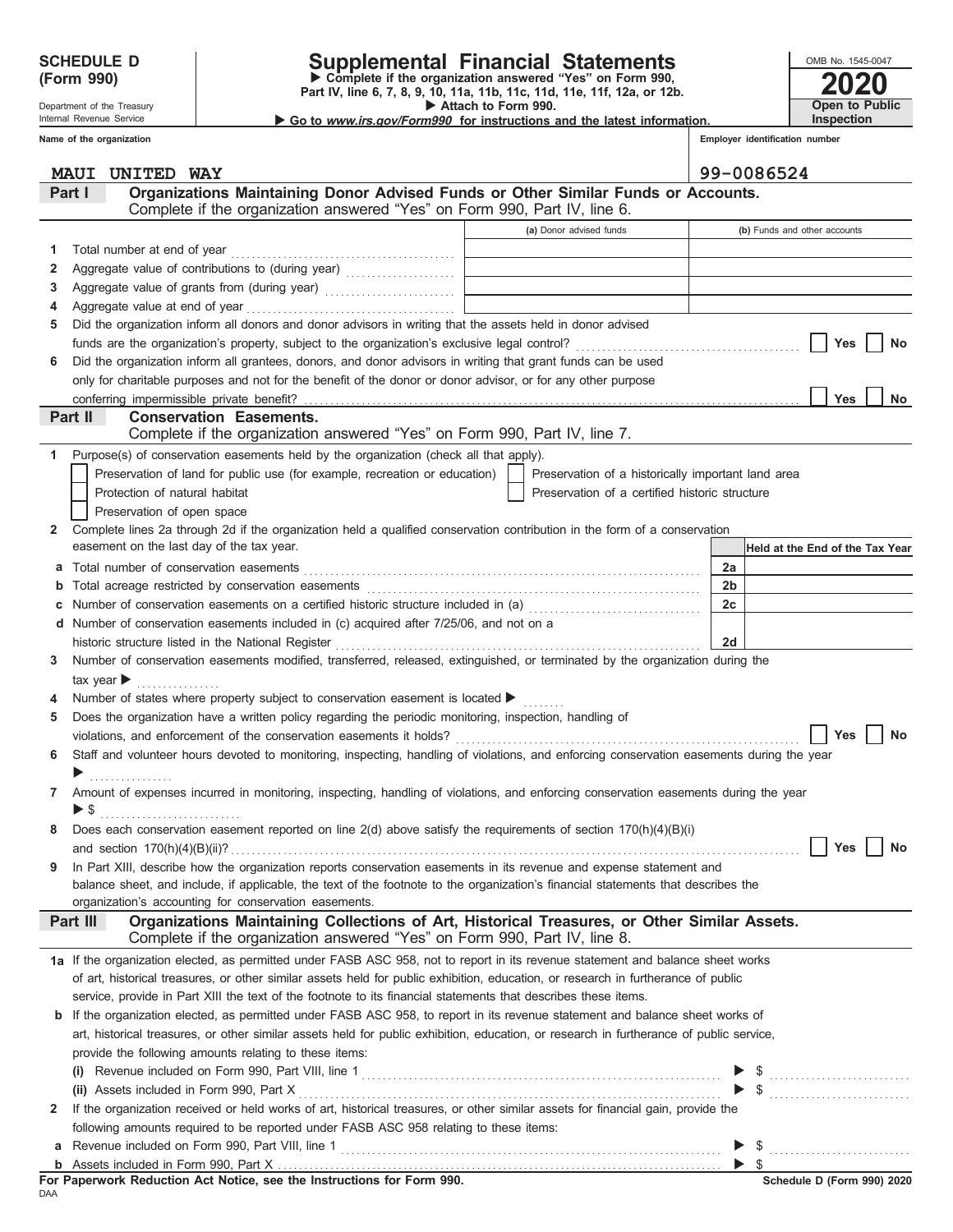| Organizations Maintaining Collections of Art, Historical Treasures, or Other Similar Assets (continued)<br><b>Part III</b>                                                                                                                                                                                                                                              |    |
|-------------------------------------------------------------------------------------------------------------------------------------------------------------------------------------------------------------------------------------------------------------------------------------------------------------------------------------------------------------------------|----|
| Using the organization's acquisition, accession, and other records, check any of the following that make significant use of its<br>3.<br>collection items (check all that apply):                                                                                                                                                                                       |    |
| Public exhibition<br>Loan or exchange program<br>d<br>a                                                                                                                                                                                                                                                                                                                 |    |
| Scholarly research<br>b<br>е                                                                                                                                                                                                                                                                                                                                            |    |
| Preservation for future generations<br>С                                                                                                                                                                                                                                                                                                                                |    |
| Provide a description of the organization's collections and explain how they further the organization's exempt purpose in Part<br>4                                                                                                                                                                                                                                     |    |
| XIII.                                                                                                                                                                                                                                                                                                                                                                   |    |
| During the year, did the organization solicit or receive donations of art, historical treasures, or other similar<br>5                                                                                                                                                                                                                                                  |    |
| Yes                                                                                                                                                                                                                                                                                                                                                                     | No |
| <b>Part IV</b><br><b>Escrow and Custodial Arrangements.</b>                                                                                                                                                                                                                                                                                                             |    |
| Complete if the organization answered "Yes" on Form 990, Part IV, line 9, or reported an amount on Form<br>990, Part X, line 21.                                                                                                                                                                                                                                        |    |
| 1a Is the organization an agent, trustee, custodian or other intermediary for contributions or other assets not                                                                                                                                                                                                                                                         |    |
| included on Form 990, Part X?<br>Yes                                                                                                                                                                                                                                                                                                                                    |    |
| b If "Yes," explain the arrangement in Part XIII and complete the following table:                                                                                                                                                                                                                                                                                      |    |
| Amount                                                                                                                                                                                                                                                                                                                                                                  |    |
| c Beginning balance <b>contract to the contract of the contract of the contract of the contract of the contract of the contract of the contract of the contract of the contract of the contract of the contract of the contract </b><br>1c                                                                                                                              |    |
| 1 <sub>d</sub>                                                                                                                                                                                                                                                                                                                                                          |    |
| 1e                                                                                                                                                                                                                                                                                                                                                                      |    |
| 1f<br>Ending balance <b>construction and the construction of the construction</b> of the construction of the construction of the construction of the construction of the construction of the construction of the construction of the cons                                                                                                                               |    |
| Yes                                                                                                                                                                                                                                                                                                                                                                     | No |
|                                                                                                                                                                                                                                                                                                                                                                         |    |
| Part V<br><b>Endowment Funds.</b>                                                                                                                                                                                                                                                                                                                                       |    |
| Complete if the organization answered "Yes" on Form 990, Part IV, line 10.                                                                                                                                                                                                                                                                                              |    |
| (a) Current year<br>(c) Two years back<br>(d) Three years back<br>(e) Four years back<br>(b) Prior year                                                                                                                                                                                                                                                                 |    |
| 1a Beginning of year balance                                                                                                                                                                                                                                                                                                                                            |    |
| <b>b</b> Contributions                                                                                                                                                                                                                                                                                                                                                  |    |
| c Net investment earnings, gains, and                                                                                                                                                                                                                                                                                                                                   |    |
| $\begin{tabular}{l cccccc} \textbf{losses} & \textbf{0.017} & \textbf{0.017} & \textbf{0.017} & \textbf{0.017} & \textbf{0.017} & \textbf{0.017} & \textbf{0.017} & \textbf{0.017} & \textbf{0.017} & \textbf{0.017} & \textbf{0.017} & \textbf{0.017} & \textbf{0.017} & \textbf{0.017} & \textbf{0.017} & \textbf{0.017} & \textbf{0.017} & \textbf{0.017} & \textbf$ |    |
| d Grants or scholarships                                                                                                                                                                                                                                                                                                                                                |    |
| e Other expenditures for facilities and                                                                                                                                                                                                                                                                                                                                 |    |
|                                                                                                                                                                                                                                                                                                                                                                         |    |
| f Administrative expenses                                                                                                                                                                                                                                                                                                                                               |    |
|                                                                                                                                                                                                                                                                                                                                                                         |    |
| Provide the estimated percentage of the current year end balance (line 1g, column (a)) held as:<br>2                                                                                                                                                                                                                                                                    |    |
| <b>a</b> Board designated or quasi-endowment $\blacktriangleright$                                                                                                                                                                                                                                                                                                      |    |
| <b>b</b> Permanent endowment $\blacktriangleright$<br>$\%$<br>.                                                                                                                                                                                                                                                                                                         |    |
| Term endowment $\blacktriangleright$<br>$\%$<br>c                                                                                                                                                                                                                                                                                                                       |    |
| The percentages on lines 2a, 2b, and 2c should equal 100%.                                                                                                                                                                                                                                                                                                              |    |
| 3a Are there endowment funds not in the possession of the organization that are held and administered for the                                                                                                                                                                                                                                                           |    |
| Yes<br>organization by:                                                                                                                                                                                                                                                                                                                                                 | No |
| 3a(i)                                                                                                                                                                                                                                                                                                                                                                   |    |
| (ii) Related organizations <b>construction</b> construction of the construction of the construction of the construction of the construction of the construction of the construction of the construction of the construction of the<br>3a(ii)                                                                                                                            |    |
| 3b                                                                                                                                                                                                                                                                                                                                                                      |    |
| Describe in Part XIII the intended uses of the organization's endowment funds.                                                                                                                                                                                                                                                                                          |    |
| Land, Buildings, and Equipment.<br><b>Part VI</b>                                                                                                                                                                                                                                                                                                                       |    |
| Complete if the organization answered "Yes" on Form 990, Part IV, line 11a. See Form 990, Part X, line 10.                                                                                                                                                                                                                                                              |    |
| Description of property<br>(a) Cost or other basis<br>(b) Cost or other basis<br>(c) Accumulated<br>(d) Book value                                                                                                                                                                                                                                                      |    |
| (investment)<br>(other)<br>depreciation                                                                                                                                                                                                                                                                                                                                 |    |
|                                                                                                                                                                                                                                                                                                                                                                         |    |
|                                                                                                                                                                                                                                                                                                                                                                         |    |
| c Leasehold improvements                                                                                                                                                                                                                                                                                                                                                |    |
|                                                                                                                                                                                                                                                                                                                                                                         |    |
| 55,985<br>55,985<br>e Other                                                                                                                                                                                                                                                                                                                                             |    |
| Total. Add lines 1a through 1e. (Column (d) must equal Form 990, Part X, column (B), line 10c.)                                                                                                                                                                                                                                                                         |    |

**Schedule D (Form 990) 2020**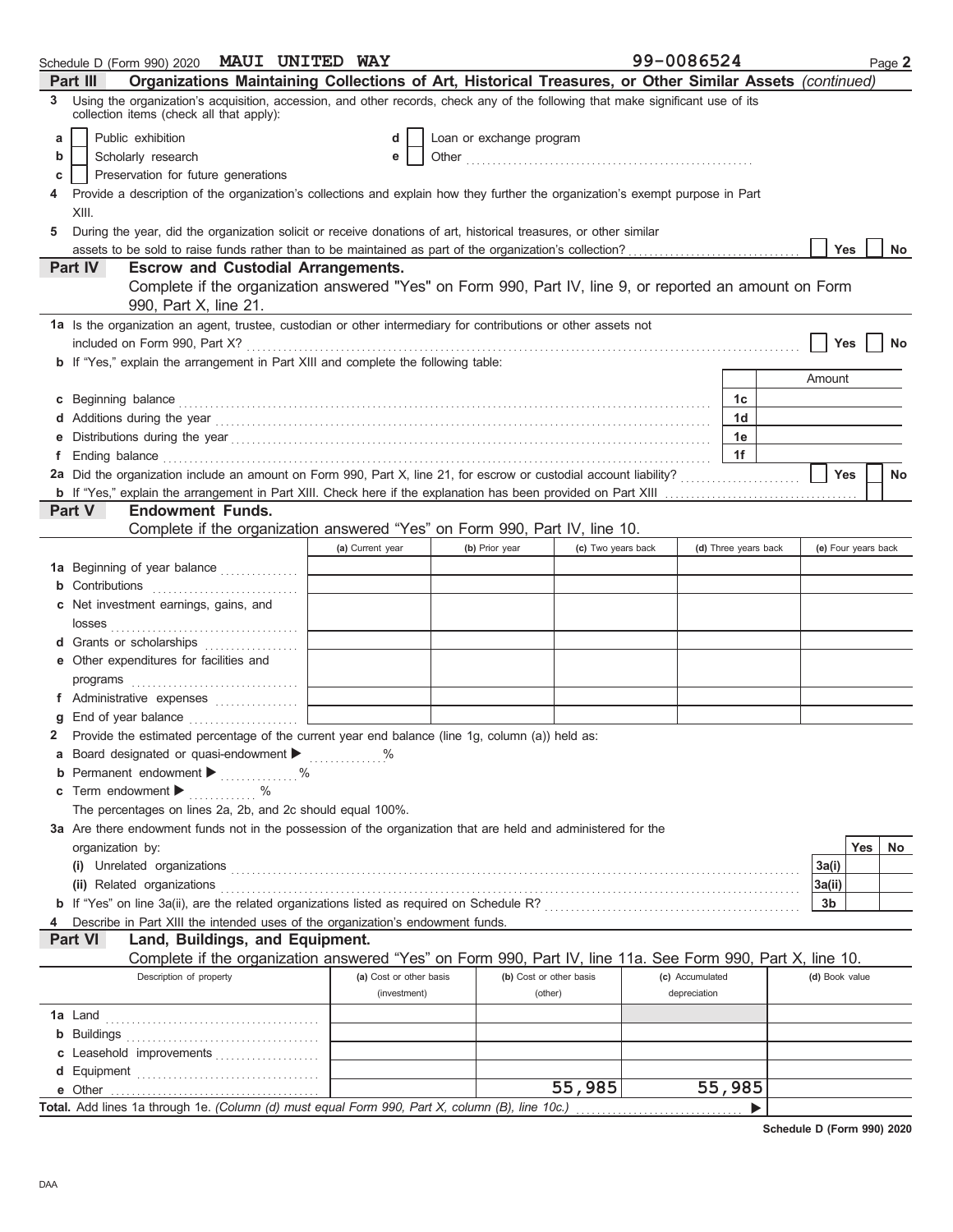|                           | MAUI UNITED WAY<br>Schedule D (Form 990) 2020                                                                                                        |                | 99-0086524                       | Page 3         |
|---------------------------|------------------------------------------------------------------------------------------------------------------------------------------------------|----------------|----------------------------------|----------------|
| <b>Part VII</b>           | <b>Investments - Other Securities.</b>                                                                                                               |                |                                  |                |
|                           | Complete if the organization answered "Yes" on Form 990, Part IV, line 11b. See Form 990, Part X, line 12.                                           |                |                                  |                |
|                           | (a) Description of security or category                                                                                                              | (b) Book value | (c) Method of valuation:         |                |
|                           | (including name of security)                                                                                                                         |                | Cost or end-of-year market value |                |
| (1) Financial derivatives |                                                                                                                                                      |                |                                  |                |
|                           |                                                                                                                                                      |                |                                  |                |
|                           |                                                                                                                                                      |                |                                  |                |
|                           | $(A)$ . $(A)$                                                                                                                                        |                |                                  |                |
| (B)                       |                                                                                                                                                      |                |                                  |                |
| (D)                       |                                                                                                                                                      |                |                                  |                |
|                           |                                                                                                                                                      |                |                                  |                |
| (F)                       |                                                                                                                                                      |                |                                  |                |
| (G)                       |                                                                                                                                                      |                |                                  |                |
| (H)                       |                                                                                                                                                      |                |                                  |                |
|                           | Total. (Column (b) must equal Form 990, Part X, col. (B) line 12.)                                                                                   |                |                                  |                |
| Part VIII                 | <b>Investments - Program Related.</b>                                                                                                                |                |                                  |                |
|                           | Complete if the organization answered "Yes" on Form 990, Part IV, line 11c. See Form 990, Part X, line 13.                                           |                |                                  |                |
|                           | (a) Description of investment                                                                                                                        | (b) Book value | (c) Method of valuation:         |                |
|                           |                                                                                                                                                      |                | Cost or end-of-year market value |                |
| (1)                       |                                                                                                                                                      |                |                                  |                |
| (2)                       |                                                                                                                                                      |                |                                  |                |
| (3)                       |                                                                                                                                                      |                |                                  |                |
| (4)                       |                                                                                                                                                      |                |                                  |                |
| (5)                       |                                                                                                                                                      |                |                                  |                |
| (6)                       |                                                                                                                                                      |                |                                  |                |
| (7)                       |                                                                                                                                                      |                |                                  |                |
| (8)                       |                                                                                                                                                      |                |                                  |                |
| (9)                       |                                                                                                                                                      |                |                                  |                |
|                           | Total. (Column (b) must equal Form 990, Part X, col. (B) line 13.)                                                                                   |                |                                  |                |
| Part IX                   | <b>Other Assets.</b><br>Complete if the organization answered "Yes" on Form 990, Part IV, line 11d. See Form 990, Part X, line 15.                   |                |                                  |                |
|                           | (a) Description                                                                                                                                      |                |                                  | (b) Book value |
| (1)                       |                                                                                                                                                      |                |                                  |                |
| (2)                       |                                                                                                                                                      |                |                                  |                |
| (3)                       |                                                                                                                                                      |                |                                  |                |
| $\frac{(4)}{2}$           |                                                                                                                                                      |                |                                  |                |
| (5)                       |                                                                                                                                                      |                |                                  |                |
| (6)                       |                                                                                                                                                      |                |                                  |                |
| (7)                       |                                                                                                                                                      |                |                                  |                |
| (8)                       |                                                                                                                                                      |                |                                  |                |
| (9)                       |                                                                                                                                                      |                |                                  |                |
|                           | Total. (Column (b) must equal Form 990, Part X, col. (B) line 15.)                                                                                   |                |                                  |                |
| Part X                    | Other Liabilities.                                                                                                                                   |                |                                  |                |
|                           | Complete if the organization answered "Yes" on Form 990, Part IV, line 11e or 11f. See Form 990, Part X,                                             |                |                                  |                |
|                           | line $25$ .                                                                                                                                          |                |                                  |                |
| 1.                        | (a) Description of liability                                                                                                                         |                |                                  | (b) Book value |
| (1)                       | Federal income taxes                                                                                                                                 |                |                                  |                |
| PPP LOAN<br>(2)           |                                                                                                                                                      |                |                                  | 43,772         |
| (3)                       |                                                                                                                                                      |                |                                  |                |
| (4)                       |                                                                                                                                                      |                |                                  |                |
| (5)                       |                                                                                                                                                      |                |                                  |                |
| (6)                       |                                                                                                                                                      |                |                                  |                |
| (7)                       |                                                                                                                                                      |                |                                  |                |
| (8)<br>(9)                |                                                                                                                                                      |                |                                  |                |
|                           | Total. (Column (b) must equal Form 990, Part X, col. (B) line 25.)                                                                                   |                | ▶                                | 43,772         |
|                           | 2. Liability for uncertain tax positions. In Part XIII, provide the text of the footnote to the organization's financial statements that reports the |                |                                  |                |
|                           | organization's liability for uncertain tax positions under FASB ASC 740. Check here if the text of the footnote has been provided in Part XIII       |                |                                  |                |
|                           |                                                                                                                                                      |                |                                  |                |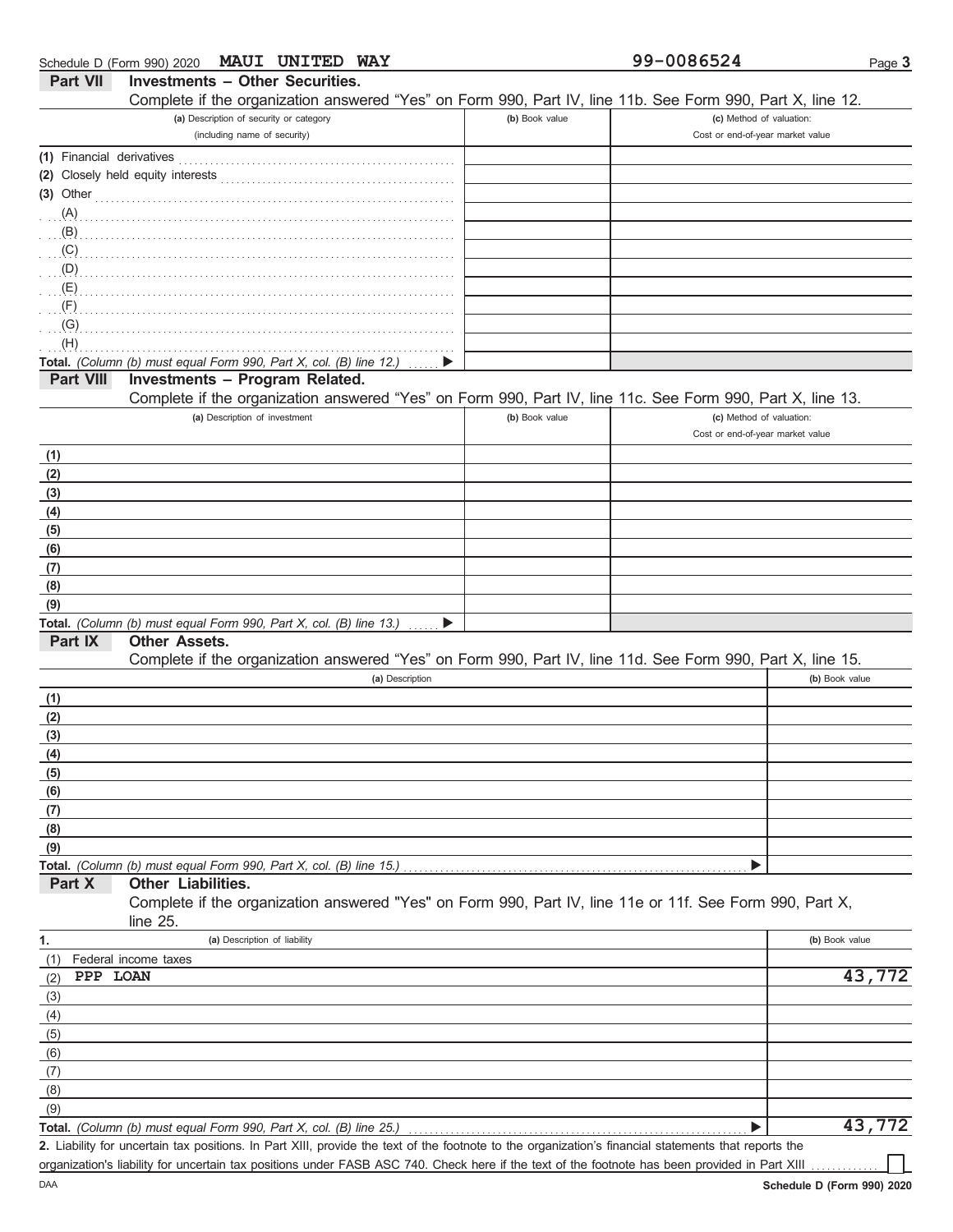|                 | Schedule D (Form 990) 2020 MAUI UNITED WAY                                                                                                                                                                                     |                | 99-0086524 |              | Page 4      |
|-----------------|--------------------------------------------------------------------------------------------------------------------------------------------------------------------------------------------------------------------------------|----------------|------------|--------------|-------------|
| <b>Part XI</b>  | Reconciliation of Revenue per Audited Financial Statements With Revenue per Return.                                                                                                                                            |                |            |              |             |
|                 | Complete if the organization answered "Yes" on Form 990, Part IV, line 12a.                                                                                                                                                    |                |            |              |             |
| 1.              |                                                                                                                                                                                                                                |                |            | $\mathbf{1}$ | 2, 115, 854 |
| 2               | Amounts included on line 1 but not on Form 990, Part VIII, line 12:                                                                                                                                                            |                |            |              |             |
| a               |                                                                                                                                                                                                                                | 2a             | 323,510    |              |             |
| b               |                                                                                                                                                                                                                                | 2 <sub>b</sub> |            |              |             |
| c               |                                                                                                                                                                                                                                | 2c             |            |              |             |
| d               |                                                                                                                                                                                                                                | 2d             |            |              |             |
| е               | Add lines 2a through 2d [11] Additional Property and Property and Property and Property and Property and Property and Property and Property and Property and Property and Property and Property and Property and Property and  |                |            | 2e           | 323,510     |
| 3               |                                                                                                                                                                                                                                |                |            | 3            | 1,792,344   |
| 4               | Amounts included on Form 990, Part VIII, line 12, but not on line 1:                                                                                                                                                           |                |            |              |             |
| а               | Investment expenses not included on Form 990, Part VIII, line 7b [                                                                                                                                                             | 4a             |            |              |             |
| b               |                                                                                                                                                                                                                                | 4b             |            |              |             |
| c               | Add lines 4a and 4b                                                                                                                                                                                                            |                |            | 4c           |             |
| 5               |                                                                                                                                                                                                                                |                |            | 5            | 1,792,344   |
| <b>Part XII</b> | Reconciliation of Expenses per Audited Financial Statements With Expenses per Return.                                                                                                                                          |                |            |              |             |
|                 | Complete if the organization answered "Yes" on Form 990, Part IV, line 12a.                                                                                                                                                    |                |            |              |             |
| 1.              | Total expenses and losses per audited financial statements                                                                                                                                                                     |                |            | $\mathbf{1}$ | 1,678,801   |
| 2               | Amounts included on line 1 but not on Form 990, Part IX, line 25:                                                                                                                                                              |                |            |              |             |
|                 |                                                                                                                                                                                                                                |                |            |              |             |
| a               |                                                                                                                                                                                                                                | 2a             |            |              |             |
| b               | Prior year adjustments with the control of the control of the control of the control of the control of the control of the control of the control of the control of the control of the control of the control of the control of | 2 <sub>b</sub> |            |              |             |
| c               |                                                                                                                                                                                                                                | 2c             |            |              |             |
| d               |                                                                                                                                                                                                                                | 2d             |            |              |             |
| е               |                                                                                                                                                                                                                                |                |            | 2e           |             |
| 3               |                                                                                                                                                                                                                                |                |            | 3            | 1,678,801   |
| 4               | Amounts included on Form 990, Part IX, line 25, but not on line 1:                                                                                                                                                             |                |            |              |             |
| a               |                                                                                                                                                                                                                                | 4a             |            |              |             |
| b               |                                                                                                                                                                                                                                | 4 <sub>b</sub> |            |              |             |
| C               | Add lines 4a and 4b                                                                                                                                                                                                            |                |            | 4c           |             |
| 5               |                                                                                                                                                                                                                                |                |            | 5            | 1,678,801   |
|                 | Part XIII Supplemental Information.                                                                                                                                                                                            |                |            |              |             |
|                 | Provide the descriptions required for Part II, lines 3, 5, and 9; Part III, lines 1a and 4; Part IV, lines 1b and 2b; Part V, line 4; Part X, line                                                                             |                |            |              |             |
|                 | 2; Part XI, lines 2d and 4b; and Part XII, lines 2d and 4b. Also complete this part to provide any additional information.                                                                                                     |                |            |              |             |
|                 |                                                                                                                                                                                                                                |                |            |              |             |
|                 |                                                                                                                                                                                                                                |                |            |              |             |
|                 |                                                                                                                                                                                                                                |                |            |              |             |
|                 |                                                                                                                                                                                                                                |                |            |              |             |
|                 |                                                                                                                                                                                                                                |                |            |              |             |
|                 |                                                                                                                                                                                                                                |                |            |              |             |
|                 |                                                                                                                                                                                                                                |                |            |              |             |
|                 |                                                                                                                                                                                                                                |                |            |              |             |
|                 |                                                                                                                                                                                                                                |                |            |              |             |
|                 |                                                                                                                                                                                                                                |                |            |              |             |
|                 |                                                                                                                                                                                                                                |                |            |              |             |
|                 |                                                                                                                                                                                                                                |                |            |              |             |
|                 |                                                                                                                                                                                                                                |                |            |              |             |
|                 |                                                                                                                                                                                                                                |                |            |              |             |
|                 |                                                                                                                                                                                                                                |                |            |              |             |
|                 |                                                                                                                                                                                                                                |                |            |              |             |
|                 |                                                                                                                                                                                                                                |                |            |              |             |
|                 |                                                                                                                                                                                                                                |                |            |              |             |
|                 |                                                                                                                                                                                                                                |                |            |              |             |
|                 |                                                                                                                                                                                                                                |                |            |              |             |
|                 |                                                                                                                                                                                                                                |                |            |              |             |
|                 |                                                                                                                                                                                                                                |                |            |              |             |
|                 |                                                                                                                                                                                                                                |                |            |              |             |
|                 |                                                                                                                                                                                                                                |                |            |              |             |
|                 |                                                                                                                                                                                                                                |                |            |              |             |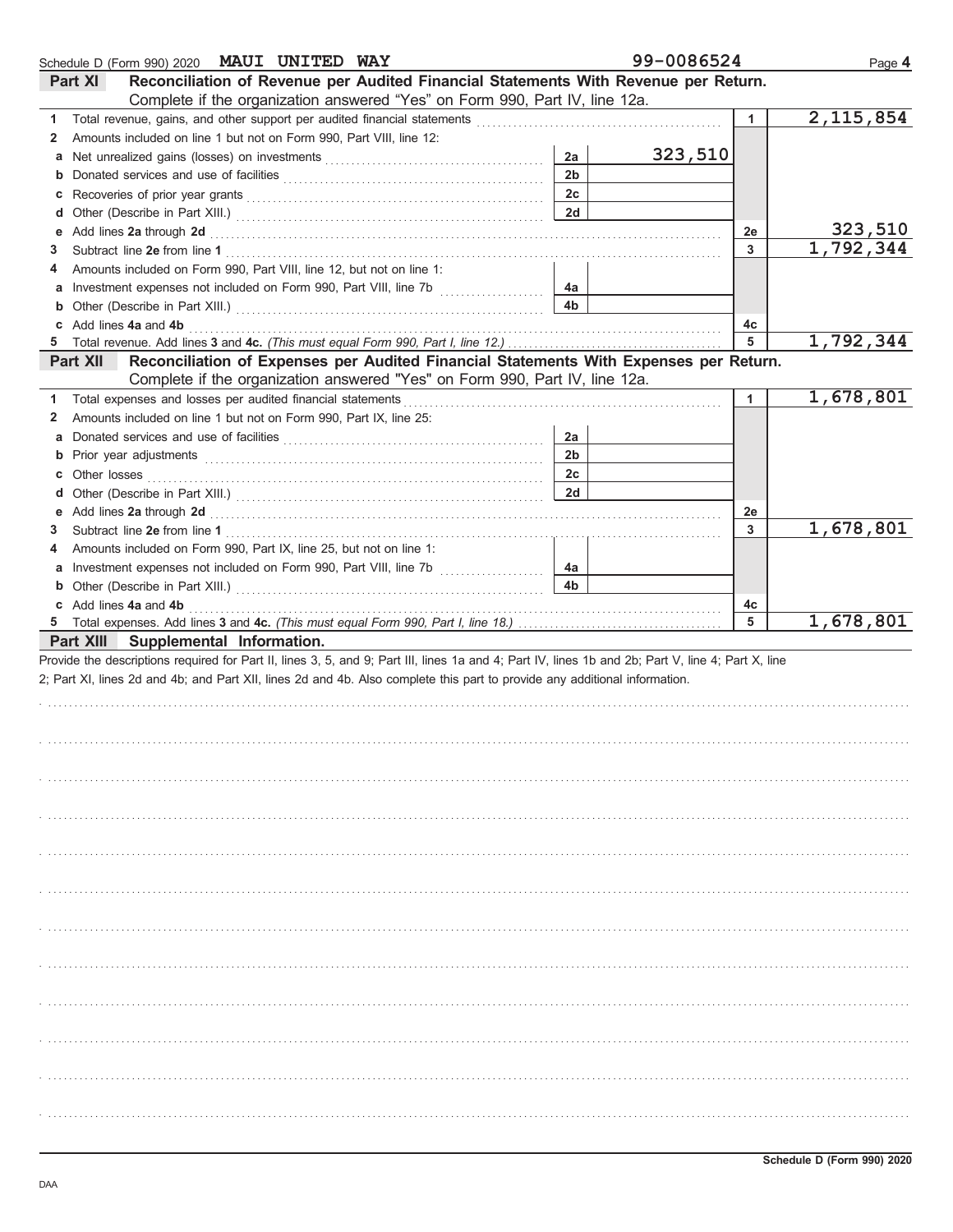| <b>FAIL AIII</b> | supplemental imormation (commuted) |  |  |
|------------------|------------------------------------|--|--|
|                  |                                    |  |  |
|                  |                                    |  |  |
|                  |                                    |  |  |
|                  |                                    |  |  |
|                  |                                    |  |  |
|                  |                                    |  |  |
|                  |                                    |  |  |
|                  |                                    |  |  |
|                  |                                    |  |  |
|                  |                                    |  |  |
|                  |                                    |  |  |
|                  |                                    |  |  |
|                  |                                    |  |  |
|                  |                                    |  |  |
|                  |                                    |  |  |
|                  |                                    |  |  |
|                  |                                    |  |  |
|                  |                                    |  |  |
|                  |                                    |  |  |
|                  |                                    |  |  |
|                  |                                    |  |  |
|                  |                                    |  |  |
|                  |                                    |  |  |
|                  |                                    |  |  |
|                  |                                    |  |  |
|                  |                                    |  |  |
|                  |                                    |  |  |
|                  |                                    |  |  |
|                  |                                    |  |  |
|                  |                                    |  |  |
|                  |                                    |  |  |
|                  |                                    |  |  |
|                  |                                    |  |  |
|                  |                                    |  |  |
|                  |                                    |  |  |
|                  |                                    |  |  |
|                  |                                    |  |  |
|                  |                                    |  |  |
|                  |                                    |  |  |
| .                |                                    |  |  |
|                  |                                    |  |  |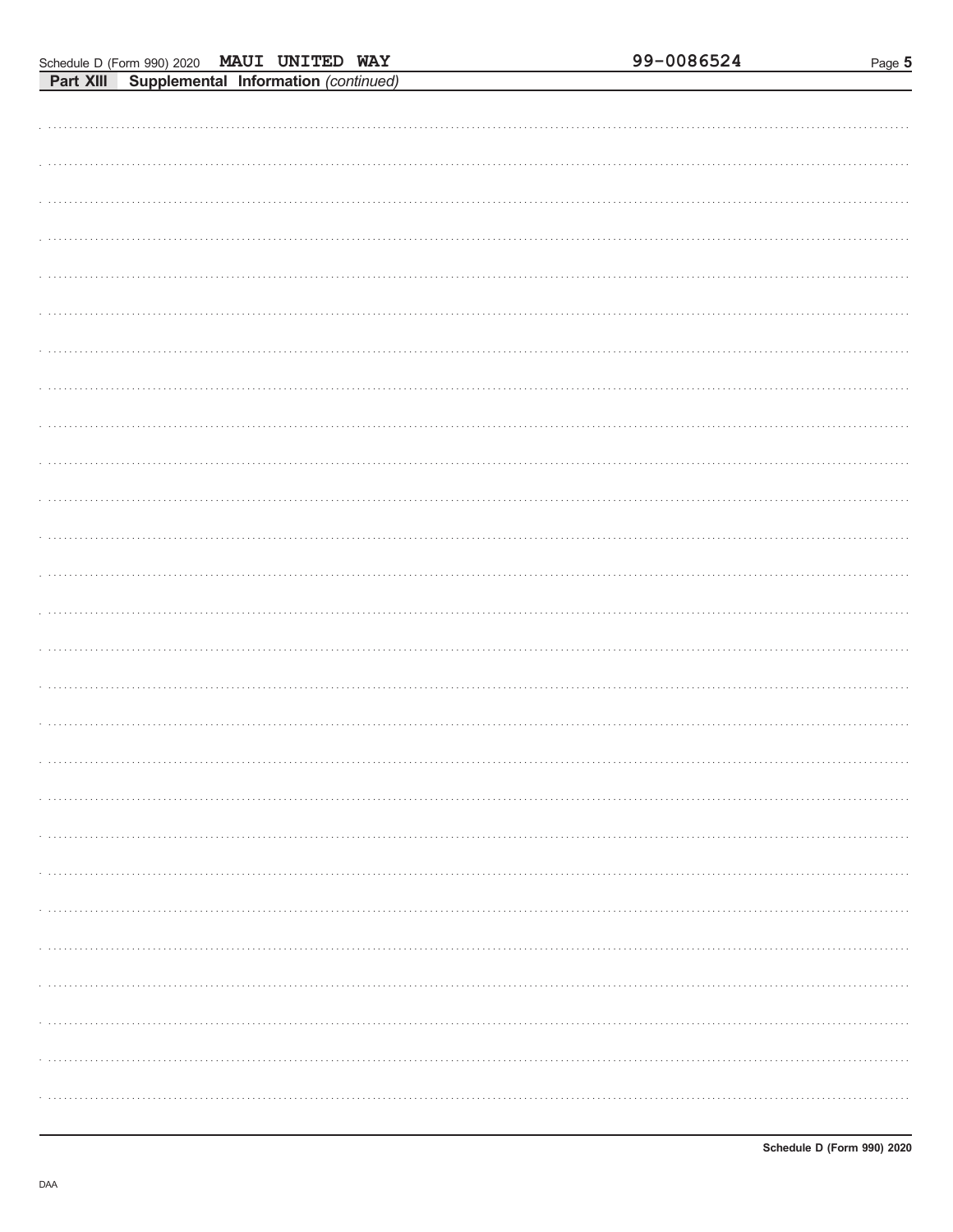| <b>SCHEDULE I</b><br>(Form 990)<br>Department of the Treasury |                                                                                                                                                                                                                                                                               |            |                                         | Grants and Other Assistance to Organizations,<br>Governments, and Individuals in the United States<br>Complete if the organization answered "Yes" on Form 990, Part IV, line 21 or 22.<br>Attach to Form 990. |                                       |                                                             |                                          | OMB No. 1545-0047<br>Open to Public          |    |
|---------------------------------------------------------------|-------------------------------------------------------------------------------------------------------------------------------------------------------------------------------------------------------------------------------------------------------------------------------|------------|-----------------------------------------|---------------------------------------------------------------------------------------------------------------------------------------------------------------------------------------------------------------|---------------------------------------|-------------------------------------------------------------|------------------------------------------|----------------------------------------------|----|
| Internal Revenue Service                                      |                                                                                                                                                                                                                                                                               |            |                                         | Go to www.irs.gov/Form990 for the latest information.                                                                                                                                                         |                                       |                                                             |                                          | Inspection                                   |    |
| Name of the organization                                      | MAUI UNITED WAY                                                                                                                                                                                                                                                               |            |                                         |                                                                                                                                                                                                               |                                       |                                                             |                                          | Employer identification number<br>99-0086524 |    |
| Part I                                                        | <b>General Information on Grants and Assistance</b>                                                                                                                                                                                                                           |            |                                         |                                                                                                                                                                                                               |                                       |                                                             |                                          |                                              |    |
| $\mathbf{1}$                                                  | Does the organization maintain records to substantiate the amount of the grants or assistance, the grantees' eligibility for the grants or assistance, and<br>2 Describe in Part IV the organization's procedures for monitoring the use of grant funds in the United States. |            |                                         |                                                                                                                                                                                                               |                                       |                                                             |                                          | X Yes                                        | No |
| Part II                                                       | Grants and Other Assistance to Domestic Organizations and Domestic Governments. Complete if the organization answered "Yes" on Form 990,                                                                                                                                      |            |                                         |                                                                                                                                                                                                               |                                       |                                                             |                                          |                                              |    |
|                                                               | Part IV, line 21, for any recipient that received more than \$5,000. Part II can be duplicated if additional space is needed.                                                                                                                                                 |            |                                         |                                                                                                                                                                                                               |                                       |                                                             |                                          |                                              |    |
| 1                                                             | (a) Name and address of organization<br>or government                                                                                                                                                                                                                         | $(b)$ EIN  | $(c)$ IRC<br>section<br>(if applicable) | (d) Amount of cash<br>grant                                                                                                                                                                                   | (e) Amount of non-<br>cash assistance | (f) Method of valuation<br>(book, FMV, appraisal,<br>other) | (g) Description of<br>noncash assistance | (h) Purpose of grant<br>or assistance        |    |
| (1) ALOHA HOUSE                                               |                                                                                                                                                                                                                                                                               |            |                                         |                                                                                                                                                                                                               |                                       |                                                             |                                          |                                              |    |
| PO BOX 791749                                                 |                                                                                                                                                                                                                                                                               |            |                                         |                                                                                                                                                                                                               |                                       |                                                             |                                          |                                              |    |
| <b>PAIA</b>                                                   | HI 96779                                                                                                                                                                                                                                                                      | 99-0173804 |                                         | 15,279                                                                                                                                                                                                        |                                       |                                                             |                                          |                                              |    |
| (2) ALZHEIMER'S ASSOCIATION                                   |                                                                                                                                                                                                                                                                               |            |                                         |                                                                                                                                                                                                               |                                       |                                                             |                                          |                                              |    |
|                                                               | 1670 MAKALOA ST, STE 204 PMB 316                                                                                                                                                                                                                                              |            |                                         |                                                                                                                                                                                                               |                                       |                                                             |                                          |                                              |    |
| HONOLULU                                                      | HI 96814                                                                                                                                                                                                                                                                      | 13-3039601 |                                         | 9,545                                                                                                                                                                                                         |                                       |                                                             |                                          |                                              |    |
| (3) AMERICAN LUNG ASSOCIATION                                 |                                                                                                                                                                                                                                                                               |            |                                         |                                                                                                                                                                                                               |                                       |                                                             |                                          |                                              |    |
| 201 MERCHANT ST. SUITE 901                                    |                                                                                                                                                                                                                                                                               |            |                                         |                                                                                                                                                                                                               |                                       |                                                             |                                          |                                              |    |
| <b>HONOLULU</b>                                               | HI 96813                                                                                                                                                                                                                                                                      | 13-1632524 |                                         | 10,000                                                                                                                                                                                                        |                                       |                                                             |                                          |                                              |    |
| (4) BEST BUDDIES                                              |                                                                                                                                                                                                                                                                               |            |                                         |                                                                                                                                                                                                               |                                       |                                                             |                                          |                                              |    |
| 95 MAHALANI ST #13                                            |                                                                                                                                                                                                                                                                               |            |                                         |                                                                                                                                                                                                               |                                       |                                                             |                                          |                                              |    |
| WAILUKU                                                       | HI 96793                                                                                                                                                                                                                                                                      | 52-1614576 |                                         | 6,703                                                                                                                                                                                                         |                                       |                                                             |                                          |                                              |    |
| (5) BIG BROTHERS/BIG SISTERS                                  |                                                                                                                                                                                                                                                                               |            |                                         |                                                                                                                                                                                                               |                                       |                                                             |                                          |                                              |    |
| 200 WAIMALUHIA LANE                                           |                                                                                                                                                                                                                                                                               |            |                                         |                                                                                                                                                                                                               |                                       |                                                             |                                          |                                              |    |
| WAILUKU                                                       | HI 96793                                                                                                                                                                                                                                                                      | 23-7046204 |                                         | 8,276                                                                                                                                                                                                         |                                       |                                                             |                                          |                                              |    |
| (6) BOYS AND GIRLS CLUBS OF MAUI                              |                                                                                                                                                                                                                                                                               |            |                                         |                                                                                                                                                                                                               |                                       |                                                             |                                          |                                              |    |
| 100 KANALOA STREET                                            |                                                                                                                                                                                                                                                                               |            |                                         |                                                                                                                                                                                                               |                                       |                                                             |                                          |                                              |    |
| WAILUKU                                                       | HI 96793                                                                                                                                                                                                                                                                      | 99-0272347 |                                         | 11,052                                                                                                                                                                                                        |                                       |                                                             |                                          |                                              |    |
| (7) CATHOLIC CHARITIES                                        |                                                                                                                                                                                                                                                                               |            |                                         |                                                                                                                                                                                                               |                                       |                                                             |                                          |                                              |    |
| 211 KAULAWAHINE STREET                                        |                                                                                                                                                                                                                                                                               |            |                                         |                                                                                                                                                                                                               |                                       |                                                             |                                          |                                              |    |
| <b>KAHULUI</b>                                                | HI 96732                                                                                                                                                                                                                                                                      | 99-0073547 |                                         | 9,979                                                                                                                                                                                                         |                                       |                                                             |                                          |                                              |    |
| (8) CHILD AND FAMILY SERVICES                                 |                                                                                                                                                                                                                                                                               |            |                                         |                                                                                                                                                                                                               |                                       |                                                             |                                          |                                              |    |
| 305 E. WAKEA AVE                                              |                                                                                                                                                                                                                                                                               |            |                                         |                                                                                                                                                                                                               |                                       |                                                             |                                          |                                              |    |
| <b>KAHULUI</b>                                                | HI 96732                                                                                                                                                                                                                                                                      | 99-0073483 |                                         | 13,410                                                                                                                                                                                                        |                                       |                                                             |                                          |                                              |    |
| (9) COMMON GROUND COLLECTIVE                                  |                                                                                                                                                                                                                                                                               |            |                                         |                                                                                                                                                                                                               |                                       |                                                             |                                          |                                              |    |
| PO BOX 1051                                                   |                                                                                                                                                                                                                                                                               |            |                                         |                                                                                                                                                                                                               |                                       |                                                             |                                          |                                              |    |
| <b>HAIKU</b>                                                  | HI 96709                                                                                                                                                                                                                                                                      | 82-1739501 |                                         | 13,000                                                                                                                                                                                                        |                                       |                                                             |                                          |                                              |    |
|                                                               | 2 Enter total number of section 501(c)(3) and government organizations listed in the line 1 table                                                                                                                                                                             |            |                                         |                                                                                                                                                                                                               |                                       |                                                             |                                          | 40                                           |    |
|                                                               | 3 Enter total number of other organizations listed in the line 1 table                                                                                                                                                                                                        |            |                                         |                                                                                                                                                                                                               |                                       |                                                             |                                          |                                              |    |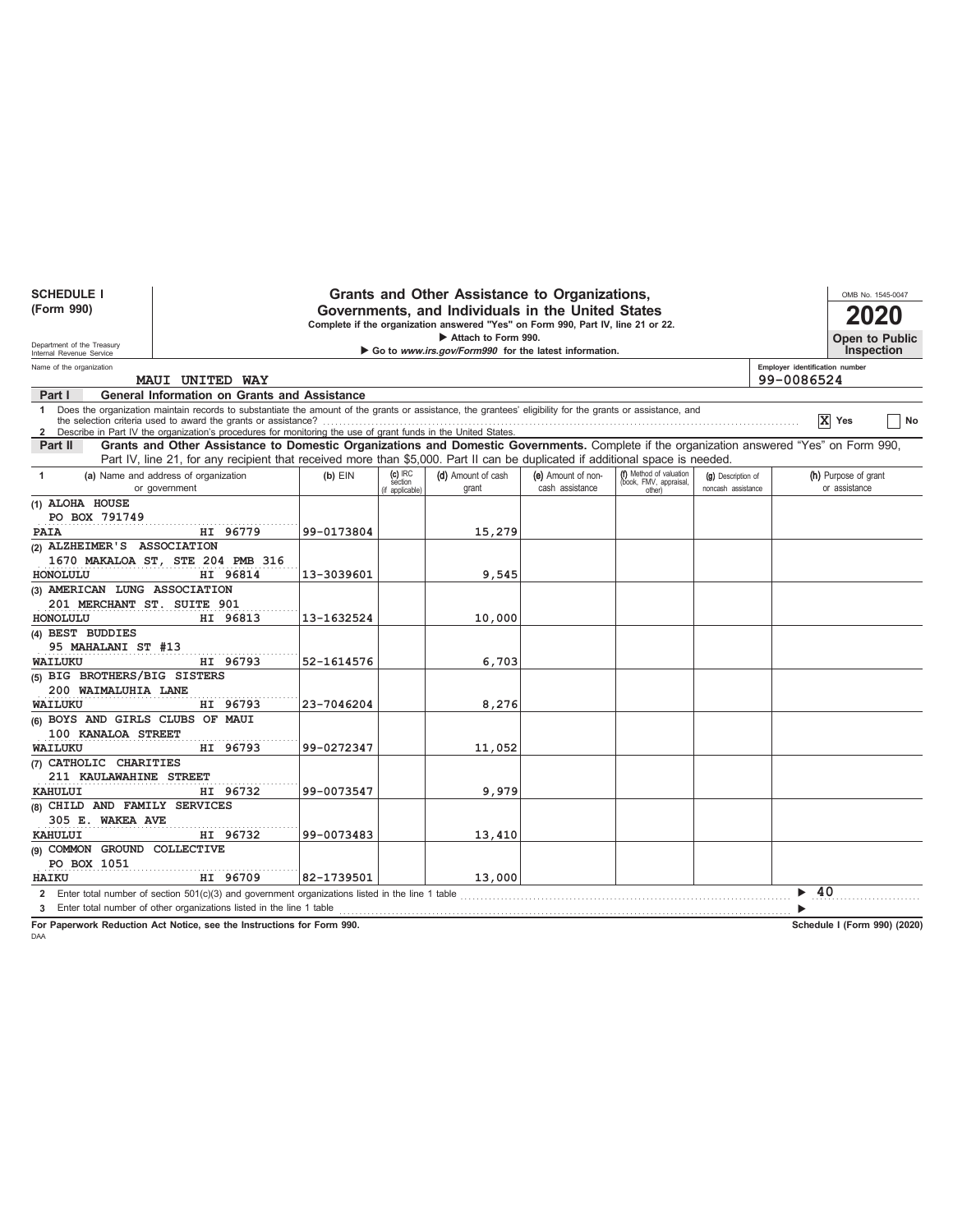| <b>SCHEDULE I</b>                 |                                                                                                                                                                                                                                                                                                                                                   |            |                                        | Grants and Other Assistance to Organizations,                                    |                                       |                                                             |                                          |                                              |                                       | OMB No. 1545-0047 |
|-----------------------------------|---------------------------------------------------------------------------------------------------------------------------------------------------------------------------------------------------------------------------------------------------------------------------------------------------------------------------------------------------|------------|----------------------------------------|----------------------------------------------------------------------------------|---------------------------------------|-------------------------------------------------------------|------------------------------------------|----------------------------------------------|---------------------------------------|-------------------|
| (Form 990)                        |                                                                                                                                                                                                                                                                                                                                                   |            |                                        | Governments, and Individuals in the United States                                |                                       |                                                             |                                          |                                              |                                       |                   |
|                                   |                                                                                                                                                                                                                                                                                                                                                   |            |                                        | Complete if the organization answered "Yes" on Form 990, Part IV, line 21 or 22. |                                       |                                                             |                                          |                                              |                                       |                   |
| Department of the Treasury        |                                                                                                                                                                                                                                                                                                                                                   |            |                                        | Attach to Form 990.                                                              |                                       |                                                             |                                          |                                              |                                       | Open to Public    |
| Internal Revenue Service          |                                                                                                                                                                                                                                                                                                                                                   |            |                                        | Go to www.irs.gov/Form990 for the latest information.                            |                                       |                                                             |                                          |                                              |                                       | <b>Inspection</b> |
| Name of the organization          | <b>MAUI UNITED WAY</b>                                                                                                                                                                                                                                                                                                                            |            |                                        |                                                                                  |                                       |                                                             |                                          | Employer identification number<br>99-0086524 |                                       |                   |
| Part I                            | General Information on Grants and Assistance                                                                                                                                                                                                                                                                                                      |            |                                        |                                                                                  |                                       |                                                             |                                          |                                              |                                       |                   |
|                                   | 1 Does the organization maintain records to substantiate the amount of the grants or assistance, the grantees' eligibility for the grants or assistance, and<br>the selection criteria used to award the grants or assistance?<br>2 Describe in Part IV the organization's procedures for monitoring the use of grant funds in the United States. |            |                                        |                                                                                  |                                       |                                                             |                                          |                                              | Yes                                   | No                |
| Part II                           | Grants and Other Assistance to Domestic Organizations and Domestic Governments. Complete if the organization answered "Yes" on Form 990,                                                                                                                                                                                                          |            |                                        |                                                                                  |                                       |                                                             |                                          |                                              |                                       |                   |
|                                   | Part IV, line 21, for any recipient that received more than \$5,000. Part II can be duplicated if additional space is needed.                                                                                                                                                                                                                     |            |                                        |                                                                                  |                                       |                                                             |                                          |                                              |                                       |                   |
| $\mathbf{1}$                      | (a) Name and address of organization<br>or government                                                                                                                                                                                                                                                                                             | $(b)$ EIN  | $(c)$ IRC<br>section<br>if applicable) | (d) Amount of cash<br>grant                                                      | (e) Amount of non-<br>cash assistance | (f) Method of valuation<br>(book, FMV, appraisal,<br>other) | (g) Description of<br>noncash assistance |                                              | (h) Purpose of grant<br>or assistance |                   |
| (1) FEED MY SHEEP                 |                                                                                                                                                                                                                                                                                                                                                   |            |                                        |                                                                                  |                                       |                                                             |                                          |                                              |                                       |                   |
| PO BOX 847                        |                                                                                                                                                                                                                                                                                                                                                   |            |                                        |                                                                                  |                                       |                                                             |                                          |                                              |                                       |                   |
| <b>PUUNENE</b>                    | HI 96784                                                                                                                                                                                                                                                                                                                                          | 91-2196666 |                                        | 12,026                                                                           |                                       |                                                             |                                          |                                              |                                       |                   |
| (2) GIRL SCOUTS COUNCIL OF HAWAII |                                                                                                                                                                                                                                                                                                                                                   |            |                                        |                                                                                  |                                       |                                                             |                                          |                                              |                                       |                   |
| 200B LIHOLIHO STREET              |                                                                                                                                                                                                                                                                                                                                                   |            |                                        |                                                                                  |                                       |                                                             |                                          |                                              |                                       |                   |
| WAILUKU                           | HI 96793                                                                                                                                                                                                                                                                                                                                          | 99-0073488 |                                        | 7,341                                                                            |                                       |                                                             |                                          |                                              |                                       |                   |
| (3) HABITAT FOR HUMANITY          |                                                                                                                                                                                                                                                                                                                                                   |            |                                        |                                                                                  |                                       |                                                             |                                          |                                              |                                       |                   |
| 970 LOWER MAIN STREET             |                                                                                                                                                                                                                                                                                                                                                   |            |                                        |                                                                                  |                                       |                                                             |                                          |                                              |                                       |                   |
| WAILUKU                           | HI 96793                                                                                                                                                                                                                                                                                                                                          | 94-3278838 |                                        | 8,343                                                                            |                                       |                                                             |                                          |                                              |                                       |                   |
| (4) HALE MAHAOLU                  |                                                                                                                                                                                                                                                                                                                                                   |            |                                        |                                                                                  |                                       |                                                             |                                          |                                              |                                       |                   |
| 200 HINA AVENUE                   |                                                                                                                                                                                                                                                                                                                                                   |            |                                        |                                                                                  |                                       |                                                             |                                          |                                              |                                       |                   |
| KAHULUI                           | HI 96732                                                                                                                                                                                                                                                                                                                                          | 99-0143109 |                                        | 13,000                                                                           |                                       |                                                             |                                          |                                              |                                       |                   |
| (5) HANA ARTS<br>PO BOX 686       |                                                                                                                                                                                                                                                                                                                                                   |            |                                        |                                                                                  |                                       |                                                             |                                          |                                              |                                       |                   |
| <b>HANA</b>                       | HI 96713                                                                                                                                                                                                                                                                                                                                          | 99-0340564 |                                        | 13,000                                                                           |                                       |                                                             |                                          |                                              |                                       |                   |
| (6) HOSPICE MAUI                  |                                                                                                                                                                                                                                                                                                                                                   |            |                                        |                                                                                  |                                       |                                                             |                                          |                                              |                                       |                   |
| 400 MAHALANI STREET               |                                                                                                                                                                                                                                                                                                                                                   |            |                                        |                                                                                  |                                       |                                                             |                                          |                                              |                                       |                   |
| WAILUKU                           | HI 96793                                                                                                                                                                                                                                                                                                                                          | 99-0215149 |                                        | 16,313                                                                           |                                       |                                                             |                                          |                                              |                                       |                   |
| (7) HUI NO KE OLA PONO INC.       |                                                                                                                                                                                                                                                                                                                                                   |            |                                        |                                                                                  |                                       |                                                             |                                          |                                              |                                       |                   |
| 95 MAHALANI ST., ROOM 21          |                                                                                                                                                                                                                                                                                                                                                   |            |                                        |                                                                                  |                                       |                                                             |                                          |                                              |                                       |                   |
| WAILUKU                           | HI 96793                                                                                                                                                                                                                                                                                                                                          | 99-0287193 |                                        | 11,000                                                                           |                                       |                                                             |                                          |                                              |                                       |                   |
| (8) IMUA FAMILY SERVICES          |                                                                                                                                                                                                                                                                                                                                                   |            |                                        |                                                                                  |                                       |                                                             |                                          |                                              |                                       |                   |
| 95 MAHALANI STREET 19A            |                                                                                                                                                                                                                                                                                                                                                   |            |                                        |                                                                                  |                                       |                                                             |                                          |                                              |                                       |                   |
| <b>WAILUKU</b>                    | HI 96793                                                                                                                                                                                                                                                                                                                                          | 99-0194402 |                                        | 17,041                                                                           |                                       |                                                             |                                          |                                              |                                       |                   |
| $(9)$ KUPU                        |                                                                                                                                                                                                                                                                                                                                                   |            |                                        |                                                                                  |                                       |                                                             |                                          |                                              |                                       |                   |
| 677 ALA MOANA BLVD,               | <b>STE 1200</b>                                                                                                                                                                                                                                                                                                                                   |            |                                        |                                                                                  |                                       |                                                             |                                          |                                              |                                       |                   |
| HONOLULU                          | HI 96813                                                                                                                                                                                                                                                                                                                                          | 51-0652665 |                                        | 13,000                                                                           |                                       |                                                             |                                          |                                              |                                       |                   |
|                                   | 2 Enter total number of section $501(c)(3)$ and government organizations listed in the line 1 table                                                                                                                                                                                                                                               |            |                                        |                                                                                  |                                       |                                                             |                                          |                                              |                                       |                   |
|                                   | 3 Enter total number of other organizations listed in the line 1 table                                                                                                                                                                                                                                                                            |            |                                        |                                                                                  |                                       |                                                             |                                          |                                              |                                       |                   |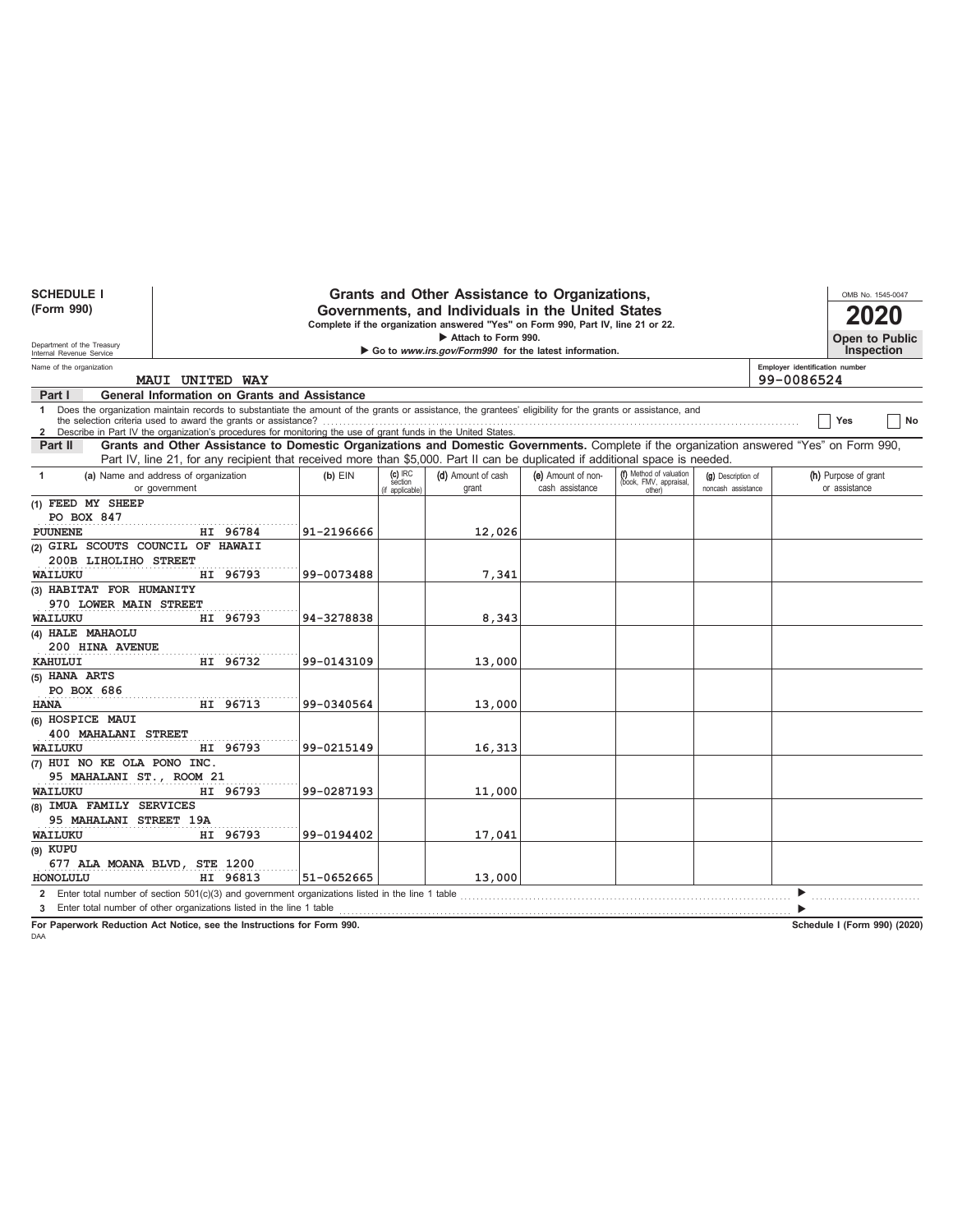| <b>SCHEDULE I</b>                 |                                                                                                                                                                                                                                                                                 |            |                                         | Grants and Other Assistance to Organizations,                                    |                                       |                                                             |                                          | OMB No. 1545-0047                                                                                                                        |
|-----------------------------------|---------------------------------------------------------------------------------------------------------------------------------------------------------------------------------------------------------------------------------------------------------------------------------|------------|-----------------------------------------|----------------------------------------------------------------------------------|---------------------------------------|-------------------------------------------------------------|------------------------------------------|------------------------------------------------------------------------------------------------------------------------------------------|
| (Form 990)                        |                                                                                                                                                                                                                                                                                 |            |                                         | Governments, and Individuals in the United States                                |                                       |                                                             |                                          |                                                                                                                                          |
|                                   |                                                                                                                                                                                                                                                                                 |            |                                         | Complete if the organization answered "Yes" on Form 990, Part IV, line 21 or 22. |                                       |                                                             |                                          |                                                                                                                                          |
| Department of the Treasury        |                                                                                                                                                                                                                                                                                 |            |                                         | Attach to Form 990.                                                              |                                       |                                                             |                                          | <b>Open to Public</b>                                                                                                                    |
| Internal Revenue Service          |                                                                                                                                                                                                                                                                                 |            |                                         | Go to www.irs.gov/Form990 for the latest information.                            |                                       |                                                             |                                          | Inspection                                                                                                                               |
| Name of the organization          | MAUI UNITED WAY                                                                                                                                                                                                                                                                 |            |                                         |                                                                                  |                                       |                                                             |                                          | Employer identification number<br>99-0086524                                                                                             |
| Part I                            | General Information on Grants and Assistance                                                                                                                                                                                                                                    |            |                                         |                                                                                  |                                       |                                                             |                                          |                                                                                                                                          |
|                                   | 1 Does the organization maintain records to substantiate the amount of the grants or assistance, the grantees' eligibility for the grants or assistance, and<br>2 Describe in Part IV the organization's procedures for monitoring the use of grant funds in the United States. |            |                                         |                                                                                  |                                       |                                                             |                                          | Yes<br>No                                                                                                                                |
| Part II                           |                                                                                                                                                                                                                                                                                 |            |                                         |                                                                                  |                                       |                                                             |                                          | Grants and Other Assistance to Domestic Organizations and Domestic Governments. Complete if the organization answered "Yes" on Form 990, |
|                                   | Part IV, line 21, for any recipient that received more than \$5,000. Part II can be duplicated if additional space is needed.                                                                                                                                                   |            |                                         |                                                                                  |                                       |                                                             |                                          |                                                                                                                                          |
| $\mathbf{1}$                      | (a) Name and address of organization<br>or government                                                                                                                                                                                                                           | $(b)$ EIN  | $(c)$ IRC<br>section<br>(if applicable) | (d) Amount of cash<br>grant                                                      | (e) Amount of non-<br>cash assistance | (f) Method of valuation<br>(book, FMV, appraisal,<br>other) | (g) Description of<br>noncash assistance | (h) Purpose of grant<br>or assistance                                                                                                    |
| (1) KA HALE A KE OLA              |                                                                                                                                                                                                                                                                                 |            |                                         |                                                                                  |                                       |                                                             |                                          |                                                                                                                                          |
| 670 WAIALE DRIVE                  |                                                                                                                                                                                                                                                                                 |            |                                         |                                                                                  |                                       |                                                             |                                          |                                                                                                                                          |
| WAILUKU                           | HI 96793                                                                                                                                                                                                                                                                        | 99-0301740 |                                         | 12,706                                                                           |                                       |                                                             |                                          |                                                                                                                                          |
| (2) LAAKEA VILLAGE                |                                                                                                                                                                                                                                                                                 |            |                                         |                                                                                  |                                       |                                                             |                                          |                                                                                                                                          |
| 639 BALDWIN AVE                   |                                                                                                                                                                                                                                                                                 |            |                                         |                                                                                  |                                       |                                                             |                                          |                                                                                                                                          |
| <b>PAIA</b>                       | HI 96779                                                                                                                                                                                                                                                                        | 99-0348754 |                                         | 13,000                                                                           |                                       |                                                             |                                          |                                                                                                                                          |
| (3) LAHAINA ARTS GUILD            |                                                                                                                                                                                                                                                                                 |            |                                         |                                                                                  |                                       |                                                             |                                          |                                                                                                                                          |
| 648 WHARF STREET                  |                                                                                                                                                                                                                                                                                 |            |                                         |                                                                                  |                                       |                                                             |                                          |                                                                                                                                          |
| <b>LAHAINA</b>                    | HI 96761                                                                                                                                                                                                                                                                        | 83-2514478 |                                         | 10,500                                                                           |                                       |                                                             |                                          |                                                                                                                                          |
| (4) LANAI KINAOLE INC.            |                                                                                                                                                                                                                                                                                 |            |                                         |                                                                                  |                                       |                                                             |                                          |                                                                                                                                          |
| 617 ILIMA AVE.                    |                                                                                                                                                                                                                                                                                 |            |                                         |                                                                                  |                                       |                                                             |                                          |                                                                                                                                          |
| LANAI CITY                        | HI 96763                                                                                                                                                                                                                                                                        | 83-2646549 |                                         | 13,000                                                                           |                                       |                                                             |                                          |                                                                                                                                          |
| (5) MALAMA FAMILY RECOVERY CENTER |                                                                                                                                                                                                                                                                                 |            |                                         |                                                                                  |                                       |                                                             |                                          |                                                                                                                                          |
| PO BOX 791749                     |                                                                                                                                                                                                                                                                                 |            |                                         |                                                                                  |                                       |                                                             |                                          |                                                                                                                                          |
| <b>PAIA</b>                       | HI 96779                                                                                                                                                                                                                                                                        | 99-0293044 |                                         | 16,598                                                                           |                                       |                                                             |                                          |                                                                                                                                          |
| (6) MAUI ADULT DAY CARE CENTER    |                                                                                                                                                                                                                                                                                 |            |                                         |                                                                                  |                                       |                                                             |                                          |                                                                                                                                          |
| 11 MAHAOLU ST., SUITE B           |                                                                                                                                                                                                                                                                                 |            |                                         |                                                                                  |                                       |                                                             |                                          |                                                                                                                                          |
| KAHULUI                           | HI 96732                                                                                                                                                                                                                                                                        | 99-0216306 |                                         | 18,827                                                                           |                                       |                                                             |                                          |                                                                                                                                          |
| (7) MAUI FAMILY SUPPORT SERVICES  |                                                                                                                                                                                                                                                                                 |            |                                         |                                                                                  |                                       |                                                             |                                          |                                                                                                                                          |
| 1844 WILI PA LOOP                 |                                                                                                                                                                                                                                                                                 |            |                                         |                                                                                  |                                       |                                                             |                                          |                                                                                                                                          |
| WAILUKU                           | HI 96793                                                                                                                                                                                                                                                                        | 99-0208152 |                                         | 14,987                                                                           |                                       |                                                             |                                          |                                                                                                                                          |
| (8) MAUI HUI MALAMA               |                                                                                                                                                                                                                                                                                 |            |                                         |                                                                                  |                                       |                                                             |                                          |                                                                                                                                          |
| 375 MAHALANI ST                   |                                                                                                                                                                                                                                                                                 |            |                                         |                                                                                  |                                       |                                                             |                                          |                                                                                                                                          |
| <b>WAILUKU</b>                    | HI 96793                                                                                                                                                                                                                                                                        | 99-0153863 |                                         | 13,000                                                                           |                                       |                                                             |                                          |                                                                                                                                          |
| (9) MAUI FARM                     |                                                                                                                                                                                                                                                                                 |            |                                         |                                                                                  |                                       |                                                             |                                          |                                                                                                                                          |
| PO BOX 1776                       |                                                                                                                                                                                                                                                                                 |            |                                         |                                                                                  |                                       |                                                             |                                          |                                                                                                                                          |
| <b>MAKAWAO</b>                    | HI 96768                                                                                                                                                                                                                                                                        | 99-0240355 |                                         | 9,313                                                                            |                                       |                                                             |                                          |                                                                                                                                          |
|                                   | 2 Enter total number of section 501(c)(3) and government organizations listed in the line 1 table                                                                                                                                                                               |            |                                         |                                                                                  |                                       |                                                             |                                          |                                                                                                                                          |
|                                   | 3 Enter total number of other organizations listed in the line 1 table                                                                                                                                                                                                          |            |                                         |                                                                                  |                                       |                                                             |                                          |                                                                                                                                          |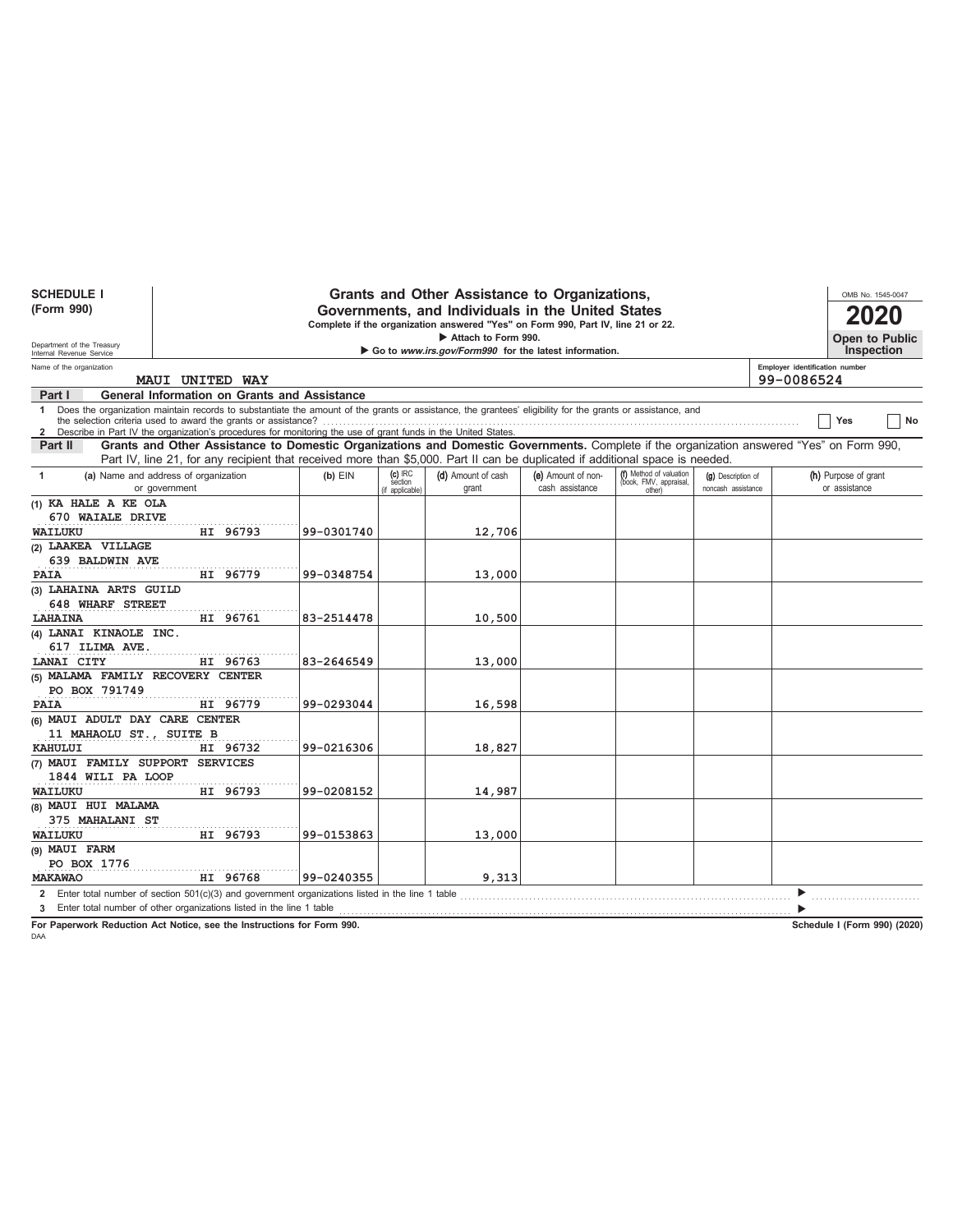| <b>SCHEDULE I</b>                                      |                                                                                                                                                              |            |                                         | Grants and Other Assistance to Organizations,                                    |                                       |                                                             |                                          | OMB No. 1545-0047                                                                                                                        |
|--------------------------------------------------------|--------------------------------------------------------------------------------------------------------------------------------------------------------------|------------|-----------------------------------------|----------------------------------------------------------------------------------|---------------------------------------|-------------------------------------------------------------|------------------------------------------|------------------------------------------------------------------------------------------------------------------------------------------|
| (Form 990)                                             |                                                                                                                                                              |            |                                         | Governments, and Individuals in the United States                                |                                       |                                                             |                                          |                                                                                                                                          |
|                                                        |                                                                                                                                                              |            |                                         | Complete if the organization answered "Yes" on Form 990, Part IV, line 21 or 22. |                                       |                                                             |                                          |                                                                                                                                          |
|                                                        |                                                                                                                                                              |            |                                         | Attach to Form 990.                                                              |                                       |                                                             |                                          | Open to Public                                                                                                                           |
| Department of the Treasury<br>Internal Revenue Service |                                                                                                                                                              |            |                                         | Go to www.irs.gov/Form990 for the latest information.                            |                                       |                                                             |                                          | Inspection                                                                                                                               |
| Name of the organization                               | <b>MAUI UNITED WAY</b>                                                                                                                                       |            |                                         |                                                                                  |                                       |                                                             |                                          | Employer identification number<br>99-0086524                                                                                             |
| Part I                                                 | <b>General Information on Grants and Assistance</b>                                                                                                          |            |                                         |                                                                                  |                                       |                                                             |                                          |                                                                                                                                          |
|                                                        | 1 Does the organization maintain records to substantiate the amount of the grants or assistance, the grantees' eligibility for the grants or assistance, and |            |                                         |                                                                                  |                                       |                                                             |                                          | Yes<br>No                                                                                                                                |
|                                                        | 2 Describe in Part IV the organization's procedures for monitoring the use of grant funds in the United States.                                              |            |                                         |                                                                                  |                                       |                                                             |                                          |                                                                                                                                          |
| Part II                                                |                                                                                                                                                              |            |                                         |                                                                                  |                                       |                                                             |                                          | Grants and Other Assistance to Domestic Organizations and Domestic Governments. Complete if the organization answered "Yes" on Form 990, |
|                                                        | Part IV, line 21, for any recipient that received more than \$5,000. Part II can be duplicated if additional space is needed.                                |            |                                         |                                                                                  |                                       |                                                             |                                          |                                                                                                                                          |
| -1                                                     | (a) Name and address of organization<br>or government                                                                                                        | $(b)$ EIN  | $(c)$ IRC<br>section<br>(if applicable) | (d) Amount of cash<br>grant                                                      | (e) Amount of non-<br>cash assistance | (f) Method of valuation<br>(book, FMV, appraisal,<br>other) | (g) Description of<br>noncash assistance | (h) Purpose of grant<br>or assistance                                                                                                    |
| (1) MAUI YOUTH AND FAMILY SERVICES                     |                                                                                                                                                              |            |                                         |                                                                                  |                                       |                                                             |                                          |                                                                                                                                          |
| PO BOX 790006                                          |                                                                                                                                                              |            |                                         |                                                                                  |                                       |                                                             |                                          |                                                                                                                                          |
| PAIA                                                   | HI 96779                                                                                                                                                     | 99-0221127 |                                         | 14,058                                                                           |                                       |                                                             |                                          |                                                                                                                                          |
| (2) MEDIATION SERVICES OF MAUI                         |                                                                                                                                                              |            |                                         |                                                                                  |                                       |                                                             |                                          |                                                                                                                                          |
| 95 MAHALANI STREET                                     |                                                                                                                                                              |            |                                         |                                                                                  |                                       |                                                             |                                          |                                                                                                                                          |
| WAILUKU                                                | HI 96793                                                                                                                                                     | 99-0214742 |                                         | 8,855                                                                            |                                       |                                                             |                                          |                                                                                                                                          |
| (3) MENTAL HEALTH AMERICA OF HI                        |                                                                                                                                                              |            |                                         |                                                                                  |                                       |                                                             |                                          |                                                                                                                                          |
| 95 MAHALANI STREET                                     |                                                                                                                                                              |            |                                         |                                                                                  |                                       |                                                             |                                          |                                                                                                                                          |
| WAILUKU                                                | HI 96793                                                                                                                                                     | 99-0076458 |                                         | 13,059                                                                           |                                       |                                                             |                                          |                                                                                                                                          |
| (4) MENTAL HEALTH KOKUA                                |                                                                                                                                                              |            |                                         |                                                                                  |                                       |                                                             |                                          |                                                                                                                                          |
| PO BOX 1237                                            |                                                                                                                                                              |            |                                         |                                                                                  |                                       |                                                             |                                          |                                                                                                                                          |
| WAILUKU                                                | HI 96793                                                                                                                                                     | 99-0154505 |                                         | 13,383                                                                           |                                       |                                                             |                                          |                                                                                                                                          |
| (5) NA HOALOHA VOLUNTEER CAREGIVERS                    |                                                                                                                                                              |            |                                         |                                                                                  |                                       |                                                             |                                          |                                                                                                                                          |
| PO BOX 3208                                            |                                                                                                                                                              |            |                                         |                                                                                  |                                       |                                                             |                                          |                                                                                                                                          |
| WAILUKU                                                | HI 96793                                                                                                                                                     | 99-0326282 |                                         | 7,500                                                                            |                                       |                                                             |                                          |                                                                                                                                          |
| (6) OHANA MAKAMAE                                      |                                                                                                                                                              |            |                                         |                                                                                  |                                       |                                                             |                                          |                                                                                                                                          |
| PO BOX 914                                             |                                                                                                                                                              |            |                                         |                                                                                  |                                       |                                                             |                                          |                                                                                                                                          |
| <b>HANA</b>                                            | HI 96713                                                                                                                                                     | 99-0342126 |                                         | 7,108                                                                            |                                       |                                                             |                                          |                                                                                                                                          |
| (7) PACT                                               |                                                                                                                                                              |            |                                         |                                                                                  |                                       |                                                             |                                          |                                                                                                                                          |
| 1300 HALONA STREET                                     |                                                                                                                                                              |            |                                         |                                                                                  |                                       |                                                             |                                          |                                                                                                                                          |
| HONOLULU                                               | HI 96817                                                                                                                                                     | 99-0119678 |                                         | 6,222                                                                            |                                       |                                                             |                                          |                                                                                                                                          |
| (8) PAIA YOUTH COUNCIL INC                             |                                                                                                                                                              |            |                                         |                                                                                  |                                       |                                                             |                                          |                                                                                                                                          |
| 28 HANA HIGHWAY                                        |                                                                                                                                                              |            |                                         |                                                                                  |                                       |                                                             |                                          |                                                                                                                                          |
| PAIA                                                   | HI 96779                                                                                                                                                     | 99-0309263 |                                         | 5,865                                                                            |                                       |                                                             |                                          |                                                                                                                                          |
| (9) PLANNED PARENTHOOD                                 |                                                                                                                                                              |            |                                         |                                                                                  |                                       |                                                             |                                          |                                                                                                                                          |
| 1350 S. KING ST #309                                   |                                                                                                                                                              |            |                                         |                                                                                  |                                       |                                                             |                                          |                                                                                                                                          |
| HONOLULU                                               | HI 96814                                                                                                                                                     | 99-6012377 |                                         | 16,012                                                                           |                                       |                                                             |                                          |                                                                                                                                          |
| $\mathbf{2}$                                           | Enter total number of section $501(c)(3)$ and government organizations listed in the line 1 table                                                            |            |                                         |                                                                                  |                                       |                                                             |                                          |                                                                                                                                          |
|                                                        | 3 Enter total number of other organizations listed in the line 1 table                                                                                       |            |                                         |                                                                                  |                                       |                                                             |                                          |                                                                                                                                          |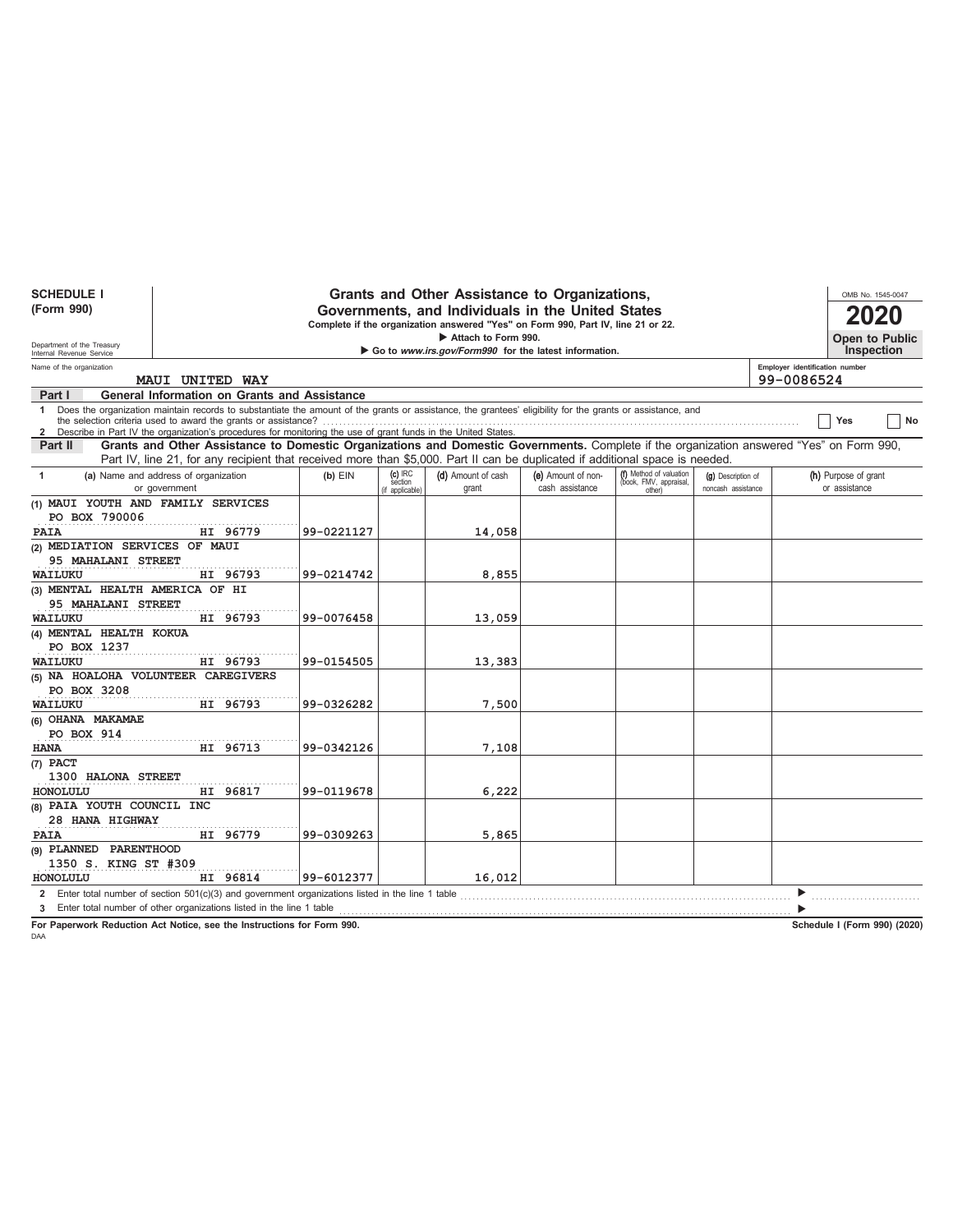| <b>SCHEDULE I</b>                                                                                                       |                                                                                                                                                                                                                                                                                 |            |                                         | Grants and Other Assistance to Organizations, |                                       |                                                             |                                          |  | OMB No. 1545-0047                     |  |
|-------------------------------------------------------------------------------------------------------------------------|---------------------------------------------------------------------------------------------------------------------------------------------------------------------------------------------------------------------------------------------------------------------------------|------------|-----------------------------------------|-----------------------------------------------|---------------------------------------|-------------------------------------------------------------|------------------------------------------|--|---------------------------------------|--|
| (Form 990)                                                                                                              | Governments, and Individuals in the United States<br>Complete if the organization answered "Yes" on Form 990, Part IV, line 21 or 22.                                                                                                                                           |            |                                         |                                               |                                       |                                                             |                                          |  |                                       |  |
| Department of the Treasury                                                                                              | Attach to Form 990.<br>Go to www.irs.gov/Form990 for the latest information.                                                                                                                                                                                                    |            |                                         |                                               |                                       |                                                             |                                          |  |                                       |  |
| Internal Revenue Service<br>Employer identification number<br>Name of the organization<br>99-0086524<br>MAUI UNITED WAY |                                                                                                                                                                                                                                                                                 |            |                                         |                                               |                                       |                                                             |                                          |  |                                       |  |
| Part I                                                                                                                  | <b>General Information on Grants and Assistance</b>                                                                                                                                                                                                                             |            |                                         |                                               |                                       |                                                             |                                          |  |                                       |  |
|                                                                                                                         | 1 Does the organization maintain records to substantiate the amount of the grants or assistance, the grantees' eligibility for the grants or assistance, and<br>2 Describe in Part IV the organization's procedures for monitoring the use of grant funds in the United States. |            |                                         |                                               |                                       |                                                             |                                          |  | Yes<br>No                             |  |
| Part II                                                                                                                 | Grants and Other Assistance to Domestic Organizations and Domestic Governments. Complete if the organization answered "Yes" on Form 990,<br>Part IV, line 21, for any recipient that received more than \$5,000. Part II can be duplicated if additional space is needed.       |            |                                         |                                               |                                       |                                                             |                                          |  |                                       |  |
| $\mathbf{1}$                                                                                                            | (a) Name and address of organization<br>or government                                                                                                                                                                                                                           | $(b)$ EIN  | $(c)$ IRC<br>section<br>(if applicable) | (d) Amount of cash<br>grant                   | (e) Amount of non-<br>cash assistance | (f) Method of valuation<br>(book, FMV, appraisal,<br>other) | (g) Description of<br>noncash assistance |  | (h) Purpose of grant<br>or assistance |  |
| 560 N. NIMITZ HWY, STE 218<br>HONOLULU                                                                                  | (1) PATCH - PEOPLE ATTENTIVE TO CHILDREN<br>HI 96817                                                                                                                                                                                                                            | 99-0167464 |                                         | 5,883                                         |                                       |                                                             |                                          |  |                                       |  |
| (2) SALVATION ARMY<br><b>35 KALEKAUAI STREET</b><br><b>KIHEI</b>                                                        | HI 96753                                                                                                                                                                                                                                                                        | 99-0073540 |                                         | 11,906                                        |                                       |                                                             |                                          |  |                                       |  |
| (3) WOMEN HELPING WOMEN<br>1935 MAIN ST. #202                                                                           |                                                                                                                                                                                                                                                                                 |            |                                         |                                               |                                       |                                                             |                                          |  |                                       |  |
| WAILUKU                                                                                                                 | HI 96793                                                                                                                                                                                                                                                                        | 99-0205452 |                                         | 16,206                                        |                                       |                                                             |                                          |  |                                       |  |
| (4) NON PARTNER AGENCIES<br>200 HOOKAHI STREET                                                                          |                                                                                                                                                                                                                                                                                 |            |                                         |                                               |                                       |                                                             |                                          |  |                                       |  |
| WAILUKU                                                                                                                 | HI 96793                                                                                                                                                                                                                                                                        | 99-0304192 |                                         | 29,146                                        |                                       |                                                             |                                          |  |                                       |  |
| (5)                                                                                                                     |                                                                                                                                                                                                                                                                                 |            |                                         |                                               |                                       |                                                             |                                          |  |                                       |  |
| (6)                                                                                                                     |                                                                                                                                                                                                                                                                                 |            |                                         |                                               |                                       |                                                             |                                          |  |                                       |  |
| (7)                                                                                                                     |                                                                                                                                                                                                                                                                                 |            |                                         |                                               |                                       |                                                             |                                          |  |                                       |  |
|                                                                                                                         |                                                                                                                                                                                                                                                                                 |            |                                         |                                               |                                       |                                                             |                                          |  |                                       |  |
| (8)                                                                                                                     |                                                                                                                                                                                                                                                                                 |            |                                         |                                               |                                       |                                                             |                                          |  |                                       |  |
|                                                                                                                         |                                                                                                                                                                                                                                                                                 |            |                                         |                                               |                                       |                                                             |                                          |  |                                       |  |
| (9)                                                                                                                     |                                                                                                                                                                                                                                                                                 |            |                                         |                                               |                                       |                                                             |                                          |  |                                       |  |
|                                                                                                                         | 2 Enter total number of section $501(c)(3)$ and government organizations listed in the line 1 table                                                                                                                                                                             |            |                                         |                                               |                                       |                                                             |                                          |  |                                       |  |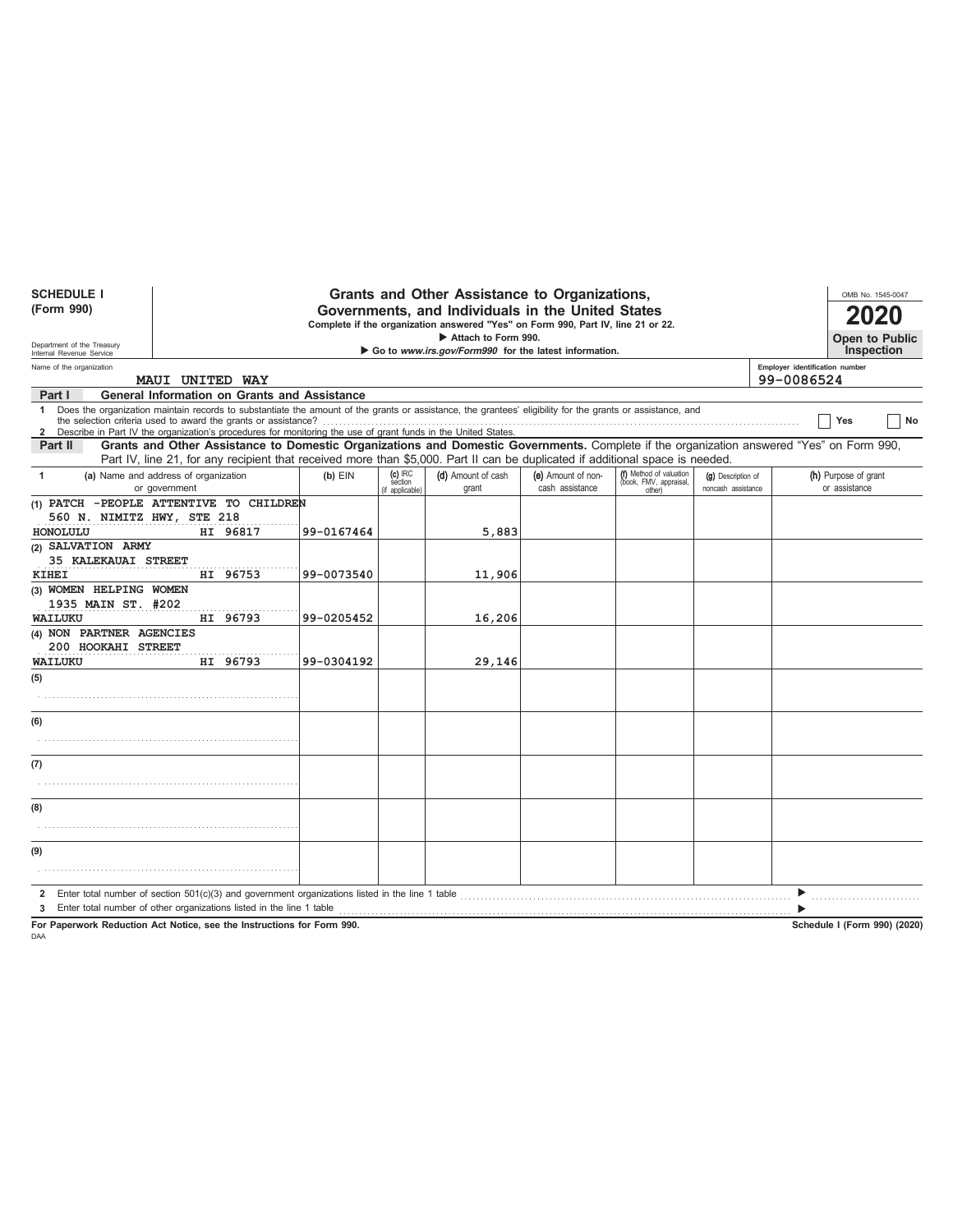|                                                                          |                                                                                                           |                                     |                                                          | Page 2                                                                                                                                                                                                                                                                                                                                                                                                                                                                                                                                                                                                                                                                                                                                      |  |  |  |  |  |
|--------------------------------------------------------------------------|-----------------------------------------------------------------------------------------------------------|-------------------------------------|----------------------------------------------------------|---------------------------------------------------------------------------------------------------------------------------------------------------------------------------------------------------------------------------------------------------------------------------------------------------------------------------------------------------------------------------------------------------------------------------------------------------------------------------------------------------------------------------------------------------------------------------------------------------------------------------------------------------------------------------------------------------------------------------------------------|--|--|--|--|--|
|                                                                          |                                                                                                           |                                     |                                                          |                                                                                                                                                                                                                                                                                                                                                                                                                                                                                                                                                                                                                                                                                                                                             |  |  |  |  |  |
| (b) Number of<br>recipients                                              | (c) Amount of<br>cash grant                                                                               | (d) Amount of<br>noncash assistance | (e) Method of valuation (book,<br>FMV, appraisal, other) | (f) Description of noncash assistance                                                                                                                                                                                                                                                                                                                                                                                                                                                                                                                                                                                                                                                                                                       |  |  |  |  |  |
| 462                                                                      | 56,583                                                                                                    |                                     |                                                          |                                                                                                                                                                                                                                                                                                                                                                                                                                                                                                                                                                                                                                                                                                                                             |  |  |  |  |  |
| 478                                                                      | 257,949                                                                                                   |                                     |                                                          |                                                                                                                                                                                                                                                                                                                                                                                                                                                                                                                                                                                                                                                                                                                                             |  |  |  |  |  |
|                                                                          |                                                                                                           |                                     |                                                          |                                                                                                                                                                                                                                                                                                                                                                                                                                                                                                                                                                                                                                                                                                                                             |  |  |  |  |  |
|                                                                          |                                                                                                           |                                     |                                                          |                                                                                                                                                                                                                                                                                                                                                                                                                                                                                                                                                                                                                                                                                                                                             |  |  |  |  |  |
|                                                                          |                                                                                                           |                                     |                                                          |                                                                                                                                                                                                                                                                                                                                                                                                                                                                                                                                                                                                                                                                                                                                             |  |  |  |  |  |
|                                                                          |                                                                                                           |                                     |                                                          |                                                                                                                                                                                                                                                                                                                                                                                                                                                                                                                                                                                                                                                                                                                                             |  |  |  |  |  |
|                                                                          |                                                                                                           |                                     |                                                          |                                                                                                                                                                                                                                                                                                                                                                                                                                                                                                                                                                                                                                                                                                                                             |  |  |  |  |  |
|                                                                          |                                                                                                           |                                     |                                                          |                                                                                                                                                                                                                                                                                                                                                                                                                                                                                                                                                                                                                                                                                                                                             |  |  |  |  |  |
|                                                                          |                                                                                                           |                                     |                                                          |                                                                                                                                                                                                                                                                                                                                                                                                                                                                                                                                                                                                                                                                                                                                             |  |  |  |  |  |
|                                                                          |                                                                                                           |                                     |                                                          |                                                                                                                                                                                                                                                                                                                                                                                                                                                                                                                                                                                                                                                                                                                                             |  |  |  |  |  |
|                                                                          |                                                                                                           |                                     |                                                          |                                                                                                                                                                                                                                                                                                                                                                                                                                                                                                                                                                                                                                                                                                                                             |  |  |  |  |  |
|                                                                          |                                                                                                           |                                     |                                                          |                                                                                                                                                                                                                                                                                                                                                                                                                                                                                                                                                                                                                                                                                                                                             |  |  |  |  |  |
|                                                                          |                                                                                                           |                                     |                                                          |                                                                                                                                                                                                                                                                                                                                                                                                                                                                                                                                                                                                                                                                                                                                             |  |  |  |  |  |
| PARTNERSHIP COMMITTEE THEN REVIEWS THE REPORTS AND ONLY AGENCIES WITH    |                                                                                                           |                                     |                                                          |                                                                                                                                                                                                                                                                                                                                                                                                                                                                                                                                                                                                                                                                                                                                             |  |  |  |  |  |
| CONCERNS ABOUT SPENDING OR OUTPUT/OUTCOME ISSUES ARE MET WITH TO DISCUSS |                                                                                                           |                                     |                                                          |                                                                                                                                                                                                                                                                                                                                                                                                                                                                                                                                                                                                                                                                                                                                             |  |  |  |  |  |
| PITFALLS.                                                                |                                                                                                           |                                     |                                                          |                                                                                                                                                                                                                                                                                                                                                                                                                                                                                                                                                                                                                                                                                                                                             |  |  |  |  |  |
|                                                                          |                                                                                                           |                                     |                                                          |                                                                                                                                                                                                                                                                                                                                                                                                                                                                                                                                                                                                                                                                                                                                             |  |  |  |  |  |
|                                                                          |                                                                                                           |                                     |                                                          |                                                                                                                                                                                                                                                                                                                                                                                                                                                                                                                                                                                                                                                                                                                                             |  |  |  |  |  |
|                                                                          |                                                                                                           |                                     |                                                          |                                                                                                                                                                                                                                                                                                                                                                                                                                                                                                                                                                                                                                                                                                                                             |  |  |  |  |  |
|                                                                          | Schedule I (Form 990) (2020) MAUI UNITED WAY<br>Part III can be duplicated if additional space is needed. |                                     | 99-0086524                                               | Grants and Other Assistance to Domestic Individuals. Complete if the organization answered "Yes" on Form 990, Part IV, line 22.<br>Supplemental Information. Provide the information required in Part I, line 2; Part III, column (b); and any other additional information.<br>PART I, LINE 2 - PROCEDURES FOR MONITORING THE USE OF GRANT FUNDS<br>THE PROCEDURE FOR MONITORING THE USE OF GRANT FUNDS CONSISTS OF TWO REPORTS<br>ON SPENDING, MID-YEAR, AND END-YEAR. AGENCIES ARE ASKED TO REPORT ON THE<br>PROGRESS OF PROPOSED OUTPUTS AND OUTCOMES FROM THE ORIGINAL APPLICATION AND<br>THE CURRENT STATE OF THE PROGRAM AND PROJECT NEEDS IN THE NEAR FUTURE. THE<br>RENT AND UTILITY PAYMENTS ARE PAID DIRECTLY TO THE LANDLORD OR |  |  |  |  |  |

**Schedule I (Form 990) (2020)**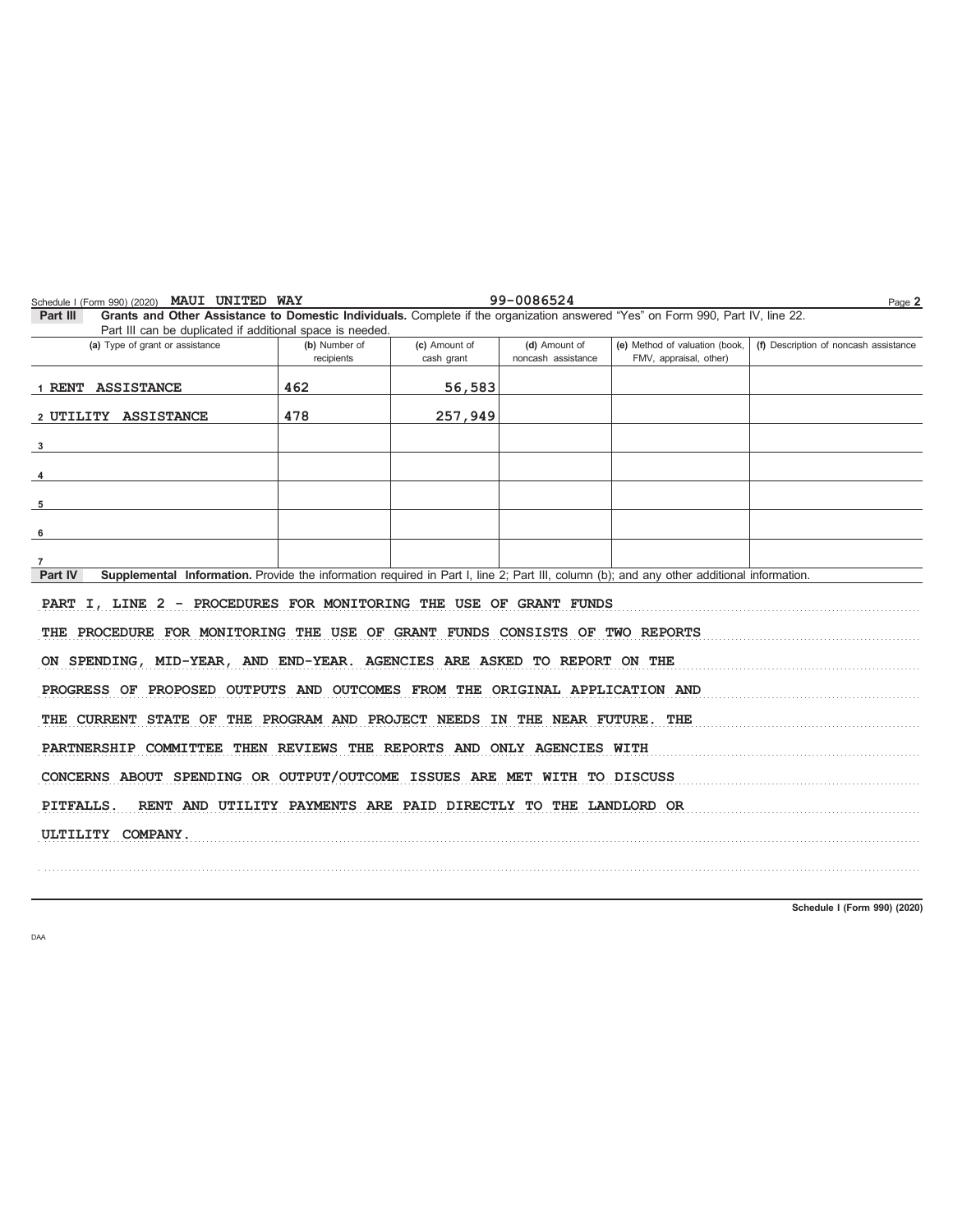**SCHEDULE O** 

(Form 990 or 990-EZ)

### Supplemental Information to Form 990 or 990-EZ

Complete to provide information for responses to specific questions on Form 990 or 990-EZ or to provide any additional information. Attach to Form 990 or 990-EZ.

Go to www.irs.gov/Form990 for the latest information.

2020

OMB No 1545-0047

Open to Public

Inspection

Department of the Treasury Internal Revenue Service Name of the organization

#### MAUI UNITED WAY

99-0086524

Employer identification number

FORM 990, PART VI, LINE 11B - ORGANIZATION'S PROCESS TO REVIEW FORM 990 ORGANIZATION'S PROCESS TO REVIEW FORM 990 TIME PERMITTING, THE RETURN IS REVIEWED BY THE FINANCE COMMITTEE FOR APPROVAL AT WHICH POINT THE RETURN IS PROVIDED TO THE BOARD OF DIRECTORS.

FORM 990, PART VI, LINE 12C - ENFORCEMENT OF CONFLICTS POLICY CONFLICT OF INTEREST IS MONITORED WHEN NEW EMPLOYEES ARE HIRED AND WHEN NEW BOARD MEMBERS JOIN THE ORGANIZATION. THE CONFLICT OF INTEREST STATEMENT IS SIGNED BY EMPLOYEES AND BOARD MEMBERS ON AN ANNUAL BASIS.

FORM 990, PART VI, LINE 15A - COMPENSATION PROCESS FOR TOP OFFICIAL THE EXECUTIVE COMMITTEE OF THE BOARD OF DIRECTORS CONDUCTS THE SALARY REVIEW AND DETERMINES THE SALARY FOR KEY EMPLOYEES.

FORM 990, PART VI, LINE 15B - COMPENSATION PROCESS FOR OFFICERS THE EXECUTIVE COMMITTEE OF THE BOARD OF DIRECTORS CONDUCTS THE SALARY REVIEW AND DETERMINES THE SALARY FOR THE KEY EMPLOYEE.

FORM 990, PART VI, LINE 19 - GOVERNING DOCUMENTS DISCLOSURE EXPLANATION THE ORGANIZATION'S GOVERNING DOCUMENTS ARE AVAILABLE ONLINE AND BY REQUEST. DOCUMENTS ARE CONTAINED IN THE PUBLIC DOCUMENT BINDER IN THE OFFICE.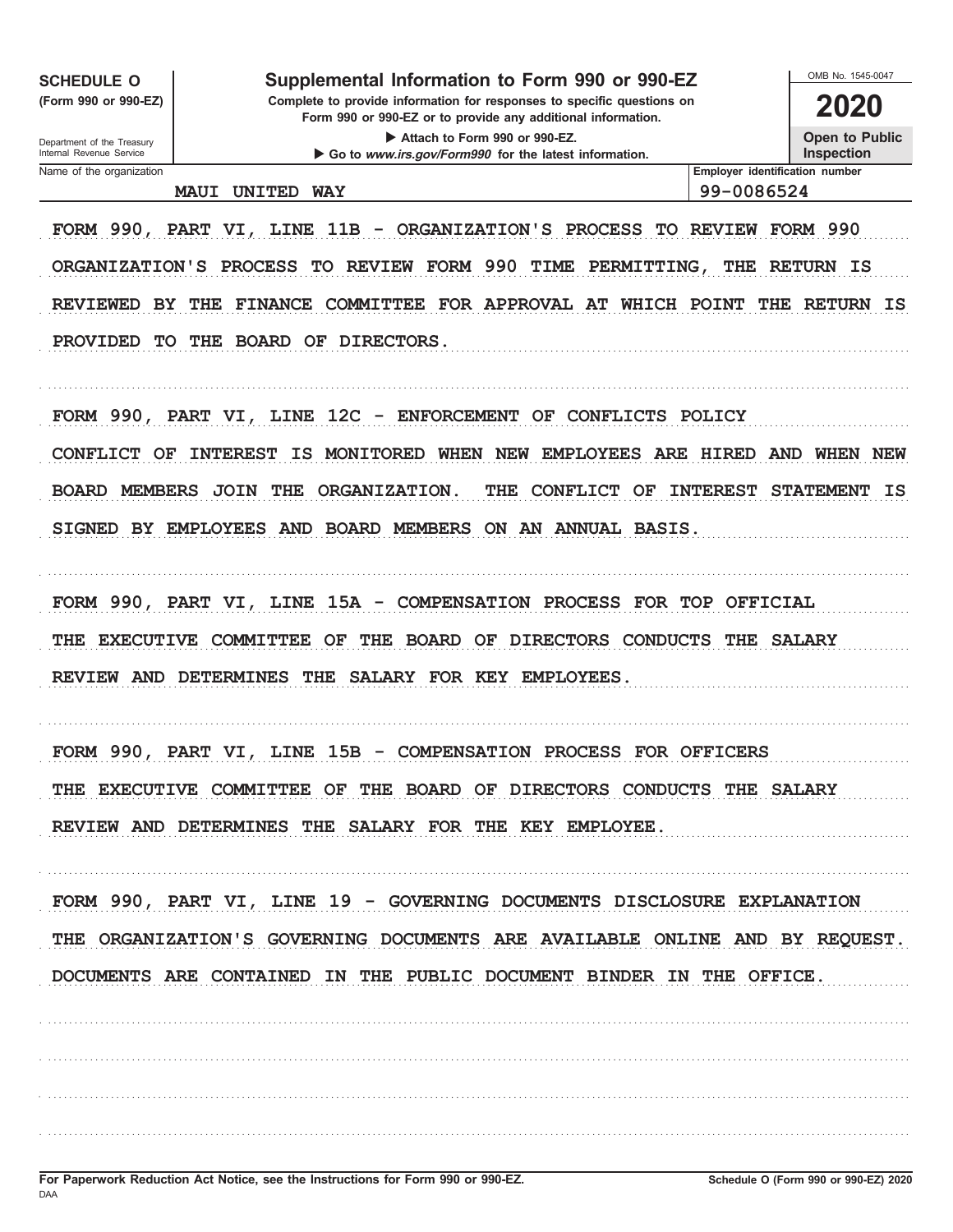# 99-0086524 **Federal Statements**

### **Taxable Interest on Investments**

| <b>Description</b>       |        |                 |      |      |                                                      |                          |
|--------------------------|--------|-----------------|------|------|------------------------------------------------------|--------------------------|
|                          | Amount | <b>Business</b> | Code | Code | Unrelated Exclusion Postal Acquired after<br>6/30/75 | US<br>Obs $(\$$ or $%$ ) |
| TNTEREST<br>DIVIDEND AND |        |                 |      |      |                                                      |                          |
|                          | 36,513 |                 | 14   |      |                                                      |                          |
| TOTAL                    | 36,513 |                 |      |      |                                                      |                          |

### **Form 990, Part IX, Line 11g - Other Fees for Service (Non-employee)**

| <b>Description</b>   |                          |                    |                         |                 |
|----------------------|--------------------------|--------------------|-------------------------|-----------------|
|                      | Total<br><b>Expenses</b> | Program<br>Service | Management &<br>General | Fund<br>Raising |
| SERVICES<br>OUTSIDE  | $10,215$ \$              | $4,086$ \$         | $4,086$ \$              | 2,043           |
| PROFESSIONAL<br>FEES | 20,147                   | 5,036              | 14,103                  | 1,008           |
| TOTAL                | $30,362$ \$              | 9,122              | $18, 189$ \$            | 3,051           |

### **Form 990, Part IX, Line 24e - All Other Expenses**

| <b>Description</b>            |                          |                    |                         |                 |
|-------------------------------|--------------------------|--------------------|-------------------------|-----------------|
|                               | Total<br><b>Expenses</b> | Program<br>Service | Management &<br>General | Fund<br>Raising |
| COMMUNITY<br>SERVICE<br>LABOR |                          |                    |                         |                 |
|                               | $2,618$ \$               | $2,618$ \$         |                         |                 |
| AND MERCHANT FEES<br>BANK     | 2,496                    |                    | 2,496                   |                 |
| MISCELLANEOUS                 |                          |                    |                         |                 |
|                               | 2,460                    | 1,845              | 492                     | 123             |
| TOTAL                         | $7,574$ \$               | 4,463 \$           | 2,988                   | 123             |